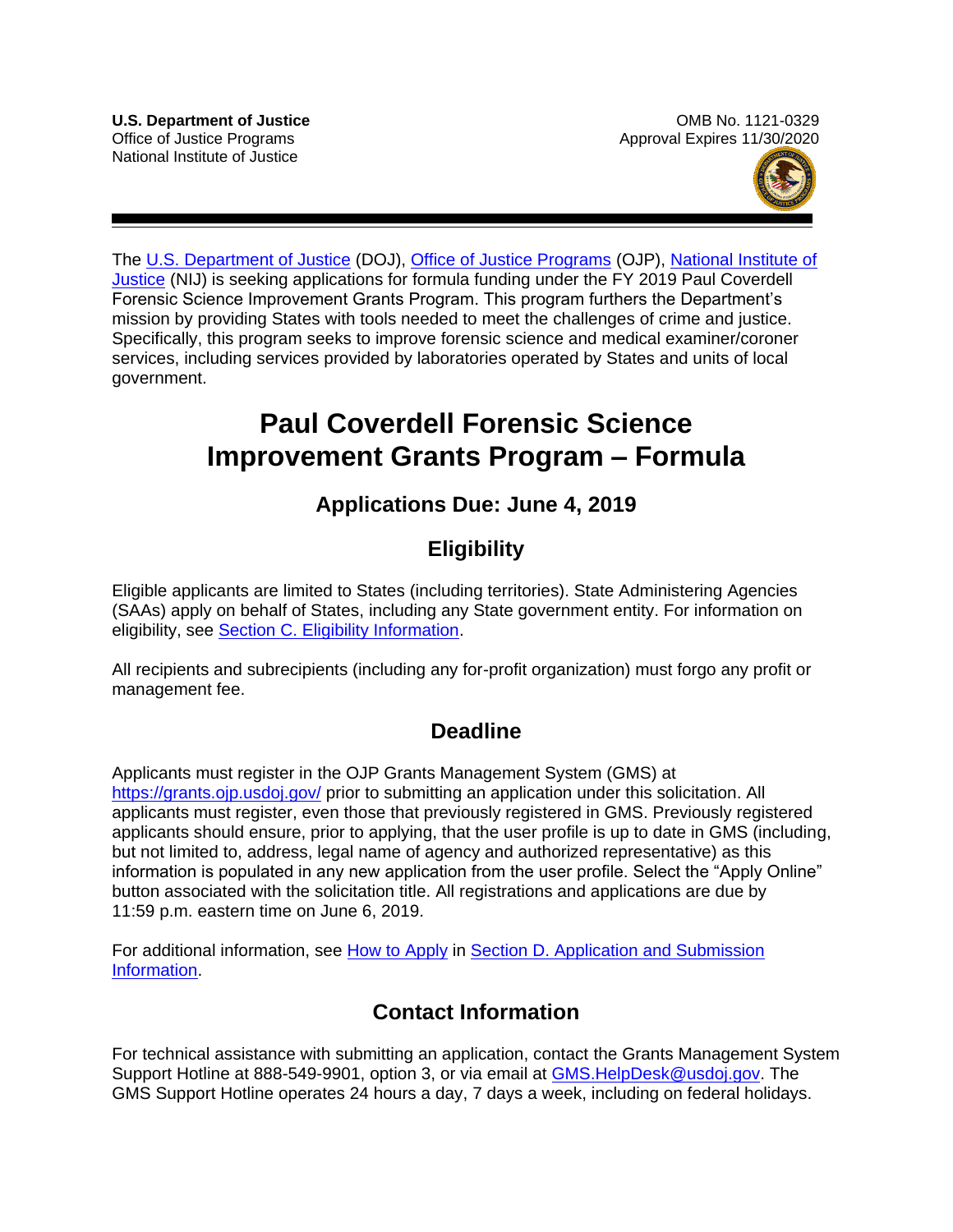An applicant that experiences unforeseen GMS technical issues beyond its control that prevent it from submitting its application by the deadline must email the NIJ contact identified below **within 24 hours after the application deadline** in order to request approval to submit its application after the deadline. For information on reporting technical issues, see "Experiencing Unforeseen GMS Technical Issues" under [How to Apply](#page-30-0) in [Section D. Application and](#page-17-0)  [Submission Information.](#page-17-0)

For assistance with any other requirements of this solicitation, contact the National Criminal Justice Reference Service (NCJRS) Response Center: toll-free at 1-800-851-3420; via TTY at 301-240-6310 (hearing impaired only); email [grants@ncjrs.gov;](mailto:grants@ncjrs.gov) fax to 301-240-5830; or web chat at https://webcontact.ncjrs.gov/ncjchat/chat.jsp</u>. The NCJRS Response Center operates from 10:00 a.m. until 6:00 p.m. eastern time, Monday through Friday, and from 10:00 a.m. until 8:00 p.m. eastern time on the solicitation close date. General information on applying for NIJ awards can be found at [www.nij.gov/funding/Pages/welcome.aspx.](http://www.nij.gov/funding/Pages/welcome.aspx) Answers to frequently asked questions that may assist applicants are posted at [www.nij.gov/funding/Pages/faqs.aspx.](http://www.nij.gov/funding/Pages/faqs.aspx)

Release date: April 5, 2019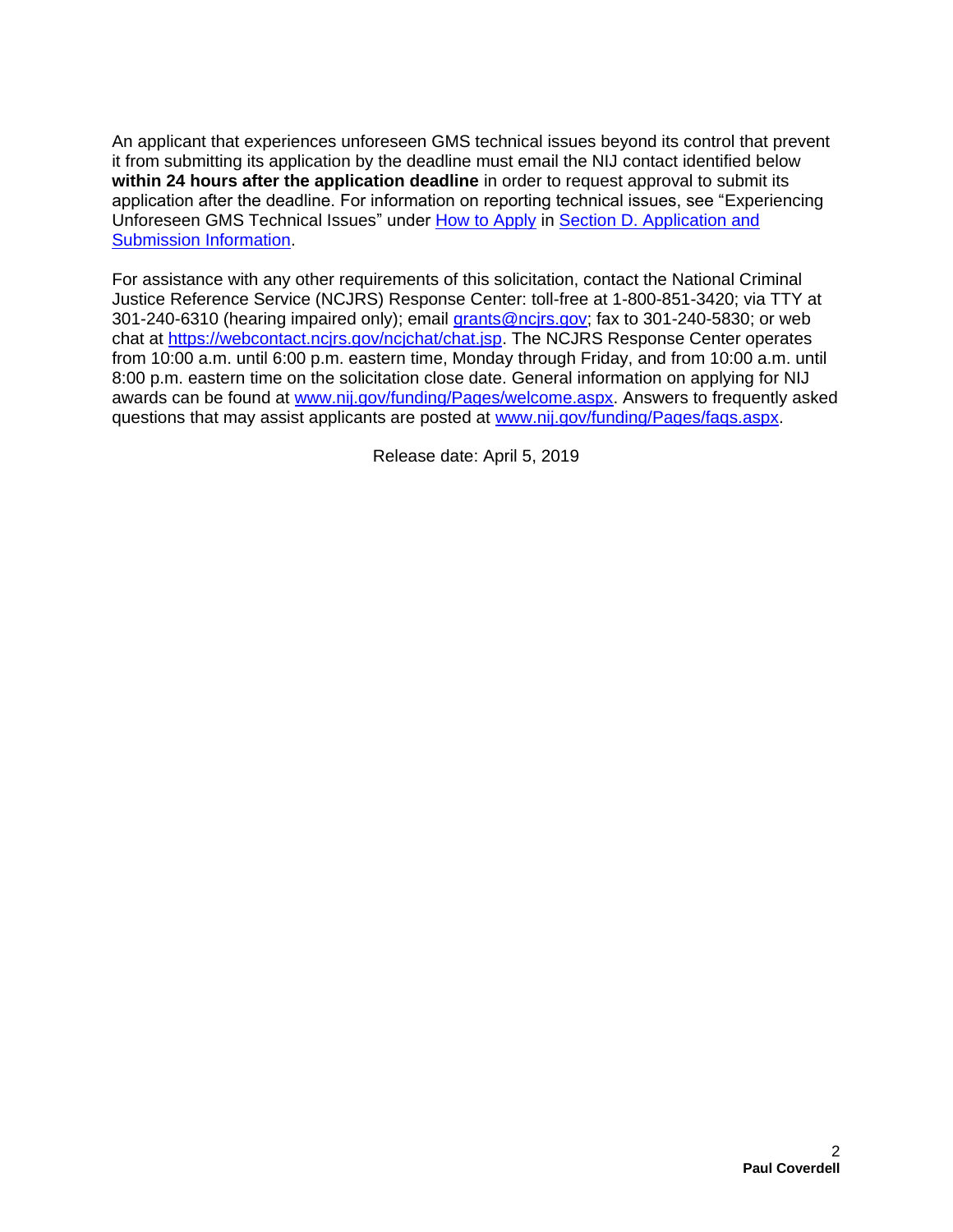# **Contents**

| Prior Approval, Planning, and Reporting of Conference/Meeting/Training Costs  12 |  |
|----------------------------------------------------------------------------------|--|
|                                                                                  |  |
|                                                                                  |  |
|                                                                                  |  |
|                                                                                  |  |
|                                                                                  |  |
|                                                                                  |  |
|                                                                                  |  |
|                                                                                  |  |
|                                                                                  |  |
|                                                                                  |  |
| General Information about Post-Federal Award Reporting Requirements36            |  |
|                                                                                  |  |
|                                                                                  |  |
| Freedom of Information Act and Privacy Act (5 U.S.C. 552 and 5 U.S.C. 552a) 37   |  |
|                                                                                  |  |
|                                                                                  |  |
|                                                                                  |  |
|                                                                                  |  |
|                                                                                  |  |
|                                                                                  |  |
|                                                                                  |  |
|                                                                                  |  |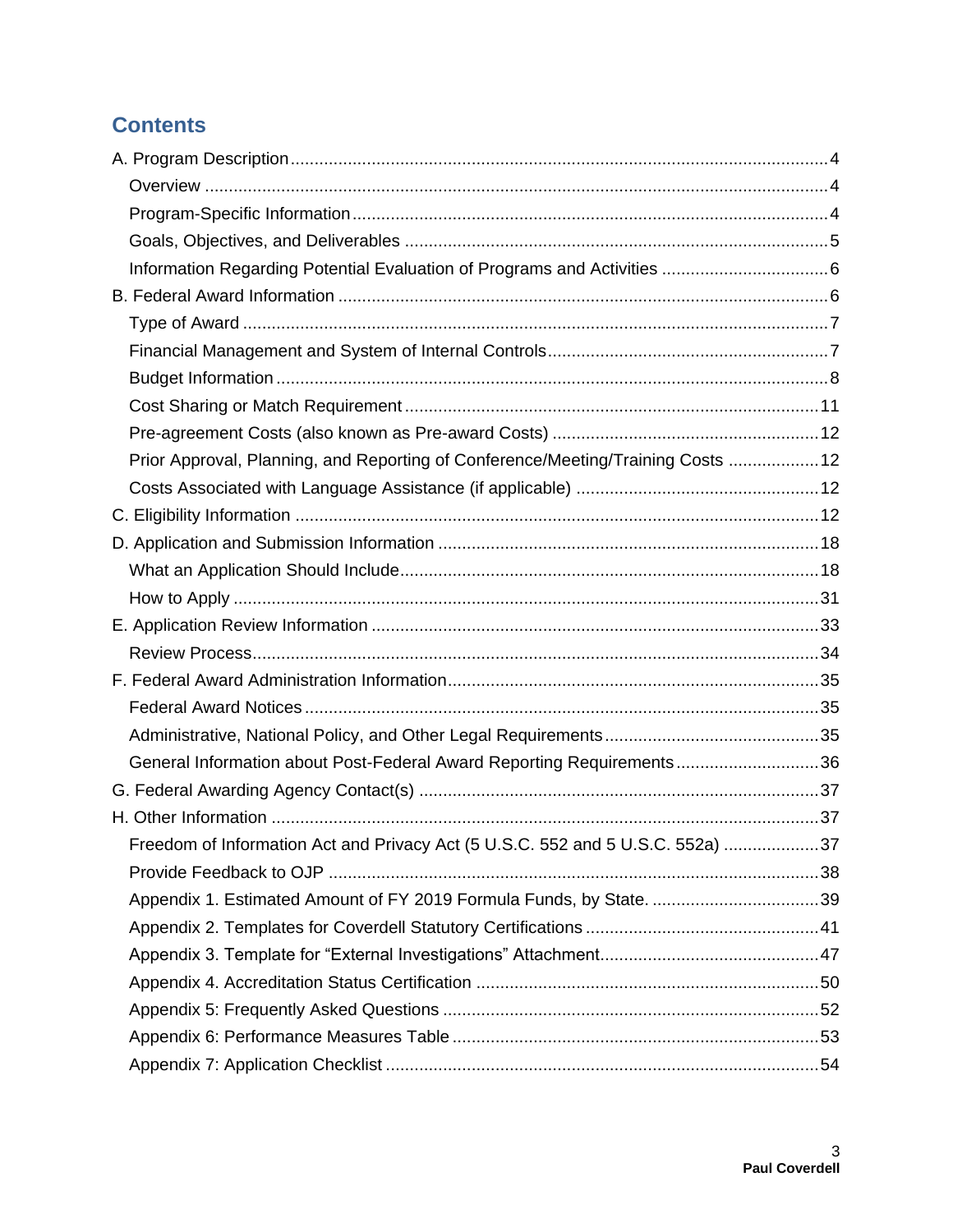# **Paul Coverdell Forensic Science Improvement Grants Program – Formula**

# **CFDA No. 16.742**

# <span id="page-3-0"></span>**A. Program Description**

# <span id="page-3-1"></span>**Overview**

With this solicitation, NIJ seeks proposals for formula funding under the Paul Coverdell Forensic Science Improvement Grants Program (the Coverdell program), which awards grants to States and units of local government to improve forensic science and medical examiner/coroner services. Among other things, funds may be used to eliminate a backlog in the analysis of forensic evidence, and to train and employ forensic laboratory personnel and medicolegal death investigators, as needed, to eliminate such a backlog. Under the Coverdell program, State Administering Agencies (SAAs) may apply for both formula and competitive funds. This solicitation is ONLY for SAAs applying for the formula funds.<sup>1</sup>

For the purposes of this solicitation —

- A State/local government entity performing forensic science services is considered a "forensic science laboratory" if it:
	- $\circ$  Employs one or more full-time scientists (with a minimum of a bachelor's degree in a natural science [e.g., chemistry, physics, biology, or a closely-related naturalscience field]), and
	- o Whose principal function is to examine physical evidence in criminal matters and provide reports and testimony to courts of law regarding such evidence.
- "Police identification units" (units operating outside of the crime laboratory function), or entities that engage exclusively in evidence collection and documentation, are not forensic science laboratories for these purposes.
- Medical examiner and coroner offices are treated as forensic science laboratories.

**Statutory Authority:** The Coverdell program is authorized by Title I of the Omnibus Crime Control and Safe Streets Act of 1968, Part BB, codified at 34 U.S.C. §§ 10561-10566 (the Coverdell law).

# <span id="page-3-2"></span>**Program-Specific Information**

The Coverdell program may **not** be used for research; however, applicants may address emerging forensic science issues and technology through implementation of new technologies and processes into public laboratories.

<sup>1</sup> An applicant that seeks to apply for Coverdell competitive funds (consistent with 34 U.S.C. § 10563(a)(2)) available for grants to eligible States and units of local government would need to apply under [NIJ's FY 2019 Paul Coverdell](https://nij.gov/funding/Documents/solicitations/NIJ-2019-15504.pdf)  [Forensic Science Improvement Grants Program \(Competitive\) solicitation.](https://nij.gov/funding/Documents/solicitations/NIJ-2019-15504.pdf)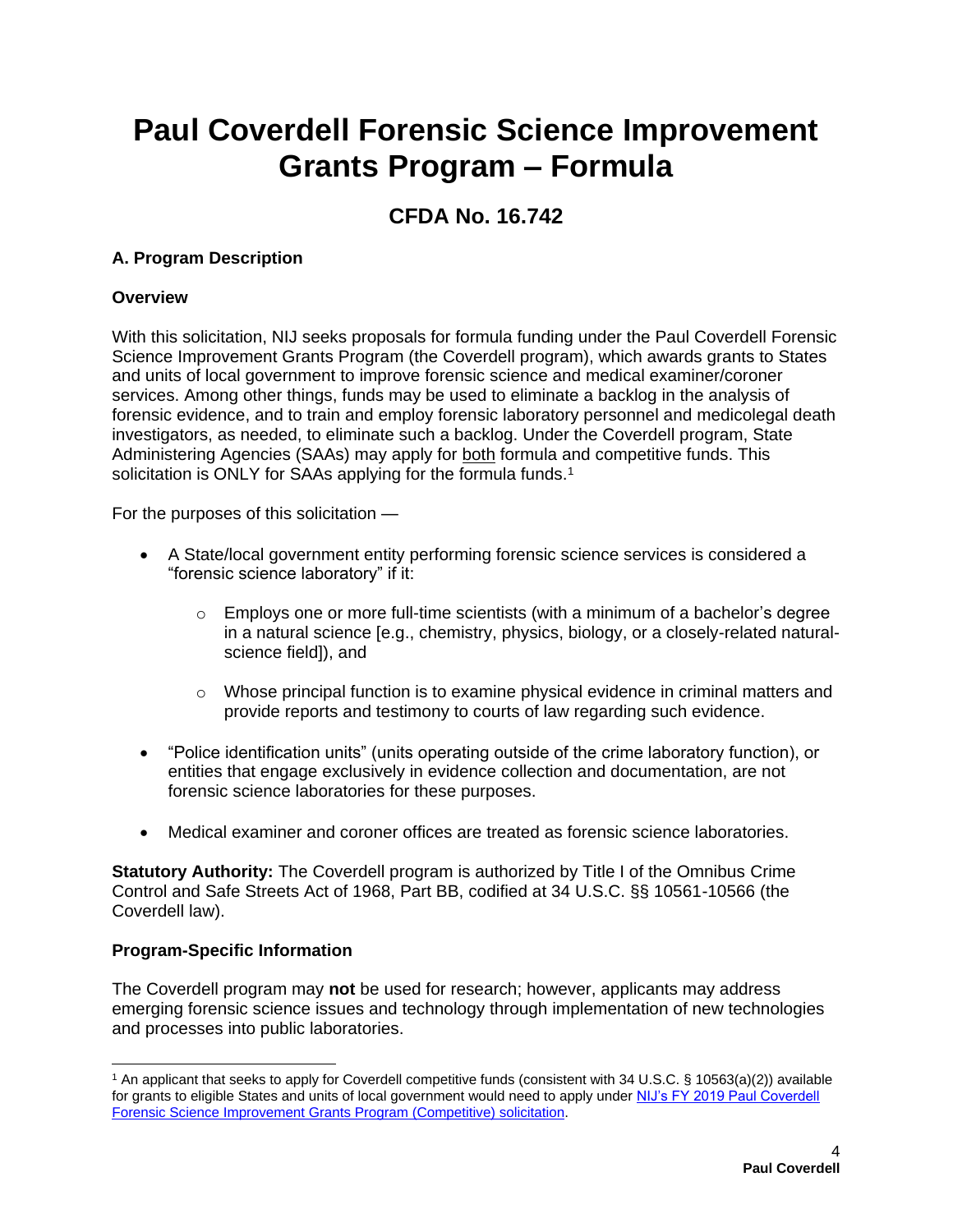## <span id="page-4-0"></span>**Goals, Objectives, and Deliverables**

## **Grant Purposes**

A State or unit of local government that receives a Coverdell grant must use the grant for one or more of these six purposes:

- 1. To carry out all or a substantial part of a program intended to improve the quality and timeliness of forensic science or medical examiner/coroner services in the State, including those services provided by laboratories operated by the State and those operated by units of local government within the State.
- 2. To eliminate a backlog in the analysis of forensic science evidence, $2$  including, among other things, a backlog with respect to firearms examination, latent prints, impression evidence, toxicology, digital evidence, fire evidence, controlled substances, forensic pathology, questioned documents, and trace evidence.
- 3. To train, assist, and employ forensic laboratory personnel and medicolegal death investigators, as needed to eliminate such a backlog.
- 4. To address emerging forensic science issues (such as statistics, contextual bias, and uncertainty of measurement) and emerging forensic science technology (such as high throughput automation, statistical software, and new types of instrumentation).
- 5. To educate and train forensic pathologists.
- 6. To fund medicolegal death investigation systems to facilitate accreditation of medical examiner and coroner offices and certification of medicolegal death investigators.

# **IMPORTANT NOTE**

The alarming proliferation of heroin and synthetic opioids like fentanyl have had a crushing effect on many crime laboratories. Synthetic opioids in particular may be more difficult to analyze than traditional opiates, and validating methods for new drugs as they emerge may significantly slow processing of these samples. Medical examiners and forensic pathologists have also been overwhelmed with the volume of autopsies as a result of heroin and synthetic drug-related overdose deaths. To address these issues, NIJ plans to allocate approximately 57 percent of available funds to specifically target the challenges the opioid abuse crisis has brought to the forensic science community.

# **Expected Results and Outcomes**

The result of Coverdell grants to applicant States should be a demonstrated improvement over current operations in forensic science or medical examiner/coroner services provided in the State, including services provided by laboratories operated by the State and services provided

 $2$  A backlog in the analysis of forensic science evidence exists if forensic evidence has been stored in a laboratory, medical examiner office, coroner office, law enforcement storage facility, or medical facility; and has not been subjected to all appropriate forensic testing because of lack of resources or personnel.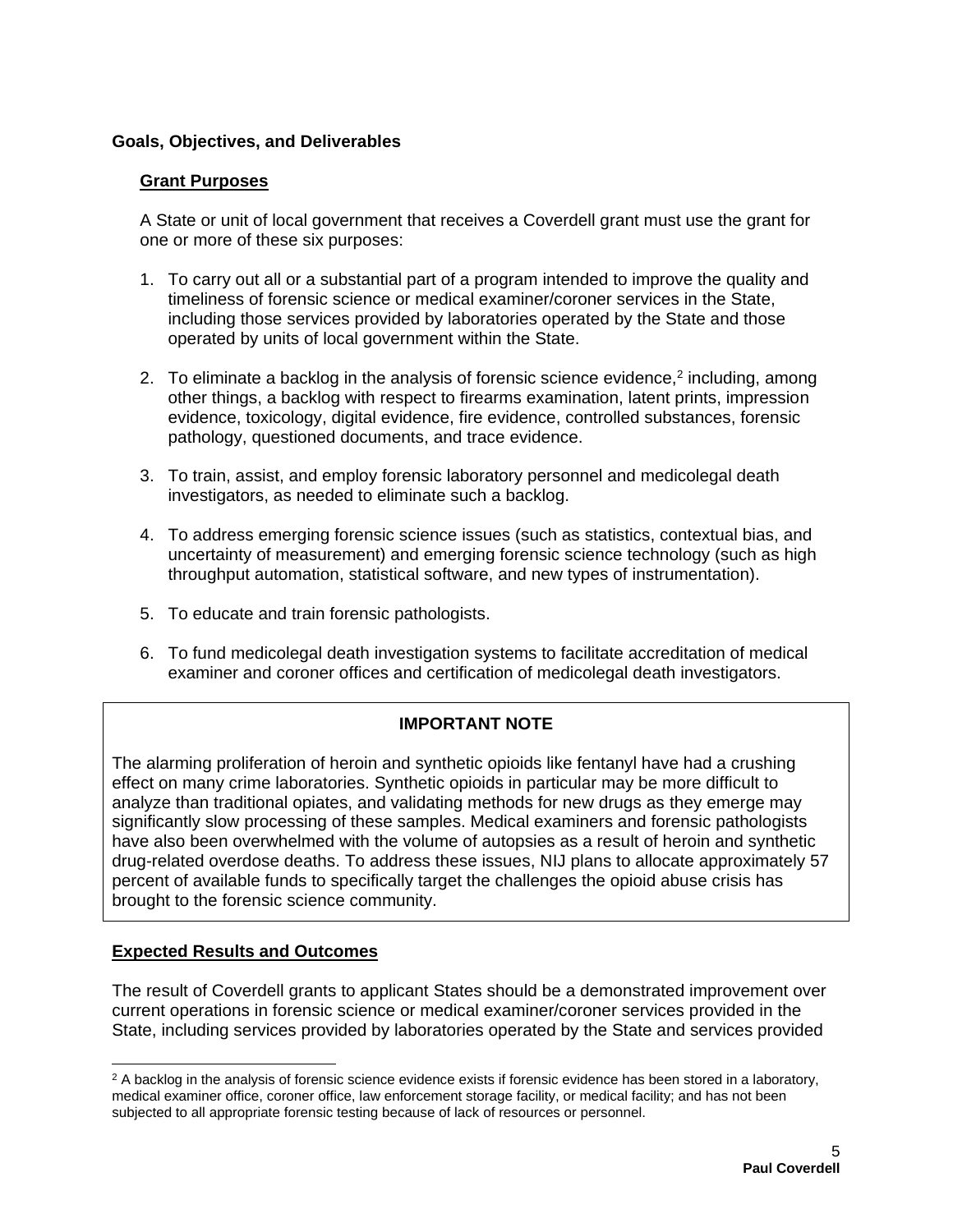by laboratories operated by units of local government within the State. Reduction of forensic analysis backlogs is considered an improvement in timeliness of services.

The Goals, Objectives, and Deliverables are directly related to the performance measures that demonstrate the results of the work completed, as discussed in [Section D. Application and](#page-17-0)  [Submission Information,](#page-17-0) under Program Narrative.

## <span id="page-5-0"></span>**Information Regarding Potential Evaluation of Programs and Activities**

The Department of Justice has prioritized the use of evidence-based programming and deems it critical to continue to build and expand the evidence informing criminal and juvenile justice programs to reach the highest level of rigor possible. Therefore, applicants should note that OJP may conduct or support an evaluation of the programs and activities funded under this solicitation. Recipients and sub-recipients will be expected to cooperate with program-related assessments or evaluation efforts, including through the collection and provision of information or data requested by OJP (or its designee) for the assessment or evaluation of any activities and/or outcomes of those activities funded under this solicitation. The information or data requested may be in addition to any other financial or performance data already required under this program.

# <span id="page-5-1"></span>**B. Federal Award Information**

NIJ expects to make up to 55 awards, with award amounts allocated among eligible States based on population. The approximate amount each eligible State would receive if \$26,750,000 were made available for FY 2019 is listed in [Appendix 1: Estimated Amount of FY 2019 Base](#page-37-1)  [Funds, by State.](#page-37-1) (See the "**Note on the use of funds to address issues related to the opioid**  abuse crisis," under "**Budget Information**," in this section below, as it includes a discussion relevant to the "Opioid Related" and "Non-Opioid Related" breakdown by State presented in Appendix 1.)

NIJ will make awards for a 12-month period of performance, to begin on January 1, 2020. Applicants should be aware that the total period of an award, including one that receives a project period extension, ordinarily will not exceed three years.

All awards are subject to the availability of appropriated funds and to any modifications or additional requirements that may be imposed by law.

# <span id="page-5-2"></span>**Available Funding**

The figures and calculations reflected in this solicitation (for example, the estimated minimum award to States and the estimated amount of formula funds, by State) are based on an estimated total amount available of \$26,750,000, although the amount ultimately made available could be higher or lower. Applicants are strongly advised to check for updates to the solicitation prior to submitting applications.

#### **1. Formula Funds for States**

Approximately 85 percent of the funds available for Coverdell grants will be allocated among eligible States based on population (State formula funds). The approximate amount each eligible State would receive if \$26,750,000 were made available for FY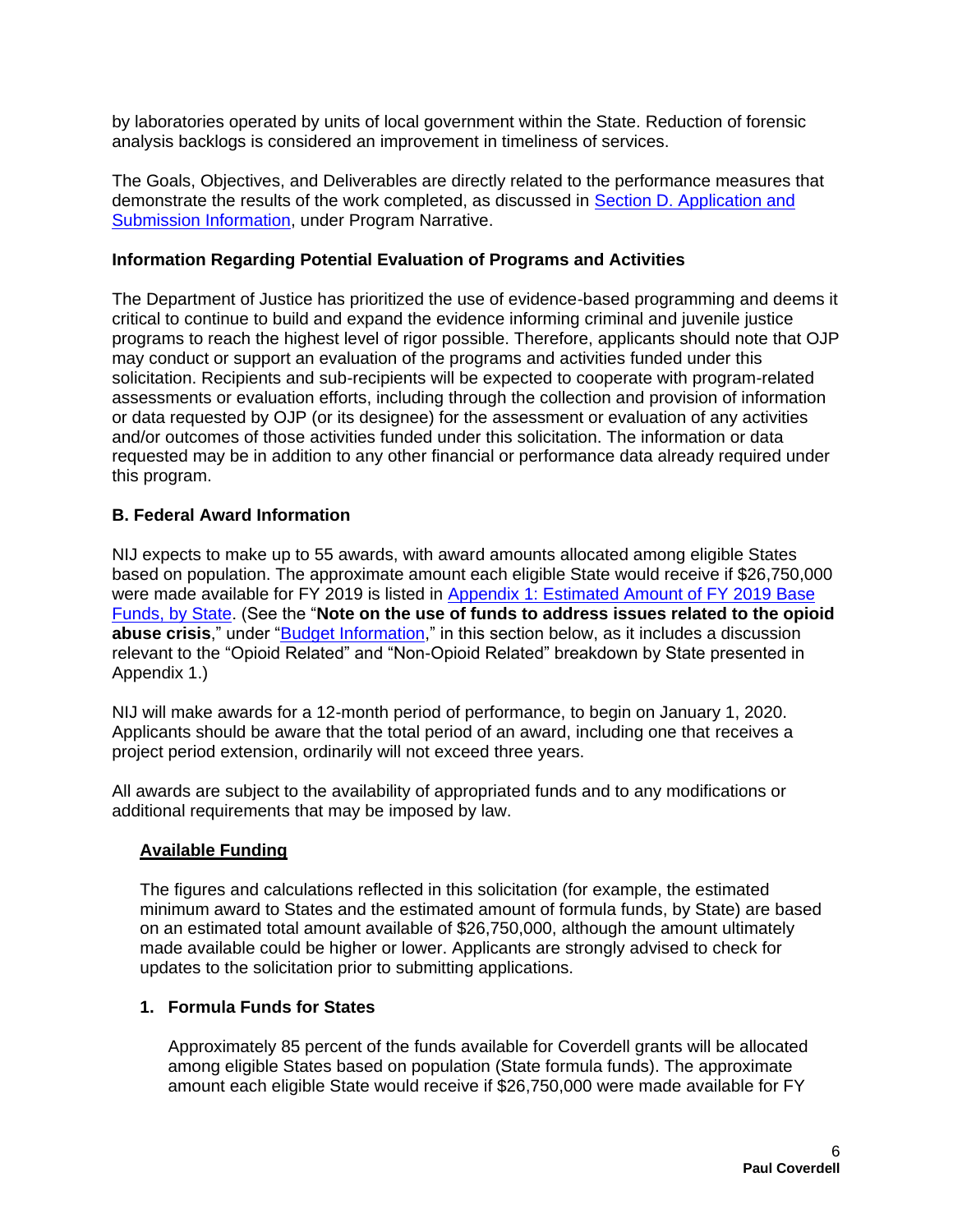2019 is listed in Appendix 1: Estimated Amount of FY 2019 Formula Funds, by State.<sup>3</sup> These are the ONLY funds that will be distributed among eligible applicants under this solicitation.<sup>4</sup>

## **2. Minimum Awards to States**

The Coverdell law sets a floor for the total amount an eligible applicant State will receive as its Coverdell grant. If \$26,750,000 were to become available for FY 2019, the minimum Coverdell grant to an eligible State would be not less than \$267,500.<sup>5</sup> In that case, if the amount a State would otherwise receive as its total Coverdell funding (including both formula funds and any competitive funds) is less than \$267,500, NIJ will increase that State's total funding to \$267,500.

# <span id="page-6-0"></span>**Type of Award**

NIJ expects to make any award under this solicitation in the form of a grant. See [Administrative,](#page-34-2)  [National Policy, and Other Legal Requirements,](#page-34-2) under [Section F. Federal Award Administration](#page-34-0)  [Information,](#page-34-0) for a brief discussion of important statutes, regulations, and award conditions that apply to many (or in some cases, all) OJP grants.

# <span id="page-6-1"></span>**Financial Management and System of Internal Controls**

Award recipients and subrecipients (including recipients or subrecipients that are pass-through entities<sup>6</sup>) must, as described in the Part 200 Uniform Requirements<sup>7</sup> as set out at 2 C.F.R. 200.303:

- (a) Establish and maintain effective internal control over the Federal award that provides reasonable assurance that [the recipient (and any subrecipient)] is managing the Federal award in compliance with Federal statutes, regulations, and the terms and conditions of the Federal award. These internal controls should be in compliance with guidance in "Standards for Internal Control in the Federal Government" issued by the Comptroller General of the United States and the "Internal Control Integrated Framework", issued by the Committee of Sponsoring Organizations of the Treadway Commission (COSO).
- (b) Comply with Federal statutes, regulations, and the terms and conditions of the Federal awards.
- (c) Evaluate and monitor [the recipient's (and any subrecipient's)] compliance with statutes, regulations, and the terms and conditions of Federal awards.
- (d) Take prompt action when instances of noncompliance are identified including noncompliance identified in audit findings.

 $\overline{a}$ <sup>3</sup> Under the provisions of the Coverdell law, several factors (including the number of eligible State applicants) affect formula amounts.

<sup>4</sup> An applicant that seeks to apply for Coverdell competitive funds (consistent with 34 U.S.C. § 10563(a)(2) available for grants to eligible States and units of local government would need to apply under NIJ's FY 2019 Paul Coverdell Forensic Science Improvement Grants Program - Competitive solicitation.

<sup>&</sup>lt;sup>5</sup> Minimum awards for America Samoa and the Commonwealth of the Northern Mariana Islands would be lower.

<sup>&</sup>lt;sup>6</sup> For purposes of this solicitation, the phrase "pass-through entity" includes any recipient or subrecipient that provides a subaward (subgrant) to a subrecipient (subgrantee) to carry out part of the funded award or program.

<sup>7</sup> The "Part 200 Uniform Requirements" means the DOJ regulation at 2 C.F.R Part 2800, which adopts (with certain modifications) the provisions of 2 C.F.R. Part 200.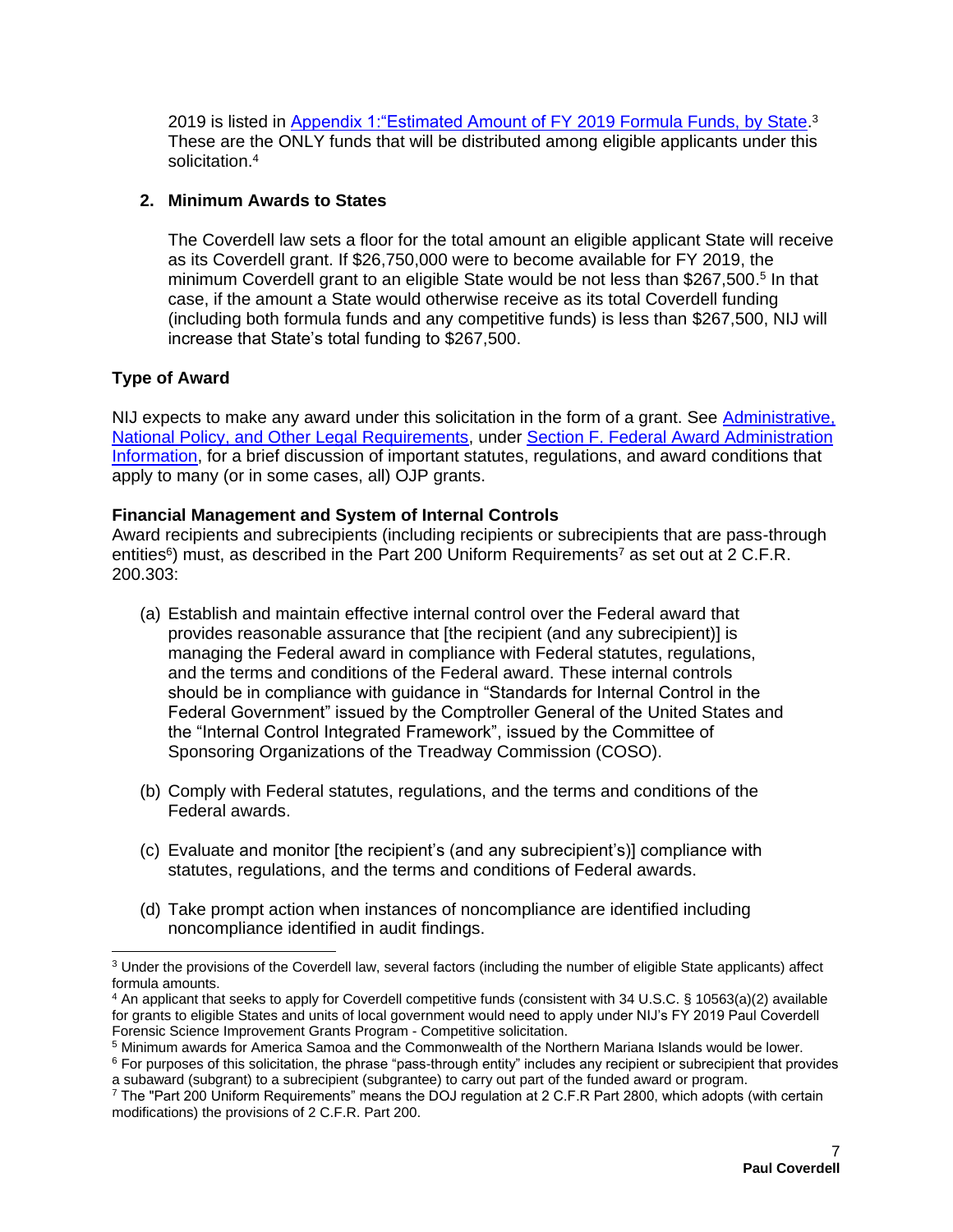(e) Take reasonable measures to safeguard protected personally identifiable information and other information the Federal awarding agency or pass-through entity designates as sensitive or [the recipient (or any subrecipient)] considers sensitive consistent with applicable Federal, state, local, and tribal laws regarding privacy and obligations of confidentiality.

To help ensure that applicants understand administrative requirements and cost principles, OJP encourages prospective applicants to enroll, at no charge, in the DOJ Grants Financial Management Online Training, available at [https://onlinegfmt.training.ojp.gov.](https://onlinegfmt.training.ojp.gov/) (This training is required for all OJP award recipients.)

Also, applicants should be aware that OJP collects information from applicants on their financial management and systems of internal controls (among other information) which is used to make award decisions. Under [Section D. Application and Submission Information,](#page-17-0) applicants may access and review the OJP Financial Management and System of Internal Controls Questionnaire [\(http://ojp.gov/funding/Apply/Resources/FinancialCapability.pdf\)](http://ojp.gov/funding/Apply/Resources/FinancialCapability.pdf) that OJP requires **all** applicants (other than an individual applying in his/her personal capacity) to download, complete, and submit as part of the application.

#### <span id="page-7-0"></span>**Budget Information**

#### **Permissible Expenses**

The types of expenses listed below generally may be paid with Coverdell funds.

**Note:** The following list details the types of expenses allowed under the Coverdell program. These expenses should **NOT** be used as budget categories — instead they are to be incorporated into the appropriate standard OJP budget categories. For more information on OJP's standard budget format, see ["What an Application Should Include"](#page-17-1) under [Section D.](#page-17-0)  [Application and Submission Information.](#page-17-0)

- **1. Personnel.** Funds may be used for forensic science or medical examiner/coroner office personnel, overtime, fellowships, visiting scientists, interns, consultants, or temporary staff.
- **2. Computerization.** Funds may be used to upgrade, replace, lease, or purchase computer hardware and software for forensic analyses and data management.
- **3. Laboratory equipment.** Funds may be used to upgrade, lease, or purchase forensic laboratory or medical examiner/coroner office equipment and instrumentation.
- **4. Supplies.** Funds may be used to acquire forensic laboratory or medical examiner/coroner office supplies.

**Note:** To help ensure compliance with the National Environmental Policy Act (NEPA) and Department of Justice regulations, Coverdell awardees that intend to use funds for activities involving the use or purchase of chemicals will be required to submit additional information. See [Section F. Federal Award Administration Information,](#page-34-0) later in this solicitation, for a link to OJP webpages containing information about NEPA and other legal requirements.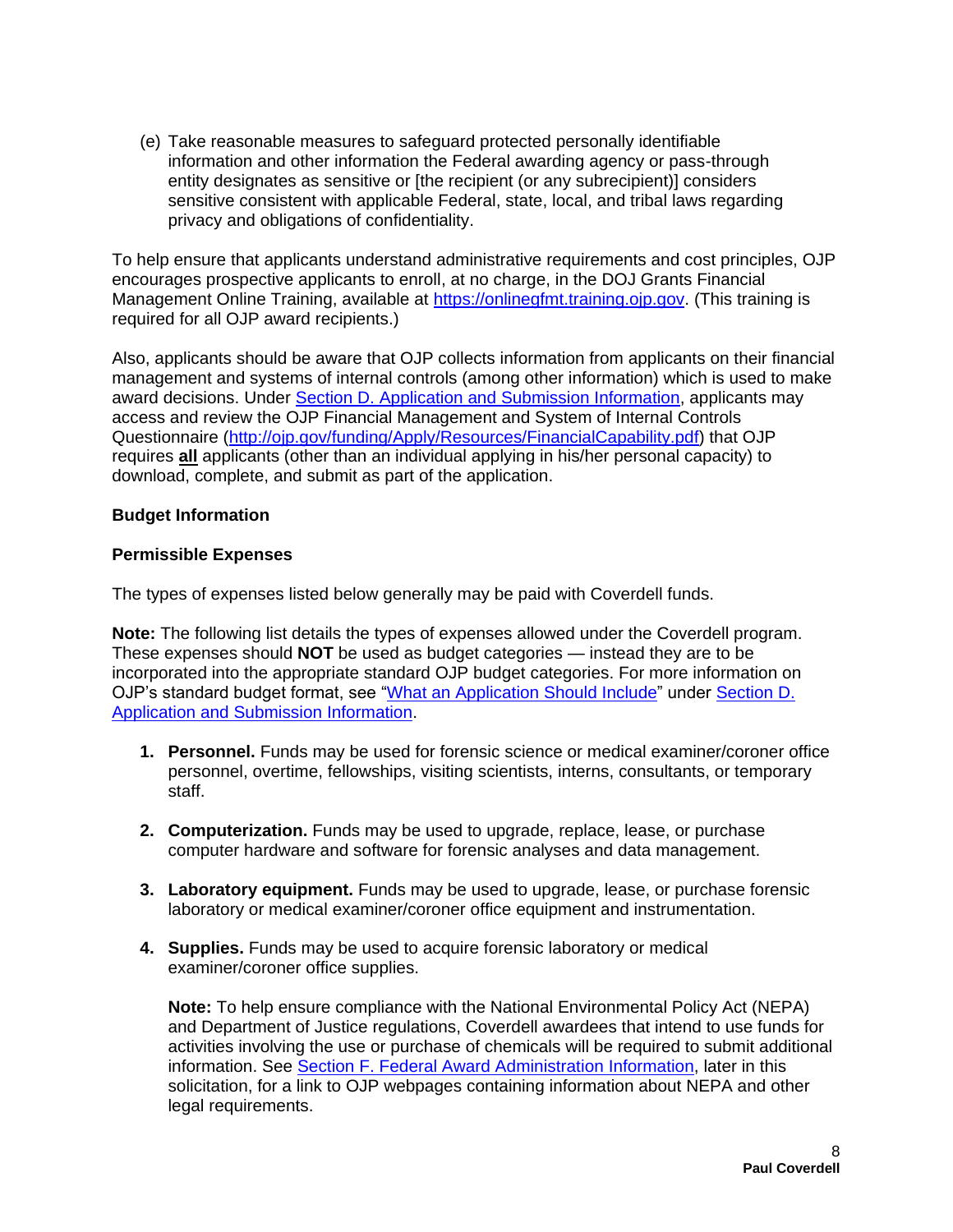Recipients may encounter delays in the release of award funds pending satisfactory completion of the NEPA review process for applications involving the use or purchase of chemicals.

**5. Accreditation.** Funds may be used to prepare for laboratory accreditation by the ANSI-ASQ National Accreditation Board (ANAB), National Association of Medical Examiners (NAME), the American Association for Laboratory Accreditation (A2LA), International Association of Coroners & Medical Examiners (IAC&ME) or other, appropriate, accrediting bodies. Funds also may be used for application and maintenance fees charged by appropriate accrediting bodies. $8$  An applicant that proposes to use any portion of the grant amount to fund a forensic science laboratory system, including any laboratory operated by a unit of local government within the State, that is not accredited (as set out in the Coverdell law) will be required to use (or, as applicable, must require any unaccredited subrecipient forensic science laboratory system to use) a portion of the grant amount for accreditation purposes. Coverdell awardees must use grant funds to prepare and apply for accreditation of any FY 2019 Coverdell grant-funded unaccredited forensic laboratory system, including any laboratory operated by a unit of local government within the State, not more than two (2) years after the FY 2019 Coverdell award date.

# <span id="page-8-0"></span>**A Note to SAAs regarding laboratories seeking accreditation**

In order to carry out the aims of and meet requirements under the Coverdell law with respect to forensic science laboratory accreditation, SAAs are expected to consider the accreditation status of all forensic science laboratories within their States. As part of a complete application package, each SAA is to prepare a list of all forensic science laboratories in the State that specifies each forensic science laboratory's accreditation status by an appropriate accrediting body $8$  and the scope of each accreditation. For each forensic science laboratory within the State lacking accreditation,<sup>9</sup> each SAA is to request funds in its application budget and include plans in its program narrative for such laboratories to prepare and apply for accreditation. This serves one of the purposes of the Coverdell statute by helping to ensure that those labs that may need assistance in preparing and applying for accreditation have access to funds to assist in that purpose. (In the event that a forensic science laboratory within the State lacks accreditation and expressly declines the funds it may be eligible to receive under the award for accreditation purposes, the SAA is to include documentation of such declination with its accreditation status submission. See "Additional Attachments," under [Section D.](#page-17-0)  [Application and Submission Information](#page-17-0) for accreditation status documentation details.)

**6. Education, training, and certification.** Funds may be used for appropriate internal and external training of staff that are involved directly and substantially in providing forensic

<sup>&</sup>lt;sup>8</sup> Per 34 U.S.C. § 10562(2), such an accrediting body would be "an accrediting body that is a signatory to an internationally recognized arrangement and that offers accreditation to forensic science conformity assessment bodies using an accreditation standard that is recognized by that internationally recognized arrangement[.]" <sup>9</sup> Subsection 34 U.S.C. § 10562(2) excludes medical examiner's and coroner's offices from coverage under certain accreditation-related grant program requirements. Nonetheless, in keeping with the Coverdell statute's emphasis on accreditation and NIJ's (and the Department's and OJP's) continued focus on supporting forensic science laboratory accreditation as a priority Coverdell grant program purpose as part of an overall goal of strengthening and enhancing the practice of forensic science, NIJ strongly encourages prospective recipients of FY 2019 Coverdell grant awards to incorporate plans for accreditation of medical examiner's and coroner's offices wherever practicable.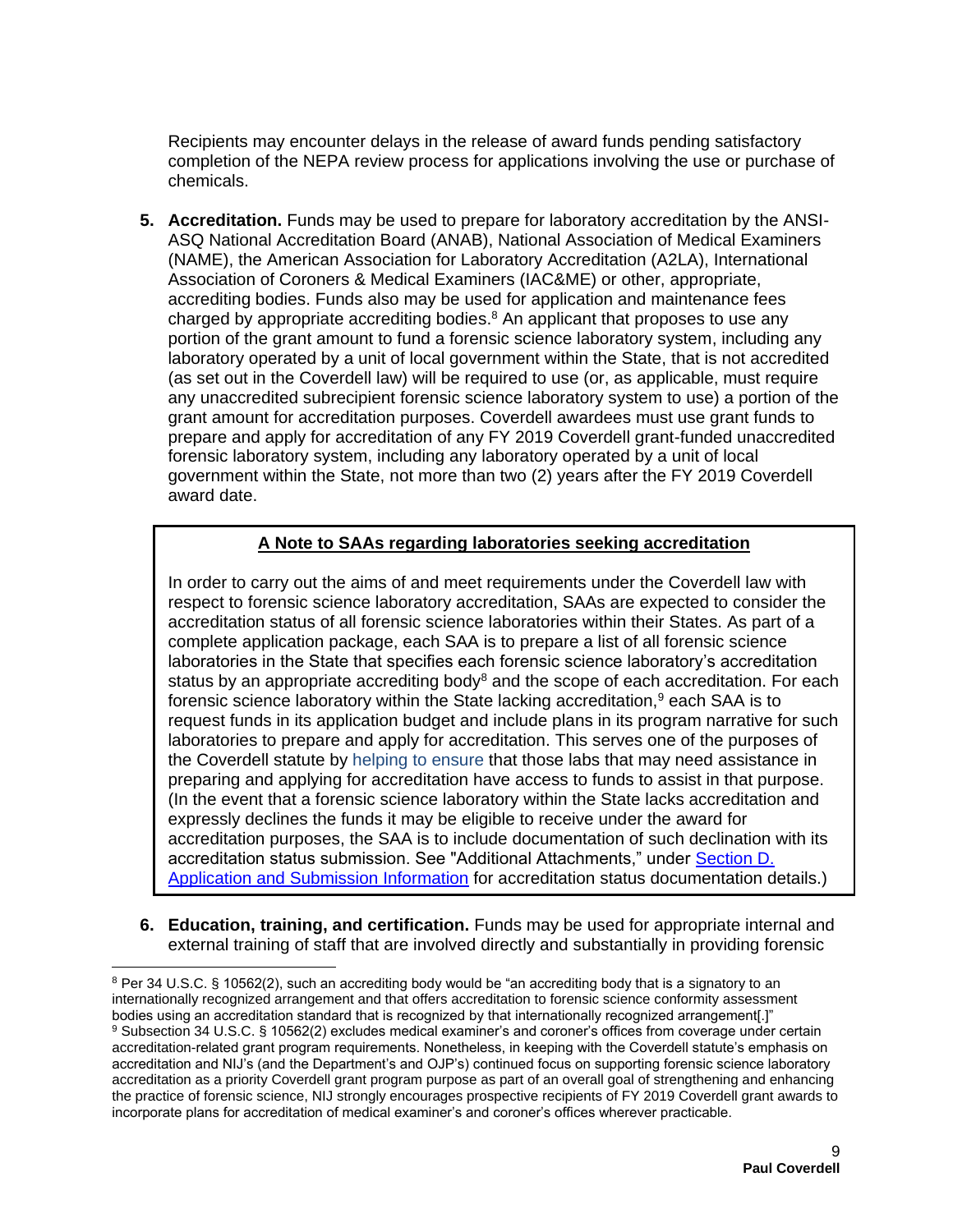science or medical examiner/coroner services. In appropriate cases, funds also may be used for fees charged by appropriate certifying bodies for certification of staff in specific forensic discipline areas. All education, training, and certification activities must be designed to improve forensic science or medical examiner/coroner services. The grant application should demonstrate that the proposed training or certification is directly related to the job position and duties of the individual(s) receiving the training or seeking certification.

OJP recognizes the benefit of attending discipline-related conferences to receive training and/or education; however, it is recommended that the applicant consider the costeffectiveness of this option compared to other viable modes of training. For example, hosting on-site training or attending a local program may be more suitable for the applicant's personnel and organization.

**7. Facilities.** Funds may be used for program expenses relating to facilities, provided the expenses are directly attributable to improving forensic science or medical examiner/coroner services. Funds also may be used for renovation and/or construction undertaken as part of the applicant's program to improve forensic science or medical examiner/coroner services.

**Limitations on use of funds for costs of new facility.** The Coverdell law limits the amount of funds that may be used for the costs of a new facility or facilities (see 34 U.S.C. § 10564(c)). Maximum amounts are determined by the total amount of the Coverdell grants received (including both formula and competitive funds) and the total amount of funds available for Coverdell grants nationwide. The maximum amounts that may be used for costs of new facilities are as follows. (Estimates and calculations are based on the assumption that the total available funds for Coverdell awards in FY 2019 will be \$26,750,000. Please refer to the discussion under ["Available Funding.](#page-5-2)")

Grants that exceed 0.6 percent of the total available funds. If an applicant State receives total grants that exceed 0.6 percent of the total available funds (estimated here at \$160,500), the amount of the grant that can be used for the costs of any new facility cannot exceed the sum of 80 percent of 0.6 percent of the total available funds (such 80 percent estimated here at \$128,400) plus 40 percent of the amount of the grant in excess of 0.6 percent of the total available funds.

For example, if \$26,750,000 were to become available for Coverdell awards in FY 2019 and a State were to receive a total Coverdell grant of \$267,500, no more than \$171,200 may be used for the costs of any new facility.

A sample calculation for a \$267,500 grant would be as follows:

Eighty percent of 0.6 percent of the total available funds:  $$160,500 \times .80 = $128,400$ . Amount in excess of \$160,500: \$267,500 - \$160,500 = \$107,000 Forty percent of amount in excess of \$160,500: \$107,000 x .40 = \$42,800. Sum of \$128,400 + \$42,800= \$171,200.

**Note:** To help ensure compliance with NEPA and Department of Justice regulations, Coverdell awardees that intend to use funds for activities involving the renovation or construction of facilities will be required to submit additional information. See [Section F.](#page-34-0)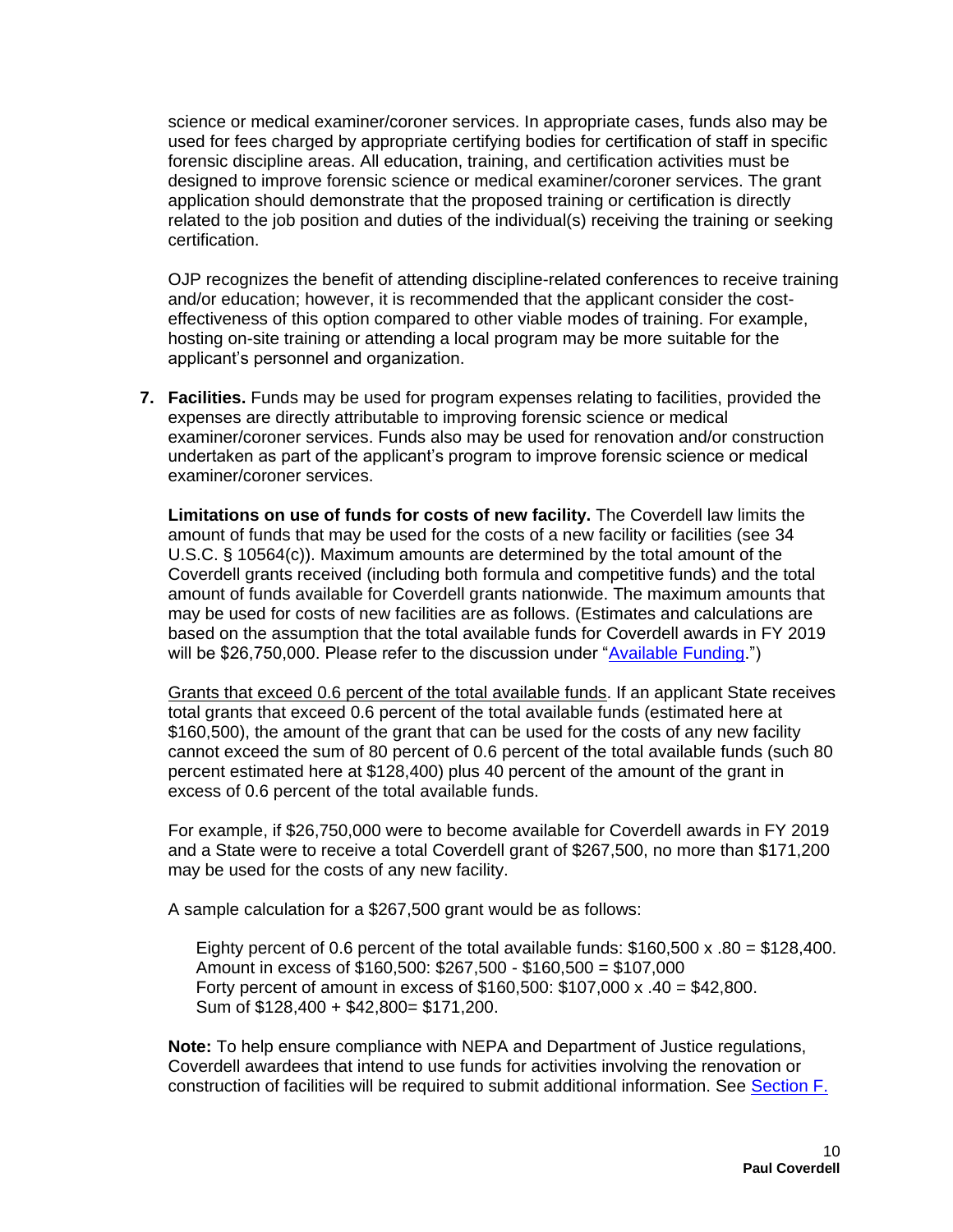[Federal Award Administration Information,](#page-34-0) later in this solicitation, for a link to OJP webpages containing information about NEPA and other legal requirements.

Recipients may encounter delays in the release of award funds pending satisfactory completion of the NEPA review process for applications involving construction or renovation.

**8. Administrative expenses.** Not more than 10 percent of the total amount of a Coverdell grant may be used for a recipient's administrative expenses.

**Note on the use of funds to address issues related to the opioid abuse crisis:** The application should demonstrate, wherever applicable, how any proposed use of funds would address challenges the opioid abuse crisis has brought to the forensic science community, as described in the "Important Note" under "Grant Purposes" in Section A. Program [Description.](#page-3-0) To facilitate this, an applicant should annotate each line item in the budget as "opioid-related" (addressing the opioid abuse crisis) or "non-opioid related." Coverdell funds are available for permissible uses that would not address the opioid abuse crisis; however, States should plan to allocate **at least** 57 percent of Coverdell grant funds (commensurate with each State's specifically-identified need) to address the challenges to the forensic science community posed by the opioid abuse crisis. A State also may propose to dedicate more than 57 percent of its Coverdell allocation to opioid-related uses, in accordance with the State's needs.

A State that does not intend to include any opioid-related projects in its request for Coverdell funds, or that intends to request an amount for opioid-related projects that would amount to less than 57 percent of its FY 2019 Coverdell allocation, will still receive the full FY 2019 formula allocation for which it is eligible. Any such State will be expected to affirm – in a separate writing (See [Section D. Application and Submission Information](#page-17-0) for details) – that, of its total allocation, it intends to use less than 57 percent (or, zero, as applicable) of the grant funds for opioid-related projects.

#### **Expenses That Are Not Permitted**

- 1. Funds to conduct research.
- 2. Expenses other than those listed above (including expenses for general law enforcement functions or non-forensic investigatory functions).
- 3. Costs for any new facility that exceed the limits described above.
- 4. Recipient administrative expenses (direct or indirect) that exceed 10 percent of the total grant amount.
- 5. The use of funds for the purchase and/or lease of vehicles, such as crime scene vans.

#### <span id="page-10-0"></span>**Cost Sharing or Match Requirement**

This program does not require a match. However, if a successful application proposes a voluntary match amount, and OJP approves the budget, the total match amount incorporated into the approved budget becomes mandatory and subject to audit.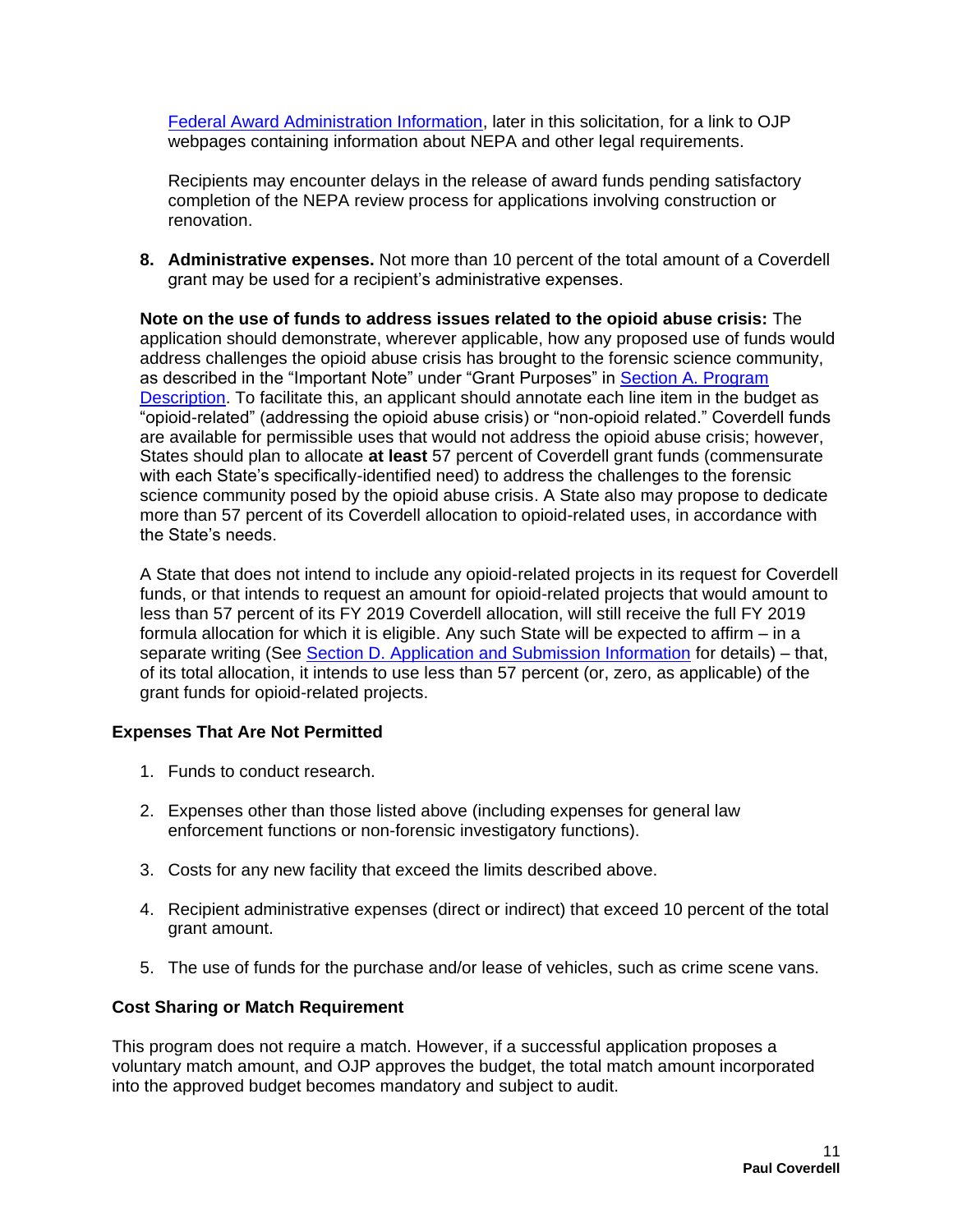# <span id="page-11-1"></span>**Pre-agreement Costs (also known as Pre-award Costs)**

Pre-agreement costs are costs incurred by the applicant prior to the start date of the period of performance of the grant award.

OJP does **not** typically approve pre-agreement costs; an applicant must request and obtain the prior written approval of OJP for all such costs. All such costs incurred prior to award and prior to approval of the costs are incurred at the sole risk of the applicant. (Generally, no applicant should incur project costs *before* submitting an application requesting federal funding for those costs.) Should there be extenuating circumstances that make it appropriate for OJP to consider approving pre-agreement costs, the applicant may contact the point of contact listed on the title page of this solicitation for the requirements concerning written requests for approval. If approved in advance by OJP, award funds may be used for pre-agreement costs, consistent with the recipient's approved budget and applicable cost principles. See the section on Costs Requiring Prior Approval in the DOJ Grants Financial Guide at <https://ojp.gov/financialguide/DOJ/index.htm>for more information.

#### <span id="page-11-2"></span>**Prior Approval, Planning, and Reporting of Conference/Meeting/Training Costs**

OJP strongly encourages every applicant that proposes to use award funds for any conference-, meeting-, or training-related activity (or similar event) to review carefully—before submitting an application—the OJP and DOJ policy and guidance on approval, planning, and reporting of such events, available at

[https://www.ojp.gov/financialguide/DOJ/PostawardRequirements/chapter3.10a.htm.](https://www.ojp.gov/financialguide/DOJ/PostawardRequirements/chapter3.10a.htm) OJP policy and guidance (1) encourage minimization of conference, meeting, and training costs; (2) require prior written approval (which may affect project timelines) of most conference, meeting, and training costs for cooperative agreement recipients, as well as some conference, meeting, and training costs for grant recipients; and (3) set cost limits, which include a general prohibition of all food and beverage costs.

#### <span id="page-11-3"></span>**Costs Associated with Language Assistance (if applicable)**

If an applicant proposes a program or activity that would deliver services or benefits to individuals, the costs of taking reasonable steps to provide meaningful access to those services or benefits for individuals with limited English proficiency may be allowable. Reasonable steps to provide meaningful access to services or benefits may include interpretation or translation services, where appropriate.

For additional information, see the "Civil Rights Compliance" section under "Overview of Legal Requirements Generally Applicable to OJP Grants and Cooperative Agreements - FY 2018 Awards" in the OJP Funding Resource Center at [https://ojp.gov/funding/index.htm.](https://ojp.gov/funding/index.htm)

# <span id="page-11-0"></span>**C. Eligibility Information**

States<sup>10</sup> may apply for FY 2019 formula Coverdell funds. States may be eligible for both formula and competitive funds. This solicitation is **ONLY** for the formula funds. Any State application for funding **MUST** be submitted by the Coverdell SAA (see list of SAAs on the OJP Web site at

<sup>&</sup>lt;sup>10</sup> For purposes of the Coverdell program, the term "State" means each of the 50 States, the District of Columbia, the Commonwealth of Puerto Rico, the Virgin Islands, American Samoa, Guam, and the Commonwealth of the Northern Mariana Islands. For certain purposes, American Samoa and the Northern Mariana Islands are treated as one State.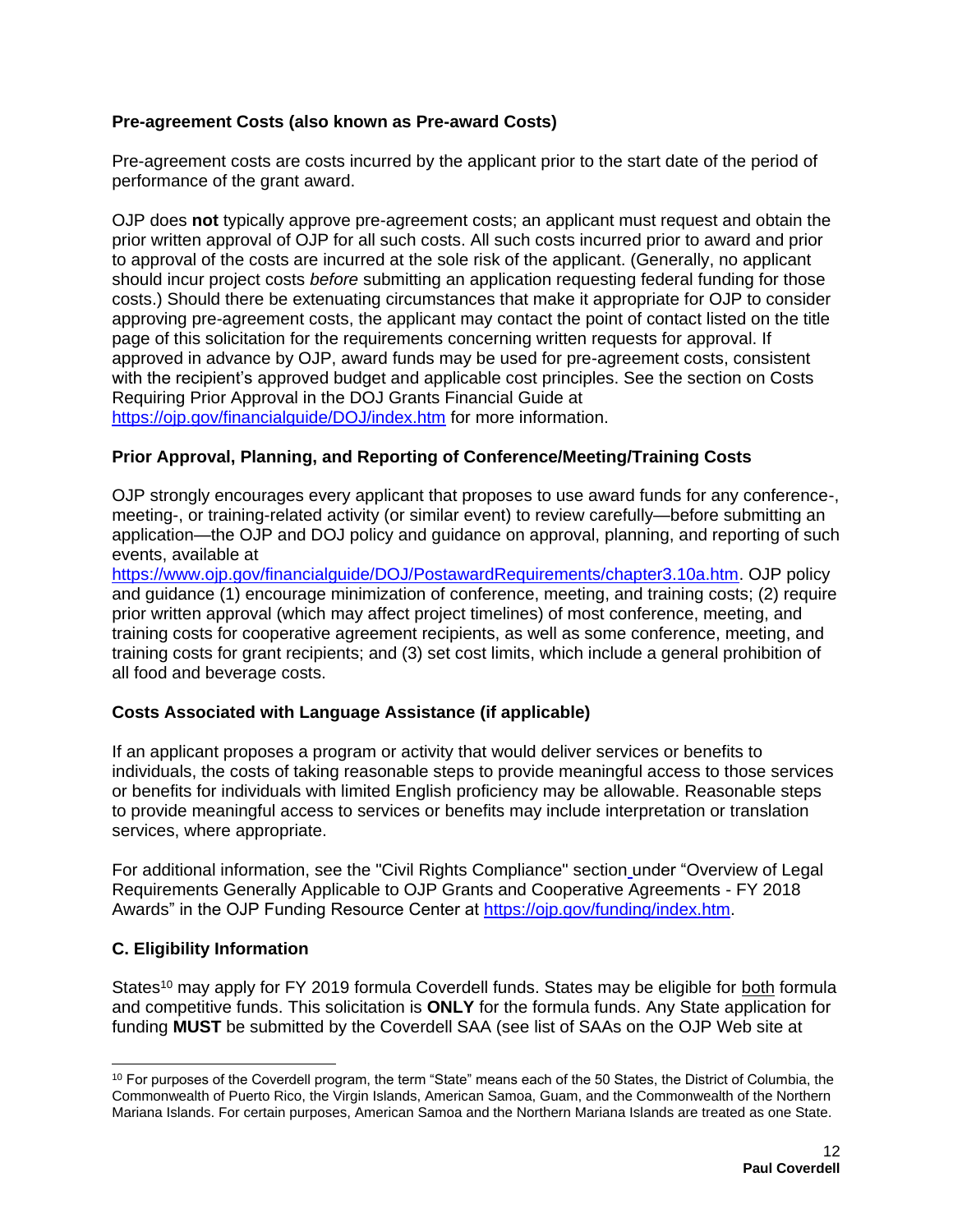[www.ojp.usdoj.gov/saa/index.htm\)](http://www.ojp.usdoj.gov/saa/index.htm). (Other interested State agencies or departments must coordinate with their respective SAAs.) SAAs are expected to consider the accreditation status of forensic science laboratories within their States in formulating their requests for formula funding.

**Note:** A prospective recipient of grant funds that is found to have an "unresolved audit finding" from a DOJ Office of the Inspector General audit, as described at 34 U.S.C. § 10263, will be ineligible to receive grant funds during the period specified in that statute. See 34 U.S.C. § 10263(2).

See [Section A. Program Description](#page-3-0) for details on what NIJ considers a "forensic science laboratory," for purposes of this solicitation.

For the purposes of this solicitation, a State/local government entity performing forensic science services is considered a "forensic science laboratory."

The Coverdell law (at 34 U.S.C. § 10562) requires that, to request a grant, an applicant for Coverdell funds must submit:

- **1. A certification and description regarding a plan for forensic science laboratories***.* Each applicant must submit a certification that the State has developed a plan for forensic science laboratories under a program intended to improve the quality and timeliness of forensic science or medical examiner services in the State, including such services provided by the laboratories operated by the State and those operated by units of local government within the State. Applicants must also specifically describe the manner in which the grant will be used to carry out that plan.
- **2. A certification regarding use of generally accepted laboratory practices**. Each applicant must submit a certification that any forensic science laboratory system, medical examiner's office, or coroner's office in the State, including any laboratory operated by a unit of local government within the State, that will receive any portion of the grant amount (whether directly or through a subgrant) uses generally accepted laboratory practices and procedures established by accrediting organizations or appropriate certifying bodies.
- **3. A certification regarding forensic science laboratory accreditation**. Each applicant must submit a certification that any forensic science laboratory system in the State, including any laboratory operated by a unit of local government within the State, that will receive any portion of the grant amount (whether directly or through a subgrant) either is accredited, **or**, is not so accredited, but will (or will be required in a legally binding and enforceable writing to) use a portion of the grant amount to prepare and apply for such accreditation not more than two (2) years after the date on which a grant is awarded under the FY 2019 Paul Coverdell Forensic Science Improvement Grants Program.
- **4. A certification and description regarding costs of new facilities**. Each applicant must submit a certification that the amount of the grant used for the costs of any new facility constructed as part of a program to improve the quality and timeliness of forensic science or medical examiner services will not exceed certain limitations set forth in the Coverdell law at 34 U.S.C. § 10564(c). (See information on "permissible expenses" in the next section of this solicitation.) Applicants must also specifically describe any new facility to be constructed as well as the estimated costs of the facility.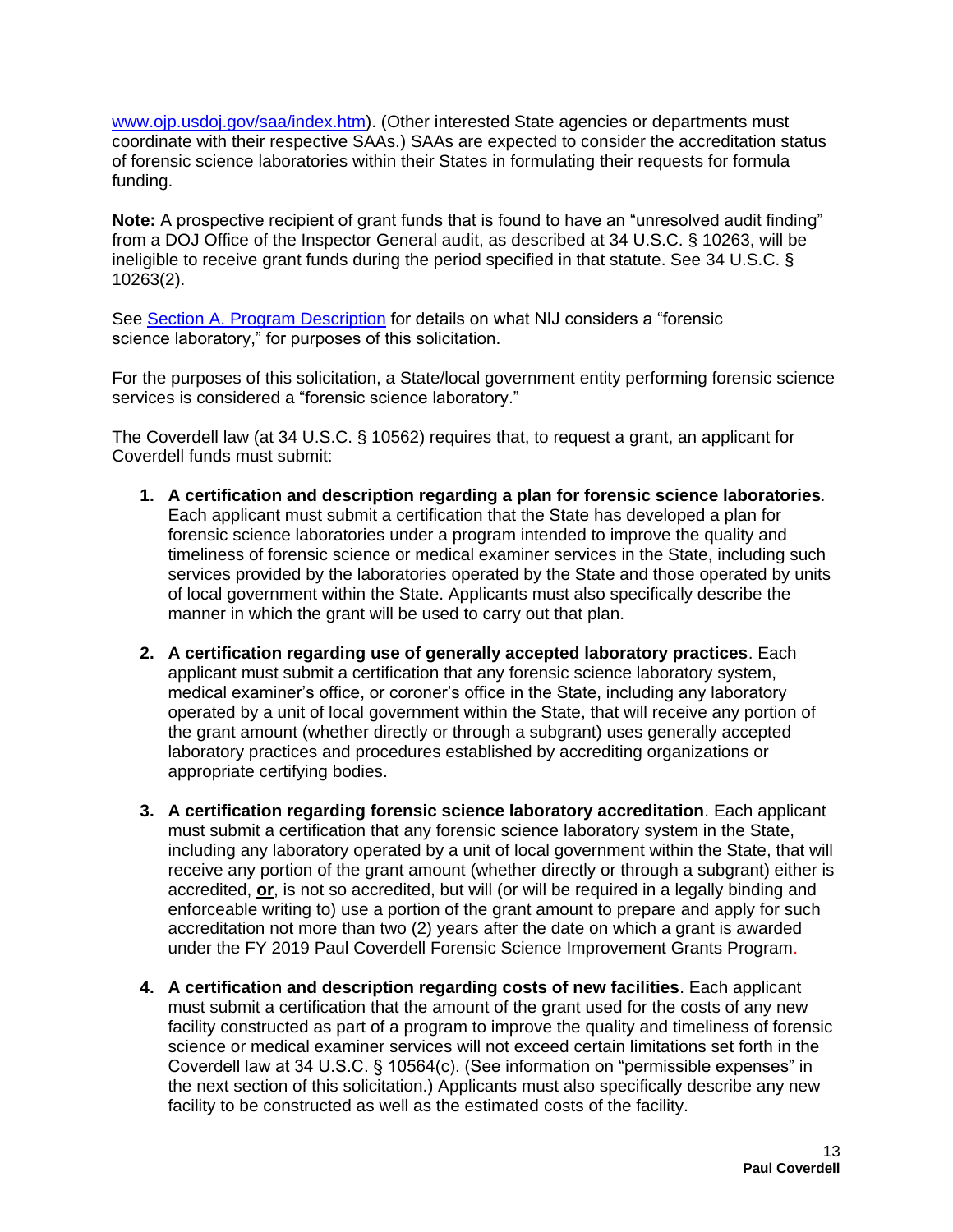**5. A certification regarding external investigations into allegations of serious negligence or misconduct**. Each applicant must submit a certification that "a government entity exists and an appropriate process is in place to conduct independent external investigations into allegations of serious negligence or misconduct substantially affecting the integrity of the forensic results committed by employees or contractors of any forensic laboratory system, medical examiner's office, coroner's office, law enforcement storage facility, or medical facility in the State that will receive a portion of the grant amount."

Applicants are expected to carefully review the requirements of each certification before determining whether the certification properly may be made. Any certification that is submitted must be executed by an official who is both familiar with the requirements of the certification, and authorized to make the certification on behalf of the applicant agency (that is, the agency applying directly to NIJ). **Certifications must be submitted using the templates that appear in [Appendix 2.](#page-39-0)**

Certifications made on behalf of subrecipients of award funds—rather than certifications made on behalf of the agency applying directly to NIJ—are **not** acceptable to satisfy the certification requirements and should not be submitted.

In connection with the certification regarding external investigations (described above), applicants **must** provide, prior to receiving award funds, the name(s) of the existing "government entity" (or government entities). This information is to be provided as an attachment to the program narrative section of the application. See ["What an Application Should](#page-17-1)  [Include,](#page-17-1)" and [Appendix 3,](#page-46-0) which includes a template for the attachment.

In connection with the certification regarding forensic science laboratory accreditation (described above), applicants **must** demonstrate, prior to receiving award funds, that any forensic science laboratory system, including any laboratory operated by a unit of local government within the State, that will receive any portion of the grant amount either is accredited or will (or will be required to) prepare and apply for accreditation consistent with the Coverdell law. See ["What an Application Should Include,](#page-17-1)" which describes the documentation and information an applicant is to provide regarding its accreditation or its plans to prepare and apply for accreditation.

The accrediting body must be a signatory to an internationally recognized arrangement and must offer accreditation to forensic science conformity assessment bodies using an accreditation standard that is recognized by that internationally recognized arrangement. The scope of the accreditation must include all discipline(s) for which funds are requested. If the current scope of accreditation does not include the discipline(s) for which funds are requested, the applicant must include funds in its budget and plans in its program narrative to prepare and apply for accreditation in those disciplines.

Please note that funds will not be made available to applicant agencies that fail to provide the necessary information.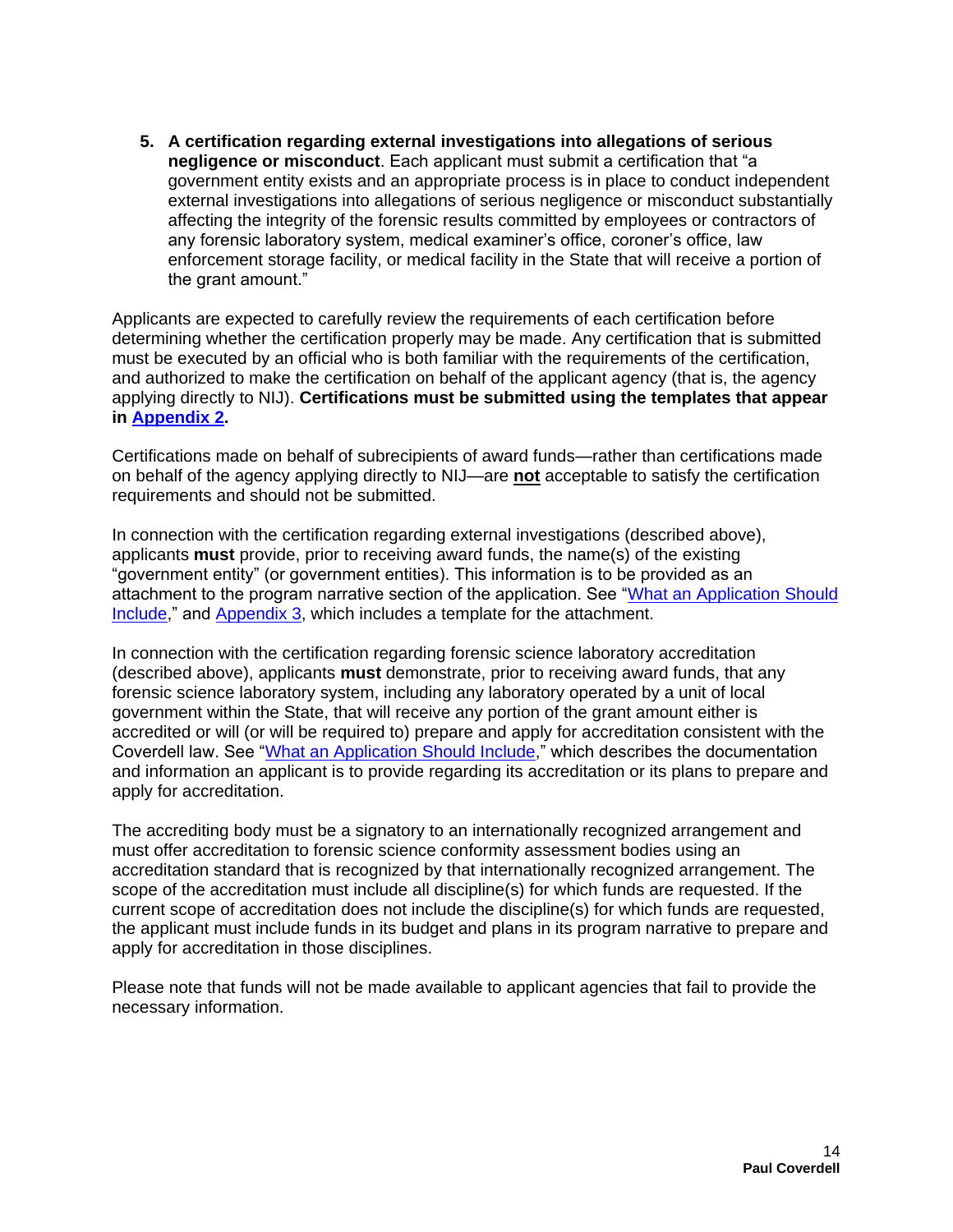#### **Important Note on Referrals in Connection With Allegations of Serious Negligence or Serious Misconduct**

The highest standards of integrity in the practice of forensic science are critical to the enhancement of the administration of justice. NIJ assumes that recipients (and subrecipients) of Coverdell funds will make use of the process referenced in their certification as to external investigations and will refer allegations of serious negligence or misconduct substantially affecting the integrity of forensic results to government entities with an appropriate process in place to conduct independent external investigations, such as the government entities identified in the grant application.

For each fiscal year of an award made under this solicitation, recipients will be required to report to NIJ on an annual basis—

- 1. The number and nature of any such allegations;
- 2. Information on the referrals of such allegations (e.g., the government entity or entities to which referred, the date of referral);
- 3. The outcome of such referrals (if known as of the date of the report); and
- 4. If any such allegations were not referred, the reason(s) for the non-referral.

Payments to recipients (including payments under future awards) may be withheld if the required information is not submitted on a timely basis.

#### **Special Guidance on Certification Regarding External Investigations Into Allegations of Serious Negligence or Misconduct.**

The certification regarding external investigations has a number of requirements, each of which must be satisfied before the certification may be made. The official authorized to make the certification on behalf of the applicant agency must carefully review each of the statutory elements and this guidance before determining whether a certification properly may be made. After reviewing the information and guidance provided here, the official, on behalf of the applicant agency, must determine whether:

- A government entity exists.
- With an appropriate process in place.
- To conduct independent, external investigations.
- Into allegations of serious negligence or misconduct.
- Substantially affecting the integrity of the forensic results.
- Committed by employees or contractors.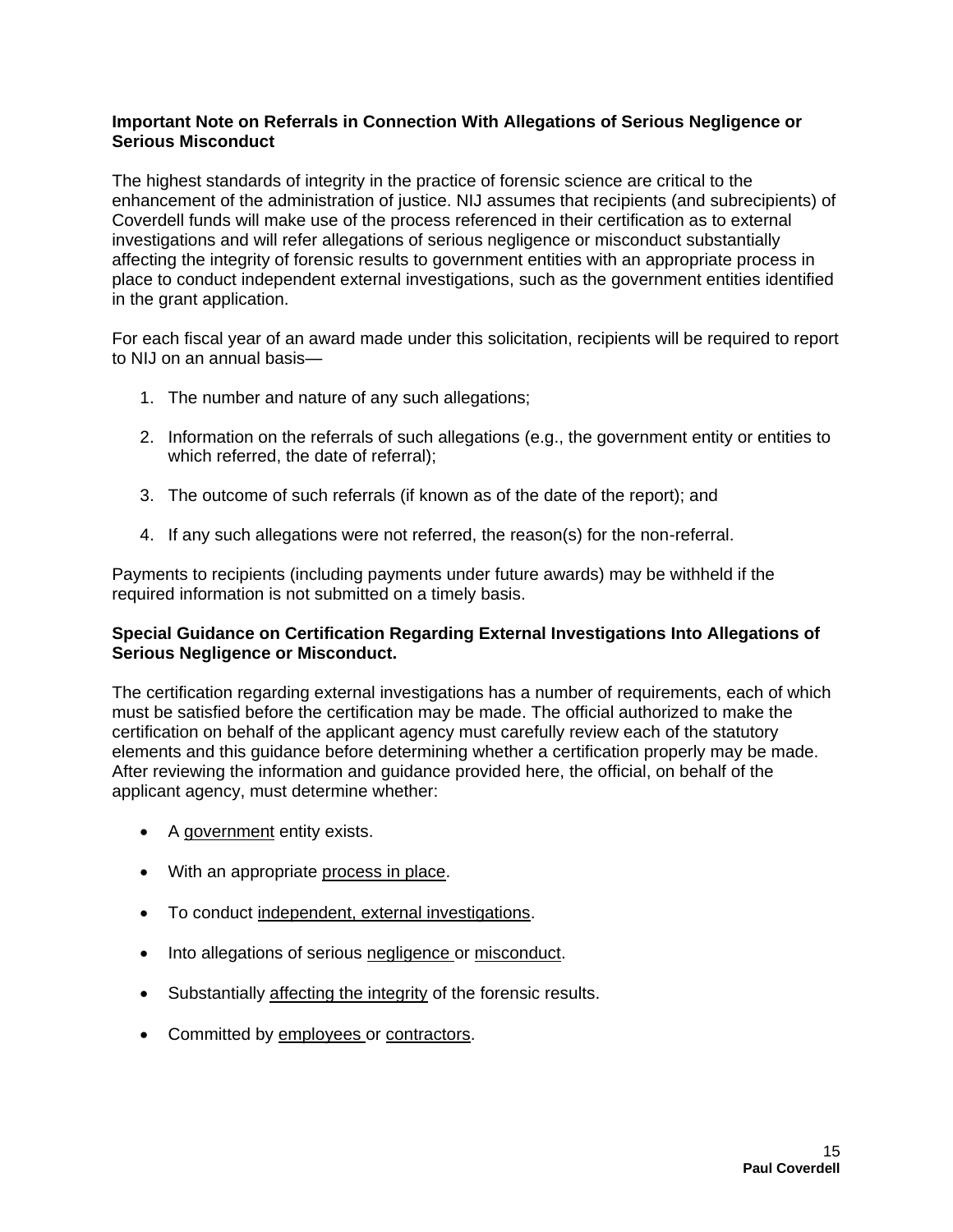Of any forensic laboratory system, medical examiner's office, coroner's office, law enforcement storage facility, or medical facility in the State that will receive a portion of the grant amount.

**Note:** In making this certification, the certifying official is certifying that these requirements are satisfied not only with respect to the applicant itself, but also with respect to **each** entity that will receive a portion of the grant amount. Certifying officials are advised that:

- (1) A false statement in the certification or in the grant application that it supports may be the subject of criminal prosecution, including under 18 U.S.C. § 1001 and 34 U.S.C. § 10272; and
- (2) Office of Justice Programs grants, including certifications provided in connection with such grants, are subject to review by the Office of Justice Programs and/or by the Department of Justice's Office of the Inspector General.

The following guidance, provided by way of examples for applicants' review, is designed to illustrate elements of the external investigation certification that the official authorized to make the certification on behalf of the applicant agency must take into account in determining whether the certification properly may be made.

Because it is not possible for NIJ to provide examples relating to every type of government entity with an appropriate process in place to conduct independent, external investigations into allegations of serious negligence or misconduct substantially affecting the integrity of the forensic results committed by employees or contractors, this guidance should not be viewed as all inclusive. In addition, this guidance is not intended to constitute legal advice from NIJ on the question of whether the required certification properly may be made on behalf of the applicant. Such a determination must be made by an appropriate official based on the statutory requirements of the certification after review of this guidance.

#### **Illustrative Examples:**

1. A State intends to distribute Coverdell award funds to State and local forensic laboratories and medical examiners/coroners offices. There is an Office of the Inspector General (OIG) in the State with authority to conduct investigations into allegations of serious negligence or misconduct by employees and contractors of forensic laboratories and medical examiners/coroners offices, both at the State and local levels.

*Guidance:* Execution of the certification might be appropriate under these facts. Nevertheless, the certifying official must be satisfied that the State IG's authority in this regard is not circumscribed in such a way that the IG's ability to conduct independent investigations is limited (for example, through a reporting hierarchy that does not provide for the IG to report directly to the chief executive officer or another equally independent State official or office).

2. An applicant agency determines that the forensics laboratory director (or some other individual in the chain of command at the laboratory) has sole responsibility to conduct investigations into allegations of serious negligence or misconduct committed by laboratory employees.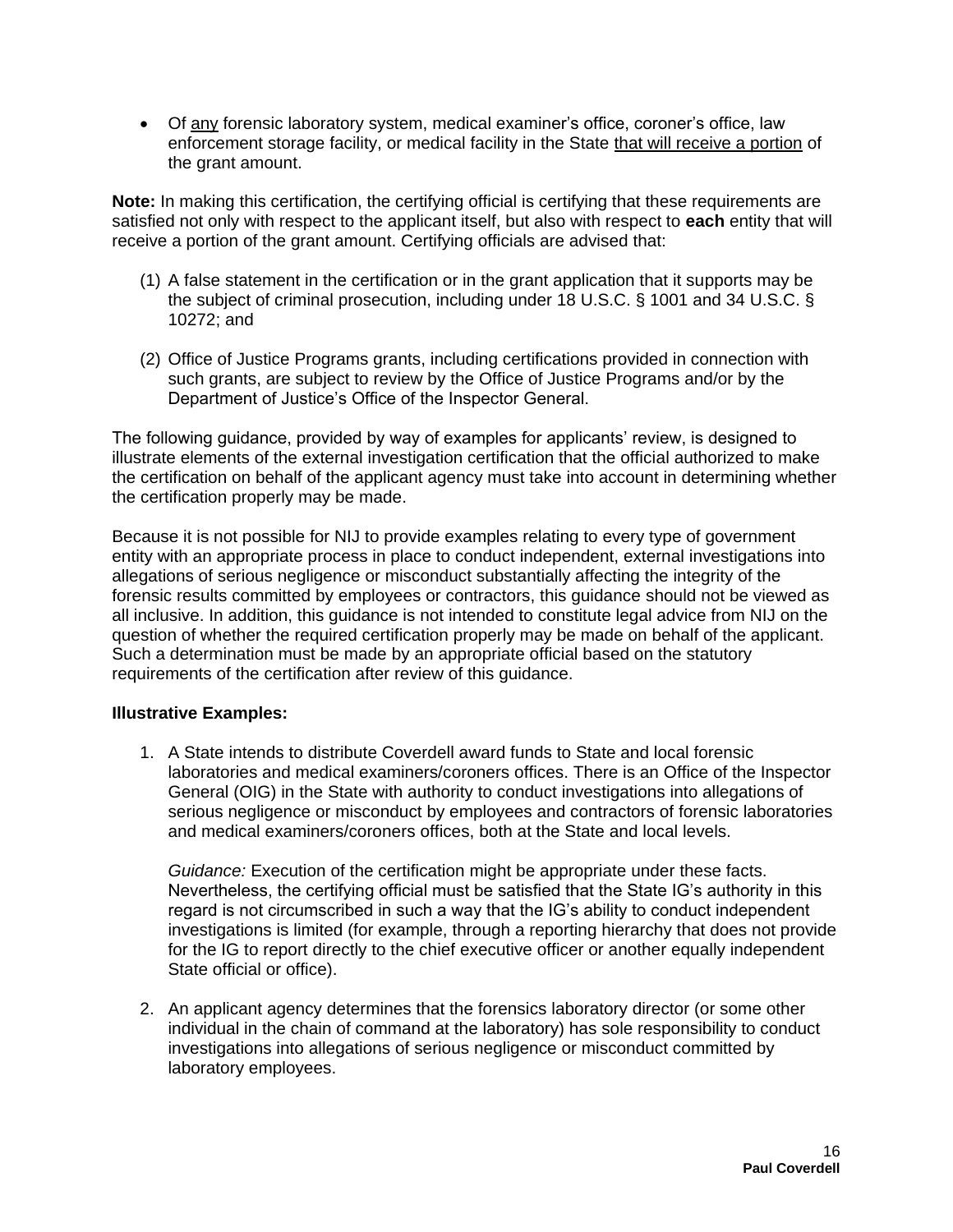*Guidance:* Under these circumstances, execution of the certification would not be appropriate because there is no process in place to conduct independent, external investigations into allegations of serious negligence or misconduct committed by laboratory employees and contractors.

3. A State applicant intends to distribute Coverdell award funds to forensic laboratories at both the State and local level. An independent commission established by the Governor has authority to investigate allegations of serious negligence or misconduct by employees, including employees of units of local government within the State.

*Guidance:* Under these circumstances, the existence of this commission is not itself a sufficient basis for execution of the certification. In this regard, the commission does not have authority to investigate allegations of serious negligence or misconduct by contractors of State and local government forensic laboratories that receive Coverdell funds. (If, however, some other government entity, distinct from the commission, has a process in place to conduct independent external investigations of allegations of serious negligence or misconduct by such contractors, execution of the certification might be appropriate depending on all the facts.)

4. A local forensic laboratory, which is intended to receive a portion of the funds from a Coverdell award to a State, notifies the State applicant that a quality assurance official is responsible for investigating allegations of serious negligence or misconduct by employees and contractors of the local forensic laboratory. The quality assurance official reports to the director of the forensic laboratory.

*Guidance:* Under these circumstances, execution of the certification would not be appropriate because the quality assurance official reports to the director of the forensic laboratory; therefore, there is no process in place to conduct independent, external investigations of allegations against the forensics laboratory as required to make the certification.

5. An applicant agency (a forensics laboratory) intends to employ a contractor or a nongovernmental organization to conduct investigations into allegations of serious negligence or misconduct committed by laboratory employees.

*Guidance:* Under these circumstances, execution of the certification would not be appropriate as there is neither a government entity, nor an appropriate process in place to conduct independent, external investigations of allegations against the laboratory, whether alleged to be committed by laboratory employees and/or contractors, because the contractor or nongovernmental entity is employed by and responsible to the forensics laboratory.

6. An applicant agency is accredited by an independent accrediting or certifying organization such as the ANSI-ASQ National Accreditation Board (ANAB), National Association of Medical Examiners (NAME), the American Association for Laboratory Accreditation (A2LA), International Association of Coroners & Medical Examiners (IAC&ME), etc.

*Guidance:* In this situation, execution of the certification would not be appropriate. The fact of accreditation or certification by an outside entity on its own does not demonstrate that the agency has a process in place to investigate allegations of serious negligence or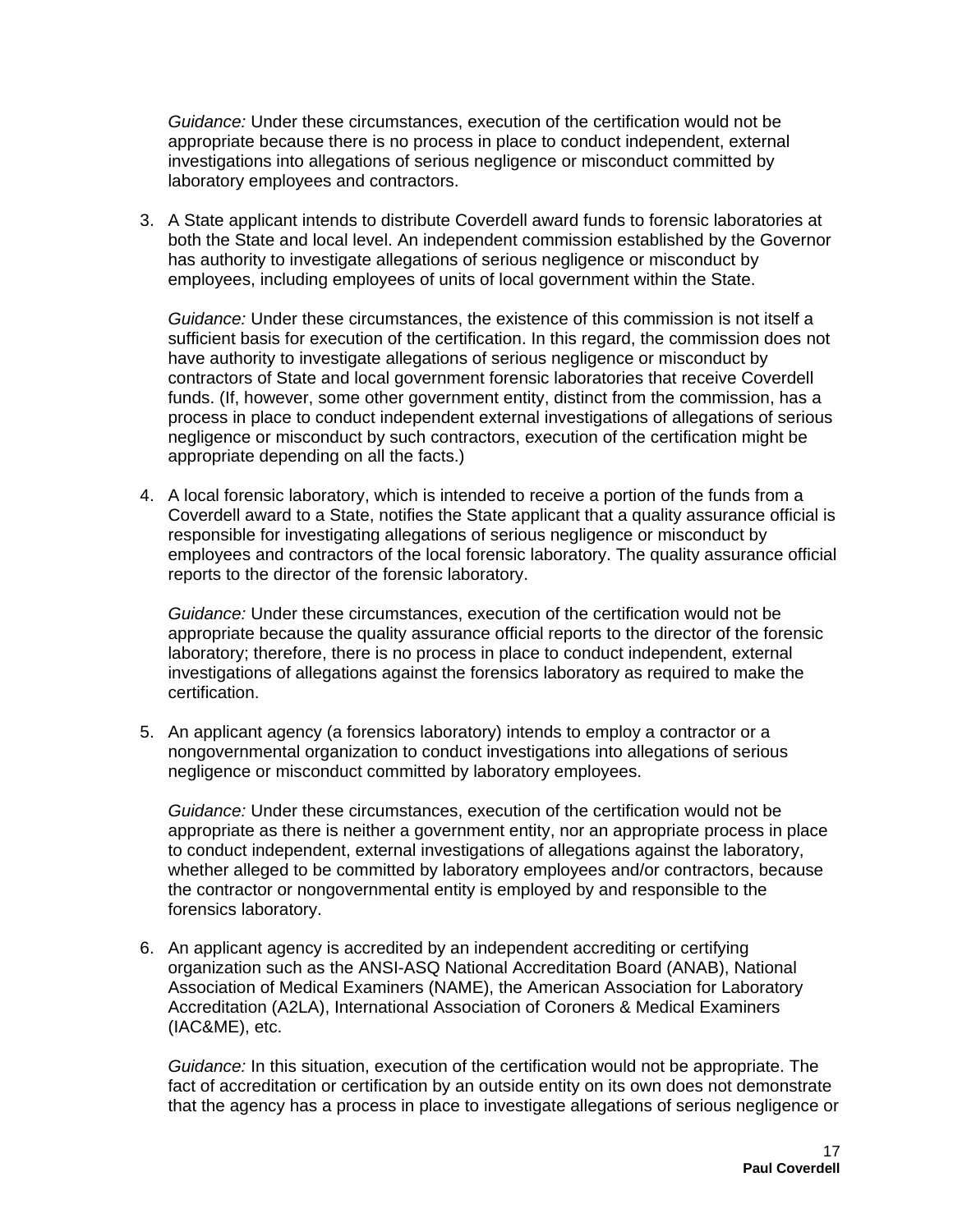misconduct committed by employees or contractors. There is insufficient information to properly make the required certification in this situation.

For information on cost sharing or match requirements, see Section B. Federal Award [Information.](#page-5-1)

## <span id="page-17-0"></span>**D. Application and Submission Information**

#### <span id="page-17-1"></span>**What an Application Should Include**

This section describes in detail what an application should include. An applicant should anticipate that if it fails to submit an application that contains all of the specified elements, it may negatively affect the review of its application; and, should a decision be made to make an award, it may result in the inclusion of award conditions that preclude the recipient from accessing or using award funds until the recipient satisfies the conditions and OJP makes the funds available.

**NOTE:** OJP has combined the Budget Detail Worksheet and Budget Narrative in a single document collectively referred to as the Budget Detail Worksheet. See "Budget Information and Associated Documentation" below for more information about the Budget Detail Worksheet and where it can be accessed.

See the "**Note on the use of funds to address issues related to the opioid abuse crisis**," in the ["Budget Information"](#page-7-0) section above, under [Section B. Federal Award Information,](#page-5-1) for an important discussion relevant to applicants requesting funds to address forensic science challenges relating to the opioid abuse crisis.

OJP strongly recommends that applicants use appropriately descriptive file names (e.g., "Program Narrative," "Budget Detail Worksheet," "Timelines," "Memoranda of Understanding," "Resumes") for all attachments. Also, OJP recommends that applicants include resumes in a single file.

Please review the "Note on File Names and File Types" under [How to Apply](#page-30-0) to be sure applications are submitted in permitted formats.

#### **1. Information to Complete the Application for Federal Assistance (SF-424)**

The SF-424 is a required standard form used as a cover sheet for submission of preapplications, applications, and related information. GMS takes information from the applicant's profile to populate the fields on this form.

To avoid processing delays, an applicant must include an accurate legal name on its SF-424. On the SF-424, current OJP award recipients, when completing the field for "Legal Name" (box 5), should use the same legal name that appears on the prior year award document (which is also the legal name stored in OJP's financial system.) Also, current applicants should enter the Employer Identification Number (EIN) in box 6 exactly as it appears on the prior year award document. An applicant with a current, active award(s) must ensure that its GMS profile is current. If the profile is not current, the applicant should submit a Grant Adjustment Notice updating the information on its GMS profile prior to applying under this solicitation.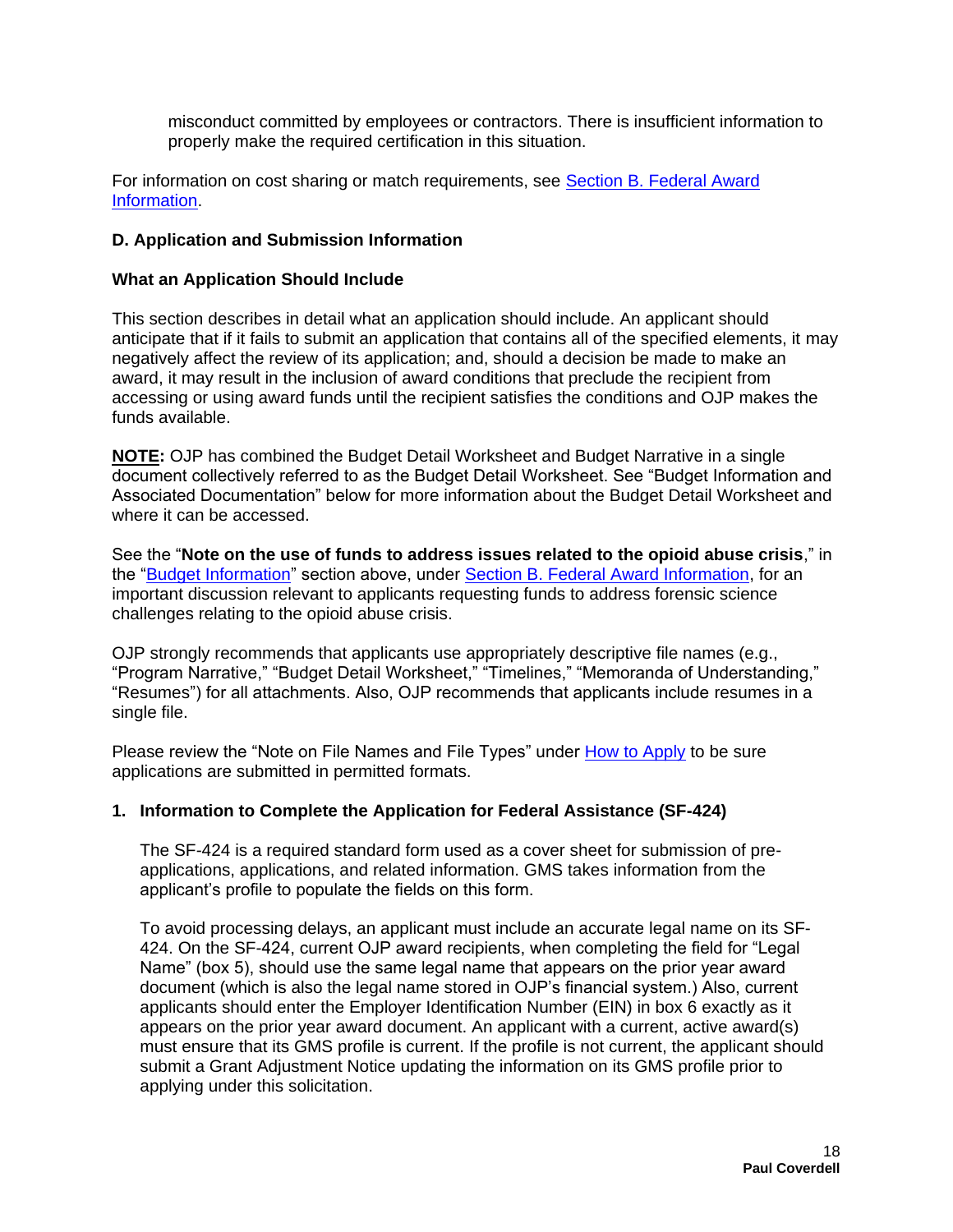A new applicant entity should enter its official legal name, its address, its EIN, and its Data Universal Numbering System (DUNS) number. A new applicant entity should attach official legal documents to its application (e.g., articles of incorporation, 501(c)(3) status documentation, organizational letterhead) to confirm the legal name, address, and EIN entered into the SF-424. OJP will use the System for Award Management (SAM) to confirm the legal name and DUNS number entered in the SF-424; therefore, an applicant should ensure that the information entered in the SF-424 matches its current registration in SAM. See the [How to Apply](#page-30-0) section for more information on SAM and DUNS numbers.

Applicants should ensure that the legal name is correct and matches on the SF-424, the five required certifications, and the external investigations attachment.

**Intergovernmental Review:** This solicitation ("funding opportunity") is subject to **Executive** [Order 12372.](https://www.archives.gov/federal-register/codification/executive-order/12372.html) An applicant may find the names and addresses of State Single Points of Contact (SPOCs) at the following website: [https://www.whitehouse.gov/wp](https://www.whitehouse.gov/wp-content/uploads/2017/11/Intergovernmental_-Review-_SPOC_01_2018_OFFM.pdf)[content/uploads/2017/11/Intergovernmental\\_-Review-\\_SPOC\\_01\\_2018\\_OFFM.pdf.](https://www.whitehouse.gov/wp-content/uploads/2017/11/Intergovernmental_-Review-_SPOC_01_2018_OFFM.pdf) If the State appears on the SPOC list, the applicant must contact the State SPOC to find out about, and comply with, the State's process under E.O. 12372. In completing the SF-424, an applicant whose State appears on the SPOC list is to make the appropriate selection in response to question 16 once the applicant has complied with its State E.O. 12372 process. (An applicant whose State does not appear on the SPOC list should answer question 16 by selecting the response that the "Program is subject to E.O. 12372 but has not been selected by the State for review.")

# **2. Project Abstract**

Applications should include a high-quality project abstract that summarizes the proposed project in **250** words or less. Project abstracts should be—

- Written for a general public audience.
- Submitted as a **separate** attachment with "Project Abstract" as part of its file name.
- Single-spaced, using a standard 12-point font (Times New Roman) with 1-inch margins.
- The project abstract should provide an outline **limited to the scope of the FY2019 Coverdell program**.
- Example format:
	- o One-to-two sentences for statement of the problem.
	- $\circ$  Three-to-four sentences outlining how this year's award will be utilized.
	- o One-to-two sentences describing the outcome.

As a separate attachment, the project abstract will **not** count against the page limit for the program narrative.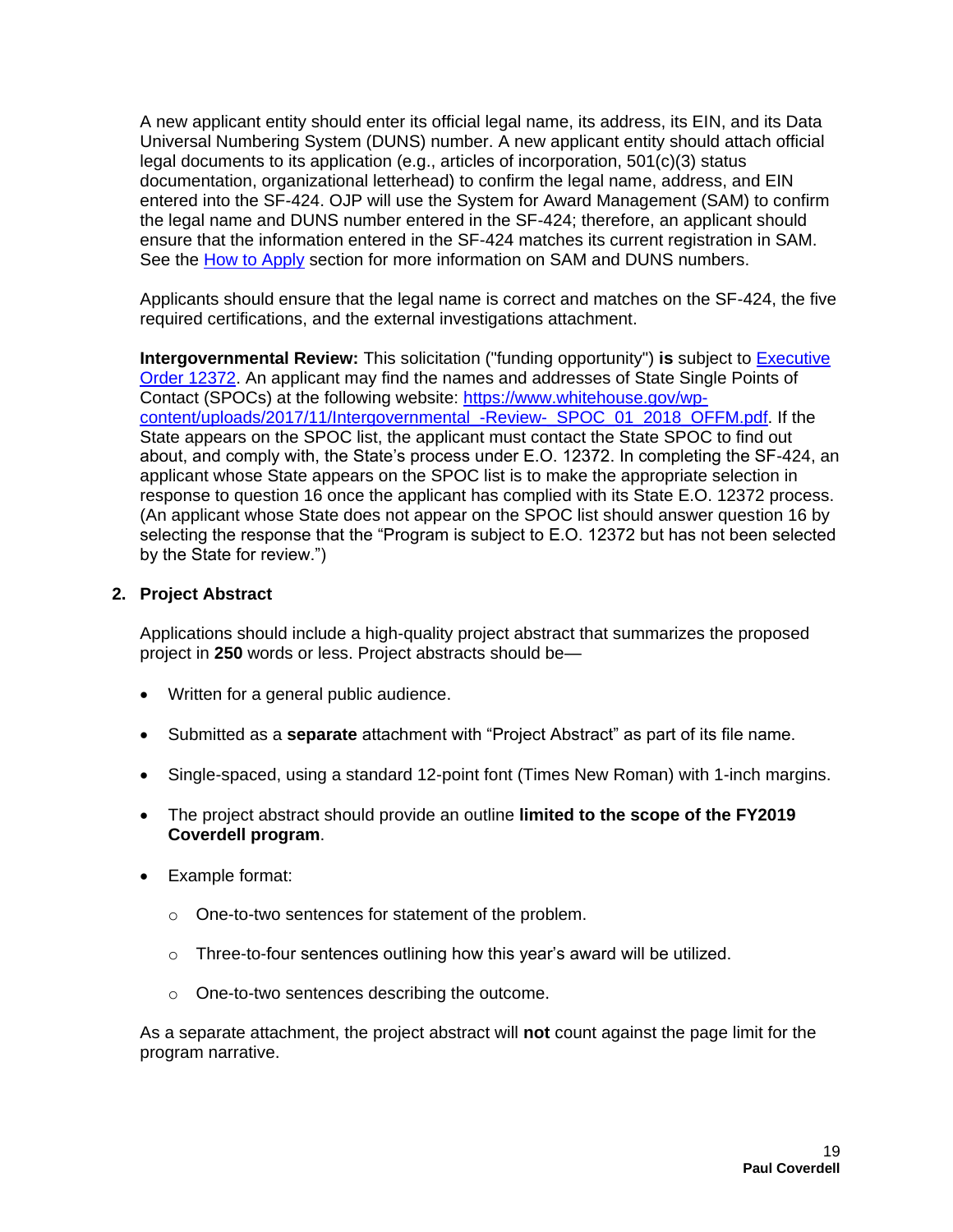## **3. Program Narrative**

The program narrative must specifically describe the manner in which Coverdell grant funds will be used to carry out the State plan to improve forensic science or medical examiner/coroner services over current operations. Reduction of forensic analysis backlogs is considered an improvement in timeliness of services. **States are expected to consider the needs of laboratories operated by units of local government as well as those operated by the State.**

If grant funds are requested for costs of a new facility, the program narrative must specifically describe the new facility to be constructed and the estimated costs of that facility.

If grant funds are requested for projects to address the challenges to the State's forensic science laboratories posed by the opioid abuse crisis, the program narrative should describe the challenges posed and how the requested funds would help to address them.

# **Accreditation**

If grant funds are requested for accreditation, the program narrative must describe accreditation activities and plans and, as applicable, the projected schedule for preparation for and application for accreditation. Under the Coverdell program, any forensic science laboratory system, including any laboratory operated by a unit of local government within the State, that is not accredited (as set out in the Coverdell law) and that will receive a portion of the grant amount must use a portion of the grant amount to prepare and apply for accreditation not more than 2 years after the date of the Coverdell grant award. For purposes of this solicitation, any State/local government entity performing forensic science services is considered a "forensic science laboratory." Additionally, after ascertaining the accreditation status of all forensic laboratories within its State, each SAA is to include within the program narrative plans for each forensic science laboratory within its State lacking accreditation to prepare and apply for accreditation.

#### **The program narrative should be attached as a separate file with an appropriately descriptive file name.**

The following sections should be included as part of the program narrative.<sup>11</sup>

a. Description of the Issue.

- b. Project Design and Implementation.
- c. Capabilities and Competencies.
- d. Plan for Collecting the Data Required for this Solicitation's Performance Measures.

OJP will require each successful applicant to submit regular performance data that demonstrate the results of the work carried out under the award (see "General Information [about Post-Federal Award Reporting Requirements"](#page-35-0) in [Section F.](#page-34-0) 

<sup>&</sup>lt;sup>11</sup> For information on subawards (including the details on proposed subawards that should be included in the application), see "Budget and Associated Documentation" under [Section D. Application and Submission Information.](#page-17-0)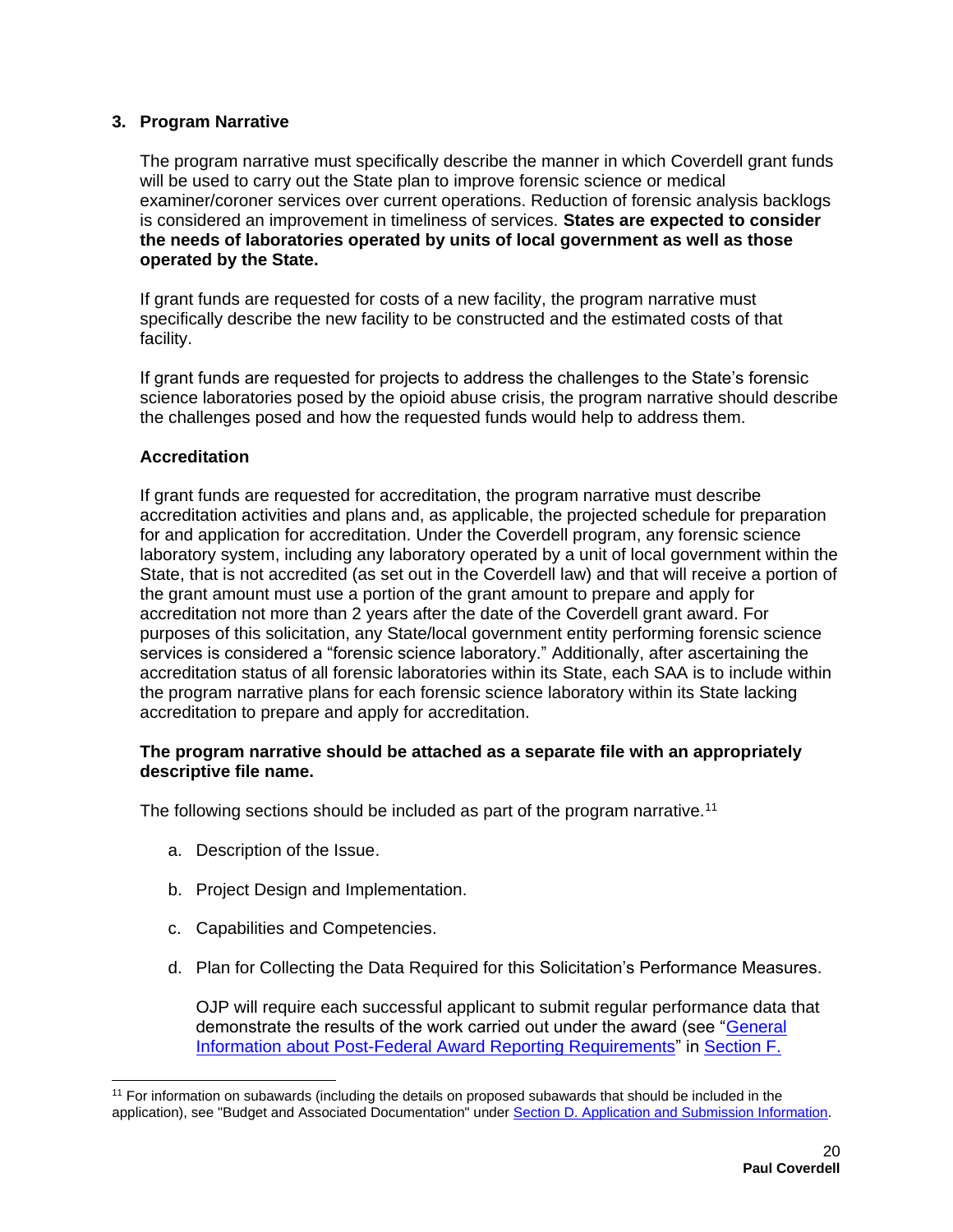[Federal Award Administration Information\)](#page-34-0). The performance data directly relate to the goals, objectives, and deliverables identified under ["Goals, Objectives, and](#page-4-0)  [Deliverables"](#page-4-0) in [Section A. Program Description.](#page-3-0)

Applicants should visit OJP's performance measurement page at [www.ojp.gov/performance](https://www.ojp.gov/performance) for an overview of performance measurement activities at OJP.

Performance measures for this solicitation are listed in the [Appendix 6: Performance](#page-51-1)  [Measures Table.](#page-51-1)

The application should demonstrate the applicant's understanding of the performance data reporting requirements for this grant program and detail how the applicant will gather the required data should it receive funding.

Please note that applicants are **not** required to submit performance data with the application. Performance measures information is included as an alert that successful applicants will be required to submit performance data as part of the reporting requirements under an award.

#### **4. Budget and Associated Documentation**

The Budget Detail Worksheet and the Budget Narrative are now combined in a single document collectively referred to as the Budget Detail Worksheet. The Budget Detail Worksheet is a user-friendly, fillable, Microsoft Excel-based document designed to calculate totals. Additionally, the Excel workbook contains worksheets for multiple budget years that can be completed as necessary. **All applicants should use the Excel version when completing the proposed budget in an application, except in cases where the applicant does not have access to Microsoft Excel or experiences technical difficulties.** If an applicant does not have access to Microsoft Excel or experiences technical difficulties with the Excel version, then the applicant should use the 508-compliant accessible Adobe Portable Document Format (PDF) version.

Both versions of the Budget Detail Worksheet can be accessed at [https://ojp.gov/funding/Apply/Forms/BudgetDetailWorksheet.htm.](https://ojp.gov/funding/Apply/Forms/BudgetDetailWorksheet.htm)

See the "**Note on the use of funds to address issues related to the opioid abuse crisis**," in the ["Budget Information"](#page-7-0) section above, under Section B. Federal Award Information, for an important discussion relevant to applicants requesting funds to address forensic science challenges relating to the opioid abuse crisis. The applicant is to annotate its budget so as to indicate clearly any "opioid-related" versus "non-opioid related" items, as detailed above in the "**Note on the use of funds to address issues related to the opioid abuse crisis**."

#### **a. Budget Detail Worksheet**

The Budget Detail Worksheet should provide the detailed computation for each budget line item, listing the total cost of each and showing how it was calculated by the applicant. For example, costs for personnel should show the annual salary rate and the percentage of time devoted to the project for each employee paid with grant funds. The Budget Detail Worksheet should present a complete itemization of all proposed costs.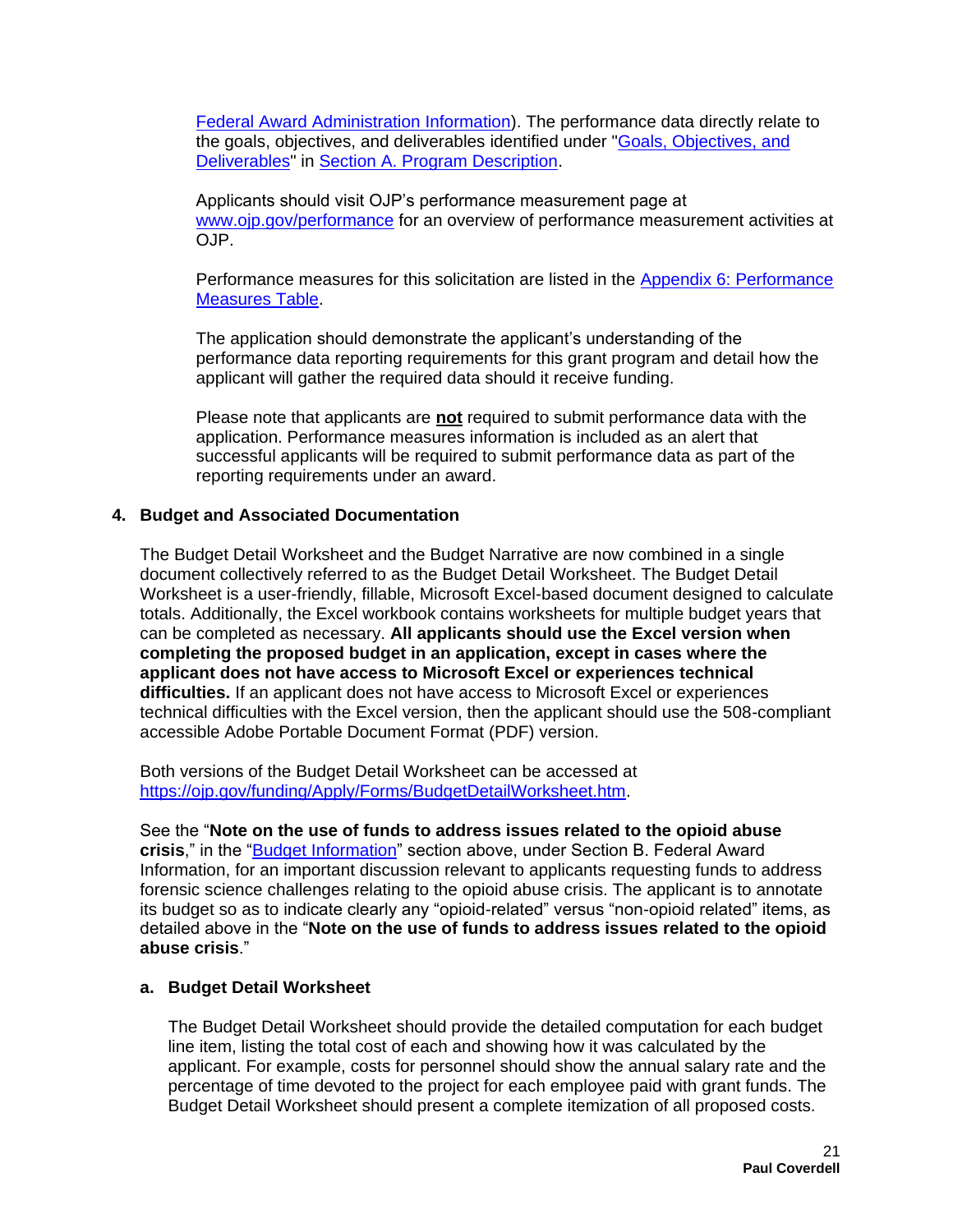For questions pertaining to budget and examples of allowable and unallowable costs, see the DOJ Grants Financial Guide at [https://ojp.gov/financialguide/DOJ/index.htm.](https://ojp.gov/financialguide/DOJ/index.htm)

#### **b. Budget Narrative**

The budget narrative should thoroughly and clearly describe every category of expense listed in the Budget Detail Worksheet. OJP expects proposed budgets to be complete, cost effective, and allowable (e.g., reasonable, allocable, and necessary for project activities).

An applicant should demonstrate in its budget narratives how it will maximize cost effectiveness of award expenditures. Budget narratives should generally describe cost effectiveness in relation to potential alternatives and the goals of the project. For example, a budget narrative should detail why planned in-person meetings are necessary, or how technology and collaboration with outside organizations could be used to reduce costs, without compromising quality.

The budget narrative should be mathematically sound and correspond clearly with the information and figures provided in the Budget Detail Worksheet. The narrative should explain how the applicant estimated and calculated all costs, and how those costs are necessary to the completion of the proposed project. The narrative may include tables for clarification purposes, but need not be in a spreadsheet format. As with the Budget Detail Worksheet, the budget narrative should describe costs by year.

#### **Accreditation**

The budget detail worksheet and budget narrative should clearly identify the cost for any proposed accreditation activities, within the appropriate cost category (e.g., personnel, fringe benefits, travel, equipment, supplies, and (procurement) contracts) of the budget documents. For each forensic science laboratory within the State lacking accreditation, each SAA is to request funds in its application budget for such laboratories to prepare and apply for accreditation.

**Budget document(s) should be attached as a separate file with an appropriately descriptive file name.**

#### **c. Information on Proposed Subawards (if any) and on Proposed Procurement Contracts (if any)**

Applicants for OJP awards typically may propose to make *subawards*. Applicants also may propose to enter into procurement *contracts* under the award.

Whether an action – for federal grants administrative purposes – is a subaward or procurement contract is a critical distinction as significantly different rules apply to subawards and procurement contracts. If a recipient enters into an agreement that is a subaward of an OJP award, specific rules apply – many of which are set by federal statutes and DOJ regulations; others by award conditions. These rules place particular responsibilities on an OJP recipient for any subawards the OJP recipient may make. The rules determine much of what the written subaward agreement itself must require or provide. The rules also determine much of what an OJP recipient must do both before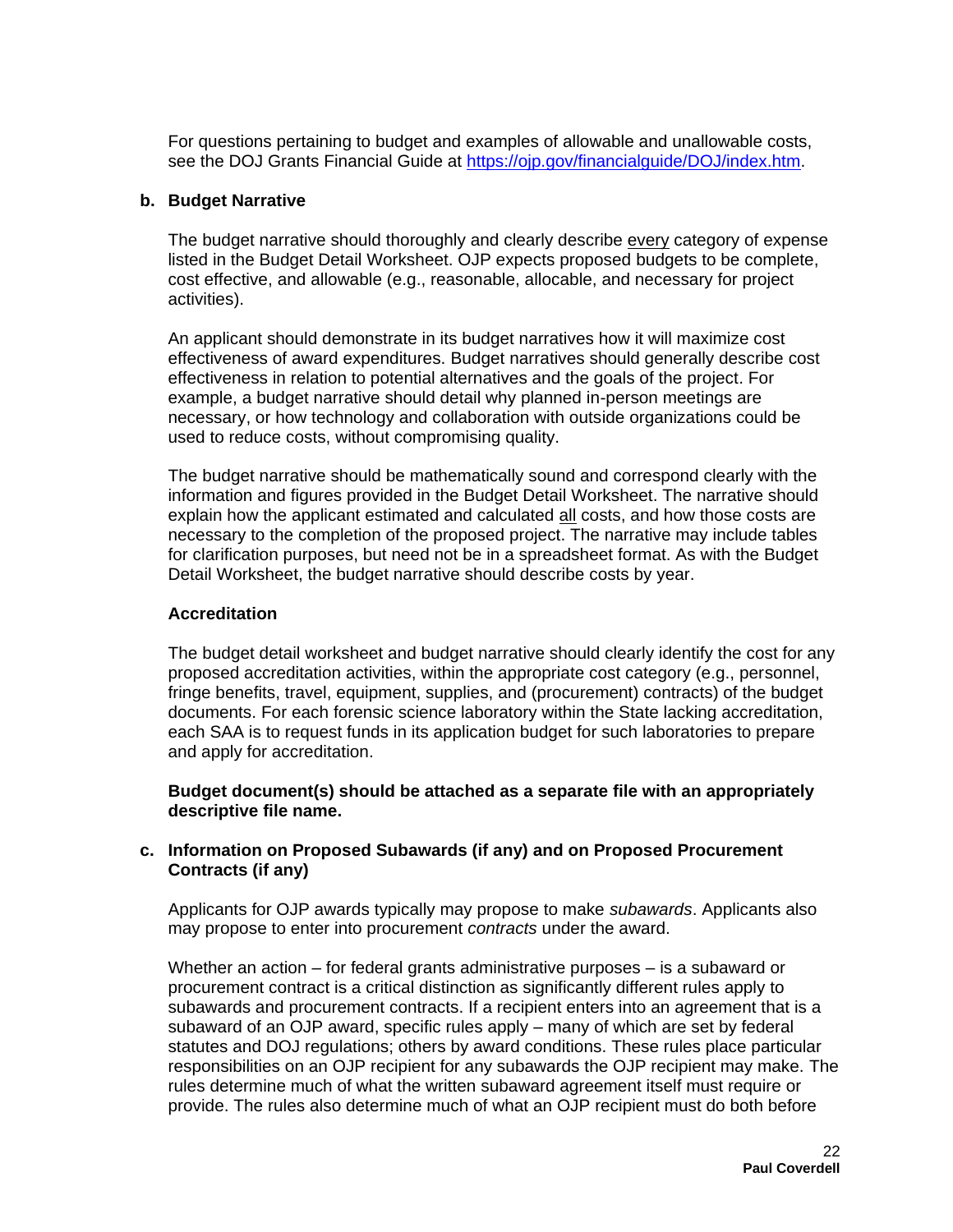and after it makes a subaward. If a recipient enters into an agreement that is a procurement contract under an OJP award, a substantially different set of federal rules applies.

OJP has developed the following guidance documents to help clarify the differences between subawards and procurement contracts under an OJP award and outline the compliance and reporting requirements for each. This information can be accessed online at [https://ojp.gov/training/training.htm.](https://ojp.gov/training/training.htm)

- [Subawards under OJP Awards and Procurement Contracts under Awards: A](https://ojp.gov/training/pdfs/Subaward-Procure-Toolkit-D.pdf)  [Toolkit for OJP Recipients.](https://ojp.gov/training/pdfs/Subaward-Procure-Toolkit-D.pdf)
- [Checklist to Determine Subrecipient or Contractor Classification.](https://ojp.gov/training/pdfs/Subrecipient-Procure-cklist-B.pdf)
- [Sole Source Justification Fact Sheet and](https://ojp.gov/training/pdfs/Sole-Source-FactSheet-C.pdf) Sole Source Review Checklist.

In general, the central question is the relationship between what the third-party will do under its agreement with the recipient and what the recipient has committed (to OJP) to do under its award to further a public purpose (e.g., services the recipient will provide, products it will develop or modify, research or evaluation it will conduct). If a third party will provide some of the services the recipient has committed (to OJP) to provide, will develop or modify all or part of a product the recipient has committed (to OJP) to develop or modify, or will conduct part of the research or evaluation the recipient has committed (to OJP) to conduct, OJP will consider the agreement with the third party a *subaward* for purposes of federal grants administrative requirements.

This will be true **even if** the recipient, for internal or other non-federal purposes, labels or treats its agreement as a procurement, a contract, or a procurement contract. Neither the title nor the structure of an agreement determines whether the agreement -- for purposes of federal grants administrative requirements -- is a *subaward* or is instead a procurement *contract* under an award. The substance of the relationship should be given greater consideration than the form of agreement between the recipient and the outside entity.

# **1. Information on proposed subawards**

A recipient of an OJP award may not make subawards ("subgrants") unless the recipient has specific federal authorization to do so. Unless an applicable statute or DOJ regulation specifically authorizes (or requires) subawards, a recipient must have authorization from OJP before it may make a subaward.

A particular subaward may be authorized by OJP because the recipient included a sufficiently-detailed description and justification of the proposed subaward in the Program Narrative, Budget Detail Worksheet, and Budget Narrative as approved by OJP. If, however, a particular subaward is not authorized by federal statute or regulation, and is not approved by OJP, the recipient will be required, post-award, to request and obtain written authorization from OJP before it may make the subaward.

If an applicant proposes to make one or more subawards to carry out the federal award and program, and those subawards are not specifically authorized (or required) by statute or regulation, the applicant should-- (1) identify (if known) the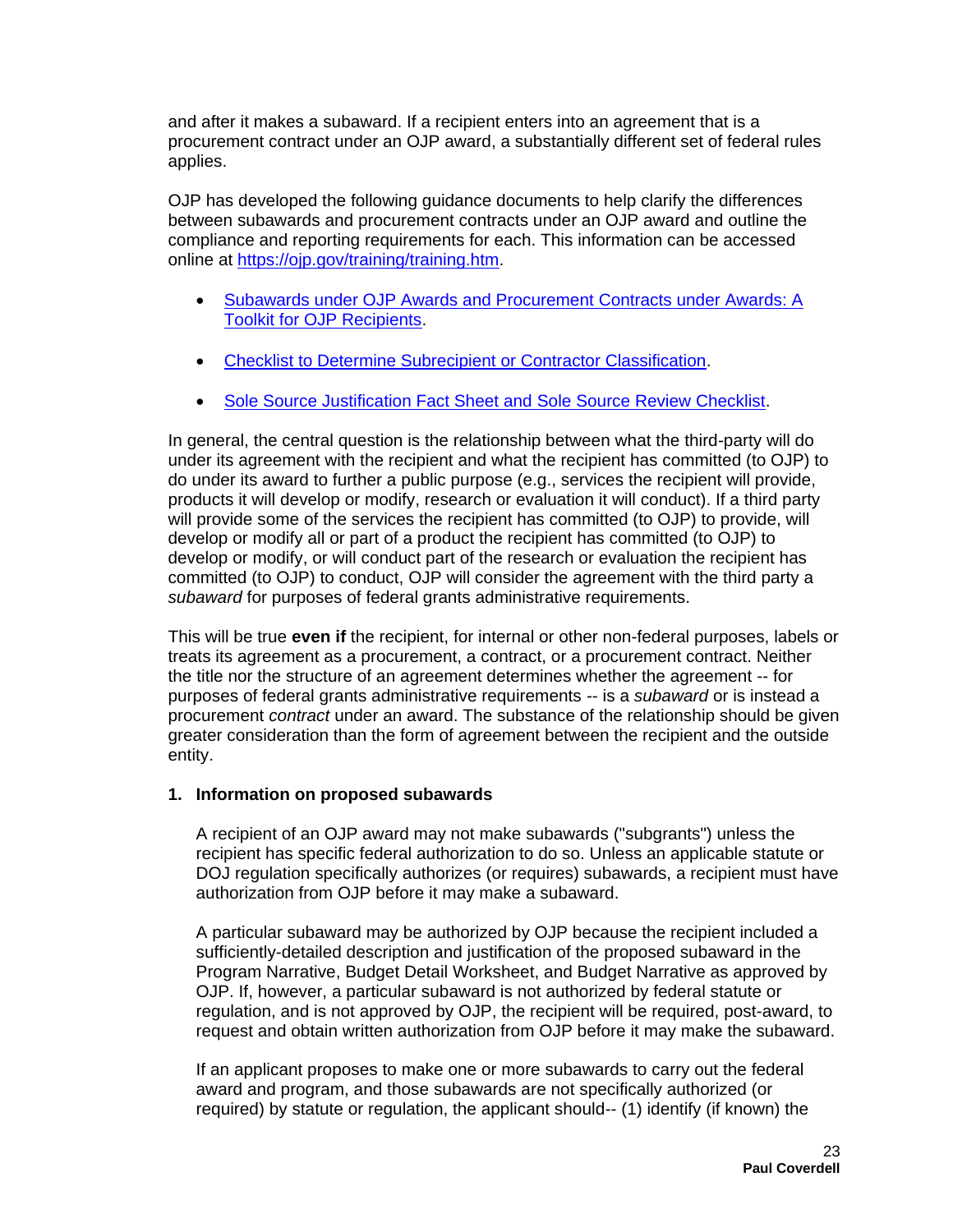proposed subrecipient(s), (2) describe in detail what each subrecipient will do to carry out the federal award and federal program, and (3) provide a justification for the subaward(s), with details on pertinent matters such as special qualifications and areas of expertise. Pertinent information on subawards should appear not only in the Program Narrative, but also in the Budget Detail Worksheet and Budget Narrative.

#### **2. Information on proposed procurement contracts (with specific justification for proposed noncompetitive contracts over \$250,000<sup>12</sup>)**

Unlike a recipient contemplating a subaward, a recipient of an OJP award generally does not need specific prior federal authorization to enter into an agreement that - for purposes of federal grants administrative requirements -- is considered a procurement contract, **provided that** (1) the recipient uses its own documented procurement procedures and (2) those procedures conform to applicable federal law, including the Procurement Standards of the (DOJ) Part 200 Uniform Requirements (as set out at 2 C.F.R. 200.317 - 200.326). The Budget Detail Worksheet and Budget Narrative should identify proposed procurement contracts. (As discussed above, subawards must be identified and described separately from procurement contracts.)

The Procurement Standards in the Part 200 Uniform Requirements, however, reflect a general expectation that agreements that (for purposes of federal grants administrative requirements) constitute procurement "contracts" under awards will be entered into on the basis of full and open competition. All noncompetitive (sole source) procurement contracts must meet the OJP requirements outlined at [https://ojp.gov/training/subawards-procurement.htm.](https://ojp.gov/training/subawards-procurement.htm) If a proposed procurement contract would exceed the simplified acquisition threshold -- currently, \$250,000 -- a recipient of an OJP award may not proceed without competition unless and until the recipient receives specific advance authorization from OJP to use a non-competitive approach for the procurement. An applicant that (at the time of its application) intends – without competition – to enter into a procurement contract that would exceed \$250,000 should include a detailed justification that explains to OJP why, in the particular circumstances, it is appropriate to proceed without competition.

If the applicant receives an award, sole source procurements that do not exceed the Simplified Acquisition Threshold (currently \$250,000) must have written justification for the noncompetitive procurement action maintained in the procurement file. If a procurement file does not have the documentation that meets the criteria outlined in 2 C.F.R. 200, the procurement expenditures may not be allowable. Sole source procurement over the \$250,000 Simplified Acquisition Threshold must have prior approval from OJP using a Sole Source Grant Adjustment Notice (GAN). Written documentation justifying the noncompetitive procurement must be submitted with the GAN and maintained in the procurement file.

#### **d. Pre-Agreement Costs**

For information on pre-agreement costs, see [Section B. Federal Award Information.](#page-5-1)

 $\overline{a}$ <sup>12</sup> Consistent with the provisions of Office of Management and Budget memorandum, OMB M-18-18, dated June 20, 2018, and entitled, "Implementing Statutory Changes to the Micro-Purchase and the Simplified Acquisition Thresholds for Financial Assistance," DOJ will allow recipients (and any subrecipients) of awards made under this solicitation to use a simplified acquisition threshold of \$250,000 and a micro-purchase threshold of \$10,000, for federal grants administrative purposes.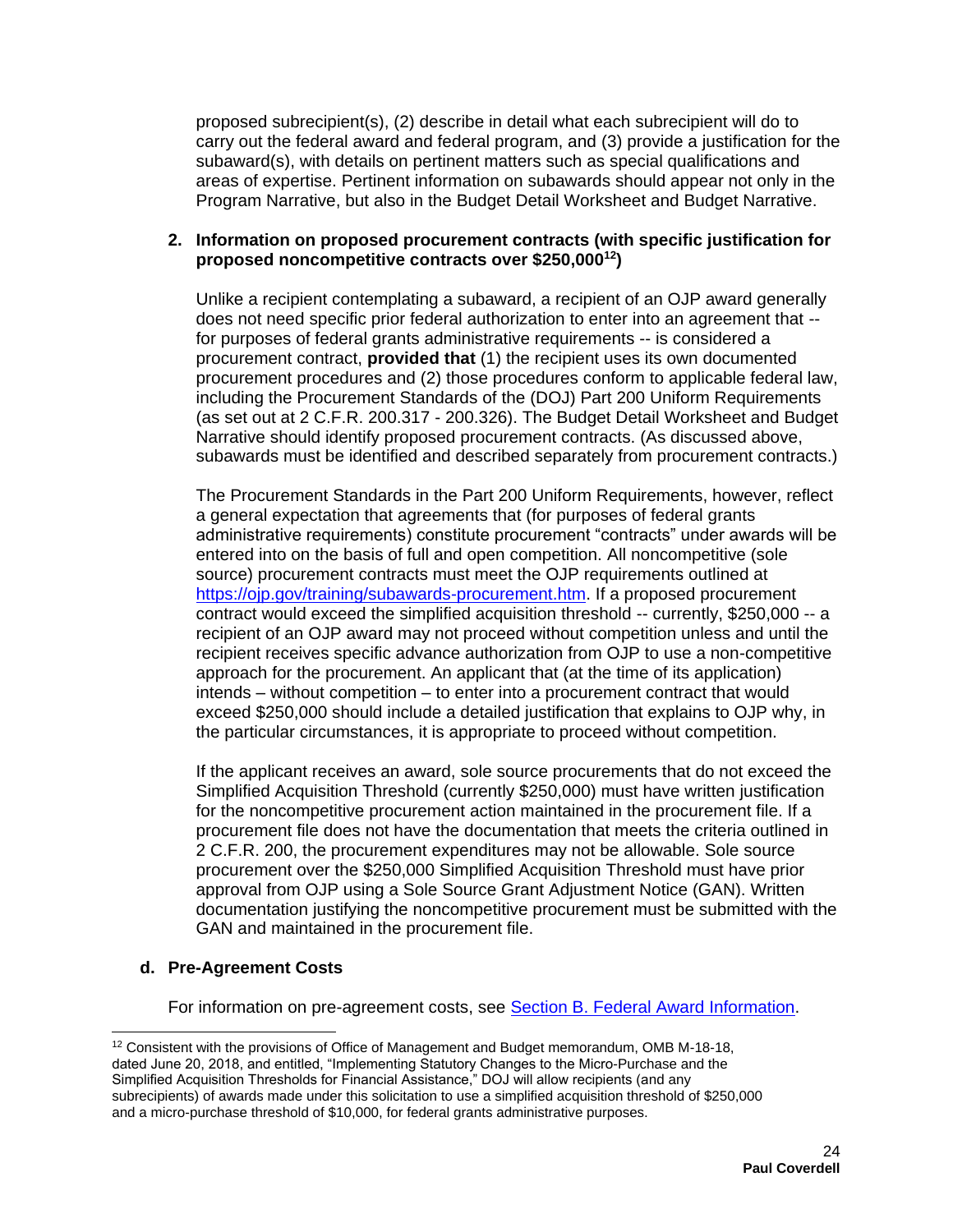# **5. Indirect Cost Rate Agreement (if applicable)**

Indirect costs may be charged to an award only if:

- (a) The recipient has a current (unexpired), federally-approved indirect cost rate; or
- (b) The recipient is eligible to use, and elects to use, the "de minimis" indirect cost rate described in the Part 200 Uniform Requirements, as set out at 2 C.F.R. 200.414(f).

An applicant with a current (unexpired) federally-approved indirect cost rate is to attach a copy of the indirect cost rate agreement to the application. An applicant that does not have a current federally-approved rate may request one through its cognizant federal agency, which will review all documentation and approve a rate for the applicant entity, or, if the applicant's accounting system permits, applicants may propose to allocate costs in the direct cost categories.

For assistance with identifying the appropriate cognizant federal agency for indirect costs, please contact the Office of the Chief Financial Officer (OCFO) Customer Service Center at 1-800-458-0786 or at [ask.ocfo@usdoj.gov.](mailto:ask.ocfo@usdoj.gov) If DOJ is the cognizant federal agency, applicants may obtain information needed to submit an indirect cost rate proposal at [www.ojp.gov/funding/Apply/Resources/IndirectCosts.pdf.](https://ojp.gov/funding/Apply/Resources/IndirectCosts.pdf)

Certain OJP recipients have the option of electing to use the "de minimis" indirect cost rate. An applicant that is eligible to use the "de minimis" rate that wishes to use the "de minimis" rate should attach written documentation to the application that advises OJP of both-- (1) the applicant's eligibility to use the "de minimis" rate, and (2) its election to do so. If an eligible applicant elects the "de minimis" rate, costs must be consistently charged as either indirect or direct costs, but may not be double charged or inconsistently charged as both. The "de minimis" rate may no longer be used once an approved federally-negotiated indirect cost rate is in place. (No entity that ever has had a federally-approved negotiated indirect cost rate is eligible to use the "de minimis" rate.) For the "de minimis" rate requirements (including information on eligibility to elect to use the rate), see Part 200 Uniform Requirements, at [2 C.F.R. 200.414\(f\).](https://www.ecfr.gov/cgi-bin/text-idx?node=se2.1.200_1414&rgn=div8)

#### **6. Financial Management and System of Internal Controls Questionnaire (including applicant disclosure of high-risk status)**

Every OJP applicant (other than an individual applying in his or her personal capacity) is required to download, complete, and submit the OJP Financial Management and System of Internal Controls Questionnaire (Questionnaire) located at <https://ojp.gov/funding/Apply/Resources/FinancialCapability.pdf> as part of its application. The Questionnaire helps OJP assess the financial management and internal control systems, and the associated potential risks of an applicant as part of the pre-award risk assessment process.

The Questionnaire should only be completed by financial staff most familiar with the applicant's systems, policies, and procedures in order to ensure that the correct responses are recorded and submitted to OJP. The responses on the Questionnaire directly impact the pre-award risk assessment and should accurately reflect the applicant's financial management and internal control system at the time of the application. The pre-award risk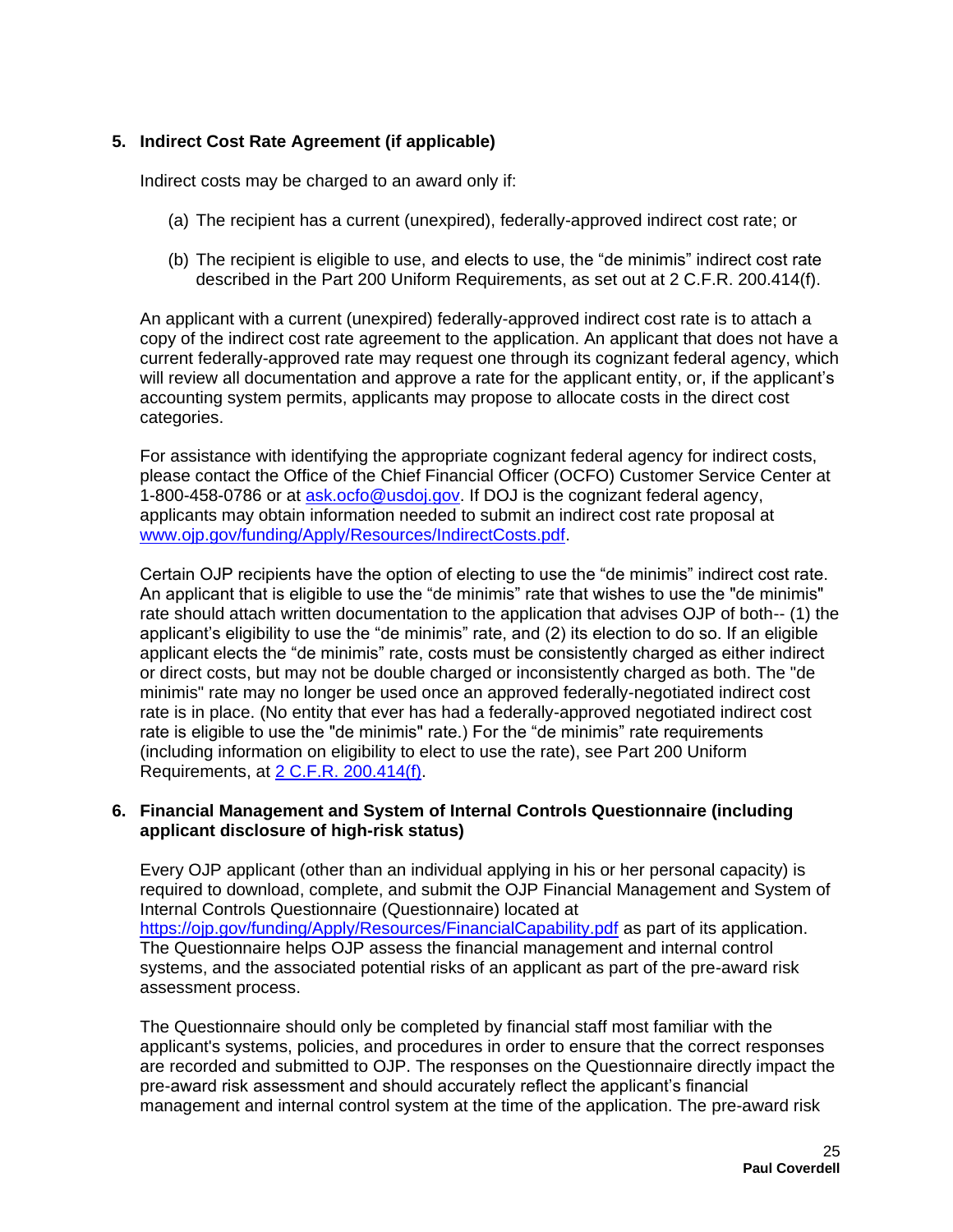assessment is only one of multiple factors and criteria used in determining funding. However, a pre-award risk assessment that indicates that an applicant poses a higher risk to OJP may affect the funding decision and/or result in additional reporting requirements, monitoring, special conditions, withholding of award funds, or other additional award requirements.

Among other things, the form requires each applicant to disclose whether it currently is designated "high-risk" by a federal grant-making agency outside of DOJ. For purposes of this disclosure, high risk includes any status under which a federal awarding agency provides additional oversight due to the applicant's past performance, or other programmatic or financial concerns with the applicant. If an applicant is designated high risk by another federal awarding agency, the applicant must provide the following information:

- The federal awarding agency that currently designates the applicant high risk.
- The date the applicant was designated high risk.
- The high-risk point of contact at that federal awarding agency (name, phone number, and email address).
- The reasons for the high-risk status, as set out by the federal awarding agency.

OJP seeks this information to help ensure appropriate federal oversight of OJP awards. An applicant that is considered "high-risk" by another federal awarding agency is not automatically disqualified from receiving an OJP award. OJP may, however, consider the information in award decisions, and may impose additional OJP oversight of any award under this solicitation (including through the conditions that accompany the award document).

#### **7. Disclosure of Lobbying Activities**

Each applicant must complete and submit this information. An applicant that expends any funds for lobbying activities is to provide all of the information requested on the form [Disclosure of Lobbying Activities \(SF-LLL\).](https://ojp.gov/funding/Apply/Resources/Disclosure.pdf) An applicant that does not expend any funds for lobbying activities is to enter "N/A" in the text boxes for item 10 ("a. Name and Address of Lobbying Registrant" and "b. Individuals Performing Services").

#### **8. Additional Attachments**

#### **a. Coverdell Statutory Certifications**

As described above in the "Eligibility" section, the Coverdell law provides that, to request a grant, each applicant **must** submit **five** (5) certifications specific to the Coverdell Program. A certification may only be completed by an official familiar with its requirements and authorized to certify on behalf of the applicant agency (i.e., the agency applying directly to NIJ). Templates for the statutory certifications appear in [Appendix 2.](#page-39-0) **All five** (5) certifications **must** be completed using these templates. Certifications made on behalf of subrecipients of award funds—rather than certifications made on behalf of the agency applying directly to NIJ—are **not** acceptable to satisfy the certification requirements.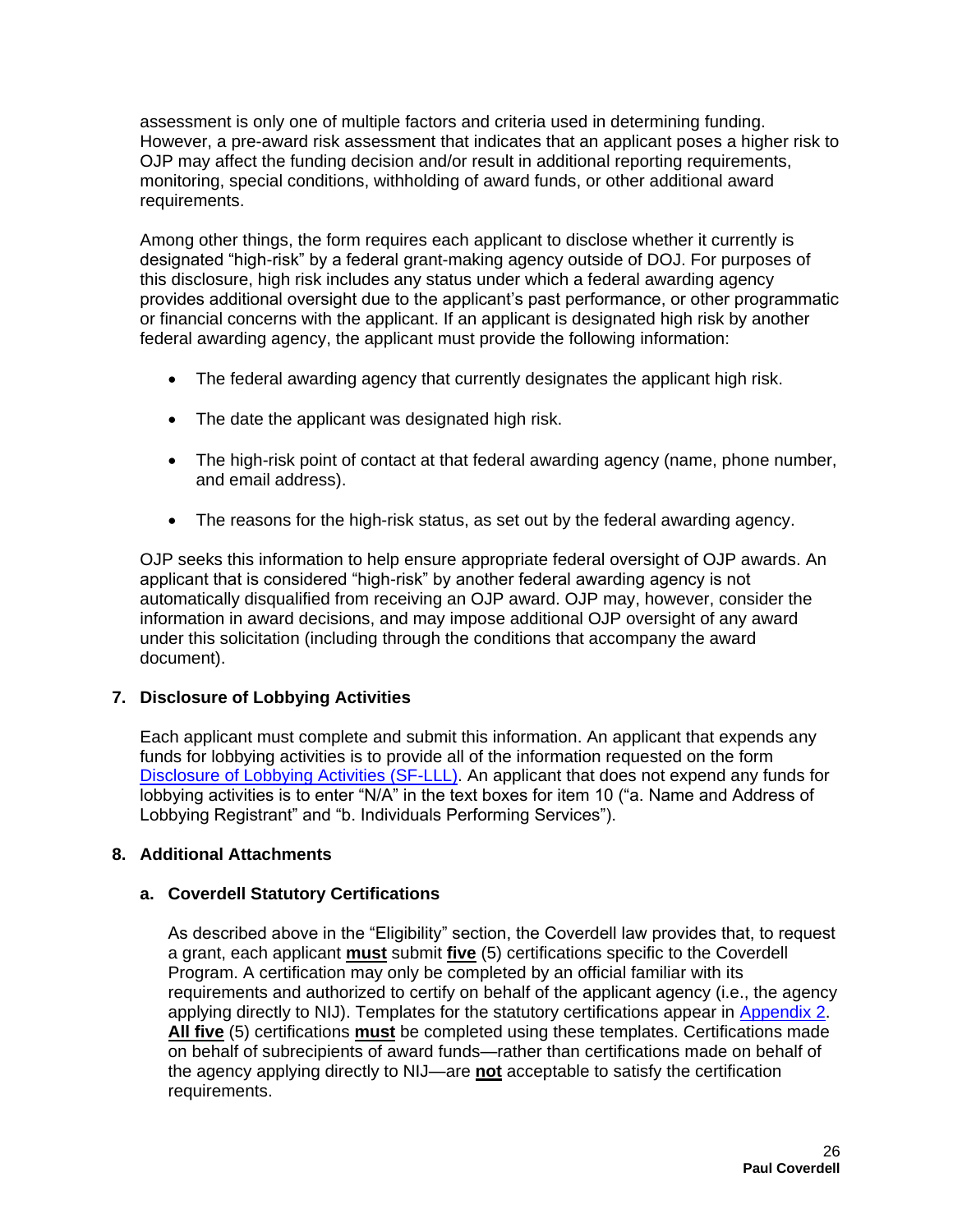The five required Coverdell statutory certifications are as follows—

- 1. Certification as to Plan for Forensic Science Laboratories—Application from a State.
- 2. Certification as to Generally Accepted Laboratory Practices and Procedures.
- 3. Certification as to Forensic Science Laboratory System Accreditation.
- 4. Certification as to Use of Funds for New Facilities.
- 5. Certification as to External Investigations.

**Please note:** Specific information and guidance with respect to the "Certification as to External Investigations" are provided above, under ["Eligibility.](#page-11-0)" Certifying officials must read and review this information and guidance prior to executing the certification.

# **b. External Investigations Attachment**

All applicants are to provide the name(s) of the existing "government entity" (or entities) that is the subject of the certification (see [Appendix 2\)](#page-39-0) that -

A government entity exists and an appropriate process is in place to conduct independent external investigations into allegations of serious negligence or misconduct substantially affecting the integrity of the forensic results committed by employees or contractors of any forensic laboratory system, medical examiner's office, coroner's office, law enforcement storage facility, or medical facility in the State that will receive a portion of the grant amount.

[Appendix 3](#page-46-0) includes a template for this attachment. Note that funds **will not be made available** to applicant agencies that fail to provide the necessary information.

**The five certifications and the external investigations attachment should be attached as a separate file with an appropriately descriptive file name.**

# **c. Forensic Laboratory Accreditation Documentation (if applicable)**

Applicants should provide documentation of current accreditation with the application for any accredited laboratory (including a subrecipient laboratory) that is to receive funds under the 2019 Coverdell award. Acceptable types of documentation of current accreditation include: an electronic (scanned) copy of the current accreditation certificate(s), a digital photograph of the current accreditation certificate(s), or a letter from the accrediting body that includes the certificate number. Additionally, if a certificate references another document that contains key information on the type or scope of the accreditation, provide a copy of that supplemental documentation. Independent accrediting or certifying organizations may include the American Society of Crime Laboratory Directors/Laboratory Accreditation Board (ASCLD-LAB), Forensic Quality Services (FQS), the American Association for Laboratory Accreditation (A2LA), or other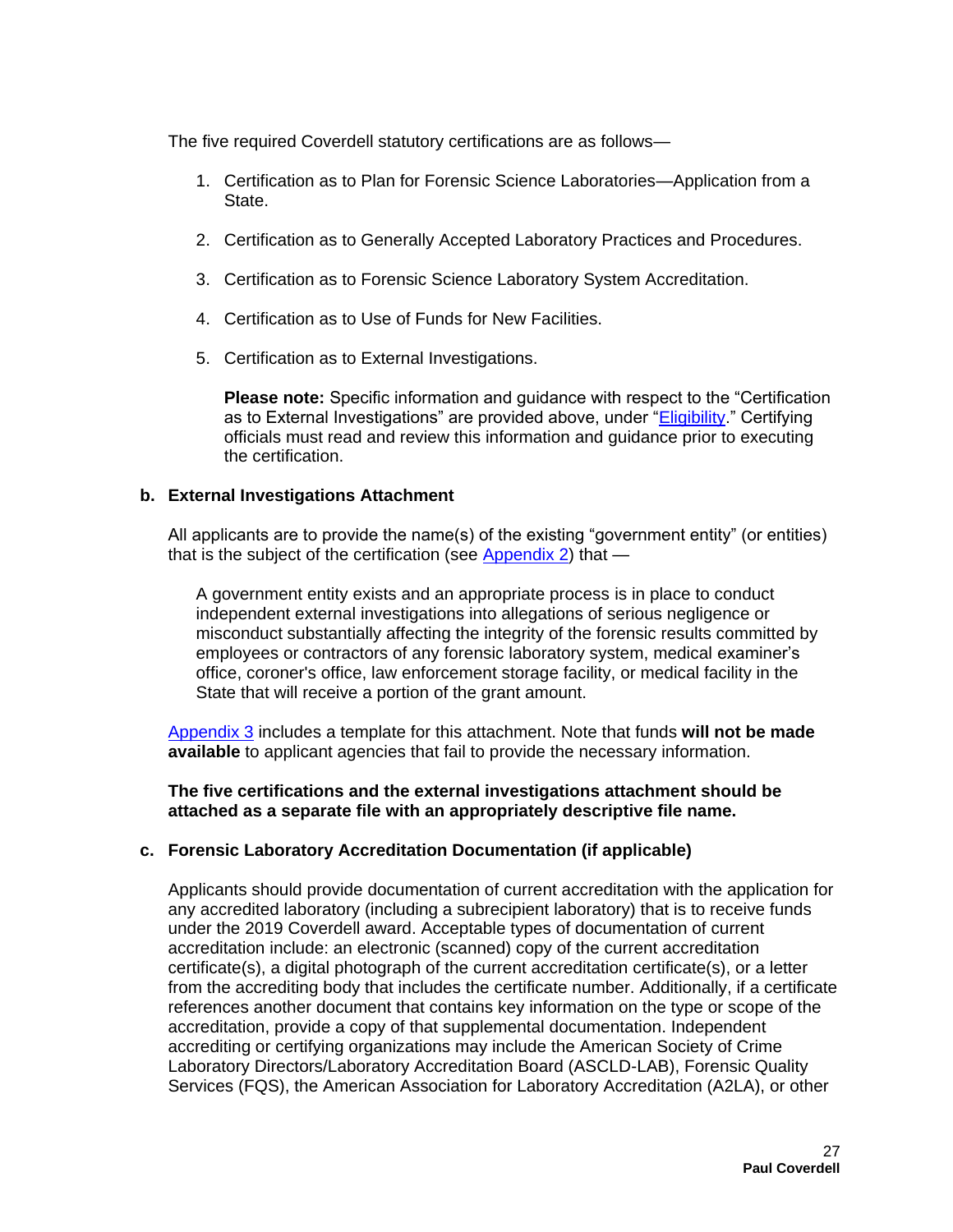appropriate accrediting bodies.<sup>13</sup> Note that funds **will not be made available** to applicant agencies that fail to provide the necessary information.

#### **Accreditation document(s) should be attached as a separate file with an appropriately descriptive file name.**

#### **d. Accreditation status of all forensic labs within the State**

Each applicant is to prepare a list of all forensic science laboratories in the State that specifies each forensic science laboratory's accreditation status (and the accrediting body) and the scope of each accreditation. In addition, each applicant is to review carefully, complete, and submit (as an attachment to the accreditation status list) the "Accreditation Status Certification" using the template at [Appendix](#page-48-0) 4*.*

**The accreditation status documentation should be attached as a separate file with an appropriately descriptive file name.**

#### **e. Statement Regarding Proposed Use of Funds to Address Challenges Posed by the Opioid Abuse Crisis**

See the "**Note on the use of funds to address issues related to the opioid abuse**  crisis," in the "**Budget Information**" section above, under **Section B. Federal Award** [Information,](#page-5-1) for an important discussion relevant to applicants requesting funds to address forensic science challenges relating to the opioid abuse crisis.

A State that does not intend to include any opioid-related projects in its request for Coverdell funds, or that intends to request an amount for opioid-related projects that would amount to less than 57 percent of its FY 2019 Coverdell allocation, is to prepare and submit a statement (signed by the authorized representative of the applicant) affirming that, of the total FY 2019 allocation for which it is eligible under the FY 2019 Coverdell grant program, the State intends to use none of the funds for opioid-related projects or, if applicable, that it intends to use less than 57 percent (the statement should specify the approximate percentage) of its grant funds for opioid-related projects.

This document should be attached as a separate file with an appropriately descriptive file name (for example, "Opioid Abuse Crisis Use of Funds Statement")

#### **f. Potential Environmental Impact Coversheet and Checklist**

Each applicant is to submit an NIJ Programmatic Coversheet and Checklist with its application to assist NIJ in assessing the potential environmental impacts of the activities proposed for funding by the applicant. Specifically, the applicant is expected to:

- Carefully read the **Programmatic Environmental Assessment:**
- Complete the [Cover Sheet and the attached the Programmatic Checklist;](https://nij.gov/funding/Documents/nij-grant-program-checklist-nepa.pdf) and

<sup>&</sup>lt;sup>13</sup> Per 34 U.S.C. § 10562(2), such an accrediting body would be "an accrediting body that is a signatory to an internationally recognized arrangement and that offers accreditation to forensic science conformity assessment bodies using an accreditation standard that is recognized by that internationally recognized arrangement[.]"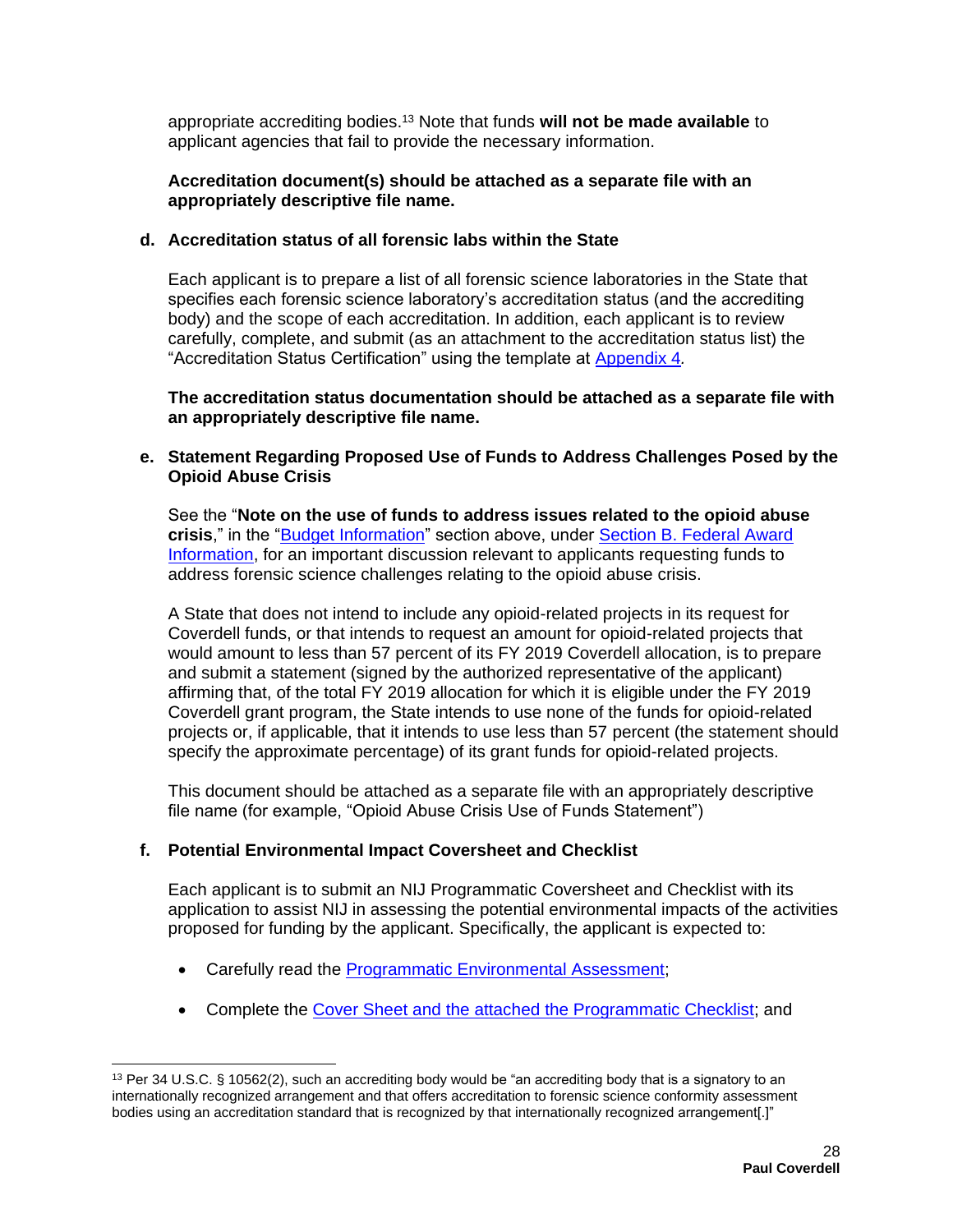Attach the completed documents to the grant application.

The applicant should also submit a Cover Sheet and NIJ Programmatic Checklist for any organization identified in the Budget Detail Worksheet that will receive grant funds through a sub-award or procurement contract to perform any of the following activities: new construction or renovations that change the basic prior use of a facility or significantly change the size; research and/or technology development that could be expected to have an effect on the environment; or implementation of programs involving the use of chemicals.

#### **g. Applicant Disclosure of Pending Applications**

Each applicant is to disclose whether it has (or is proposed as a subrecipient under) any pending applications for federally-funded grants or cooperative agreements that (1) include requests for funding to support the same project being proposed in the application under this solicitation, and (2) would cover all identical cost items outlined in the budget submitted to OJP as part of the application under this solicitation. The applicant is to disclose applications made directly to federal awarding agencies, and also applications for subawards of federal funds (e.g., applications to State agencies that will subaward ("subgrant") federal funds).

OJP seeks this information to help avoid inappropriate duplication of funding. Leveraging multiple funding sources in a complementary manner to implement comprehensive programs or projects is encouraged and is not seen as inappropriate duplication.

Each applicant that has one or more pending applications as described above is to provide the following information about pending applications submitted within the last 12 months:

- The federal or State funding agency.
- The solicitation name/project name.
- The point of contact information at the applicable federal or State funding agency.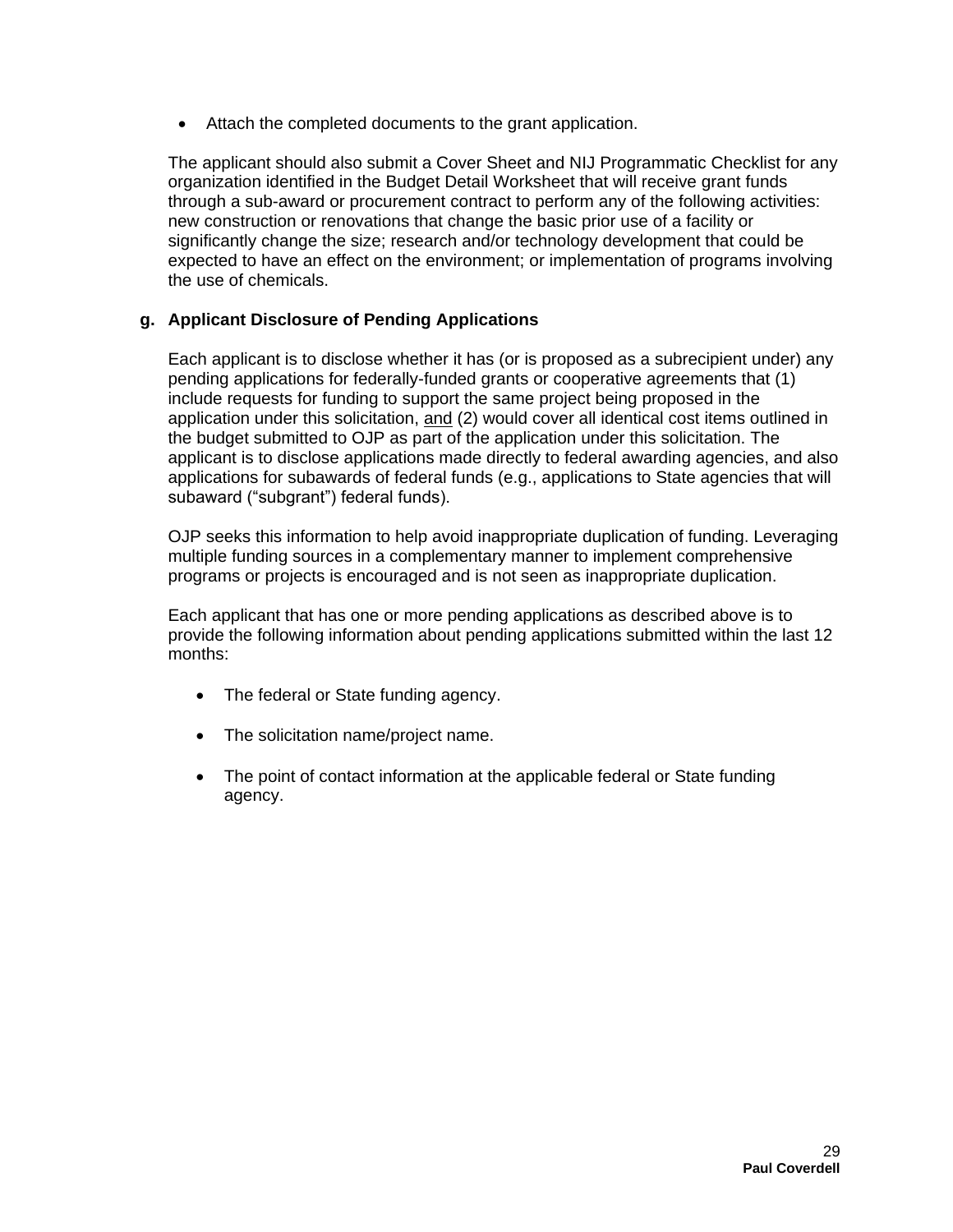| <b>Federal or State</b><br><b>Funding Agency</b>                                                    | <b>Solicitation</b><br>Name/Project<br><b>Name</b>                                               | Name/Phone/E-mail for Point of Contact<br>at Federal or State Funding Agency |
|-----------------------------------------------------------------------------------------------------|--------------------------------------------------------------------------------------------------|------------------------------------------------------------------------------|
| DOJ/Office of<br>Community<br><b>Oriented Policing</b><br>Services (COPS<br>Office)                 | <b>COPS Hiring</b><br>Program                                                                    | Jane Doe, 202/000-0000;<br>jane.doe@usdoj.gov                                |
| Health and Human<br>Services/<br>Substance Abuse<br>and Mental Health<br>Services<br>Administration | Drug-Free<br>Communities<br>Mentoring Program/<br>North County Youth<br><b>Mentoring Program</b> | John Doe, 202/000-0000; john.doe@hhs.gov                                     |

Each applicant should include the table as a separate attachment to its application. The file should be named "Disclosure of Pending Applications." The applicant Legal Name on the application must match the entity named on the disclosure of pending applications statement.

Any applicant that does not have any pending applications as described above is to submit, as a separate attachment, a statement to this effect: "[Applicant Name on SF-424] does not have (and is not proposed as a subrecipient under) any pending applications submitted within the last 12 months for federally-funded grants or cooperative agreements (or for subawards under federal grants or cooperative agreements) that request funding to support the same project being proposed in this application to OJP and that would cover all identical cost items outlined in the budget submitted as part of this application."

# **h. Applicant Disclosure and Justification - DOJ High Risk Grantees<sup>14</sup> (if applicable)**

An applicant that is designated as a DOJ High Risk Grantee is to submit, as a separate attachment to its application, information that OJP will use, among other pertinent information, to determine whether it will consider or select the application for an award under this solicitation. The file should be named "DOJ High Risk Grantee Applicant Disclosure and Justification." (See, also, "Review Process," below, under Section E. Application Review Information, for a brief discussion of how such information may be considered in the application review process.)

OJP constantly seeks to optimize its investments in criminal- and juvenile justicefocused programs and activities, increase program effectiveness, and maximize the return – and program impact – from limited programmatic resources. Therefore, OJP may remove from consideration or not select for award a "DOJ High Risk Grantee" applicant that is determined to pose a substantial risk of program implementation failure. In making such determinations, OJP will consider one or more of the following factors: the applicant's lack of sufficient progress in addressing required corrective actions

<sup>&</sup>lt;sup>14</sup> A "DOJ High Risk Grantee" is a recipient that has received a DOJ High-Risk designation based on a documented history of unsatisfactory performance, financial instability, management system or other internal control deficiencies, or noncompliance with award terms and conditions on prior awards, or that is otherwise not responsible.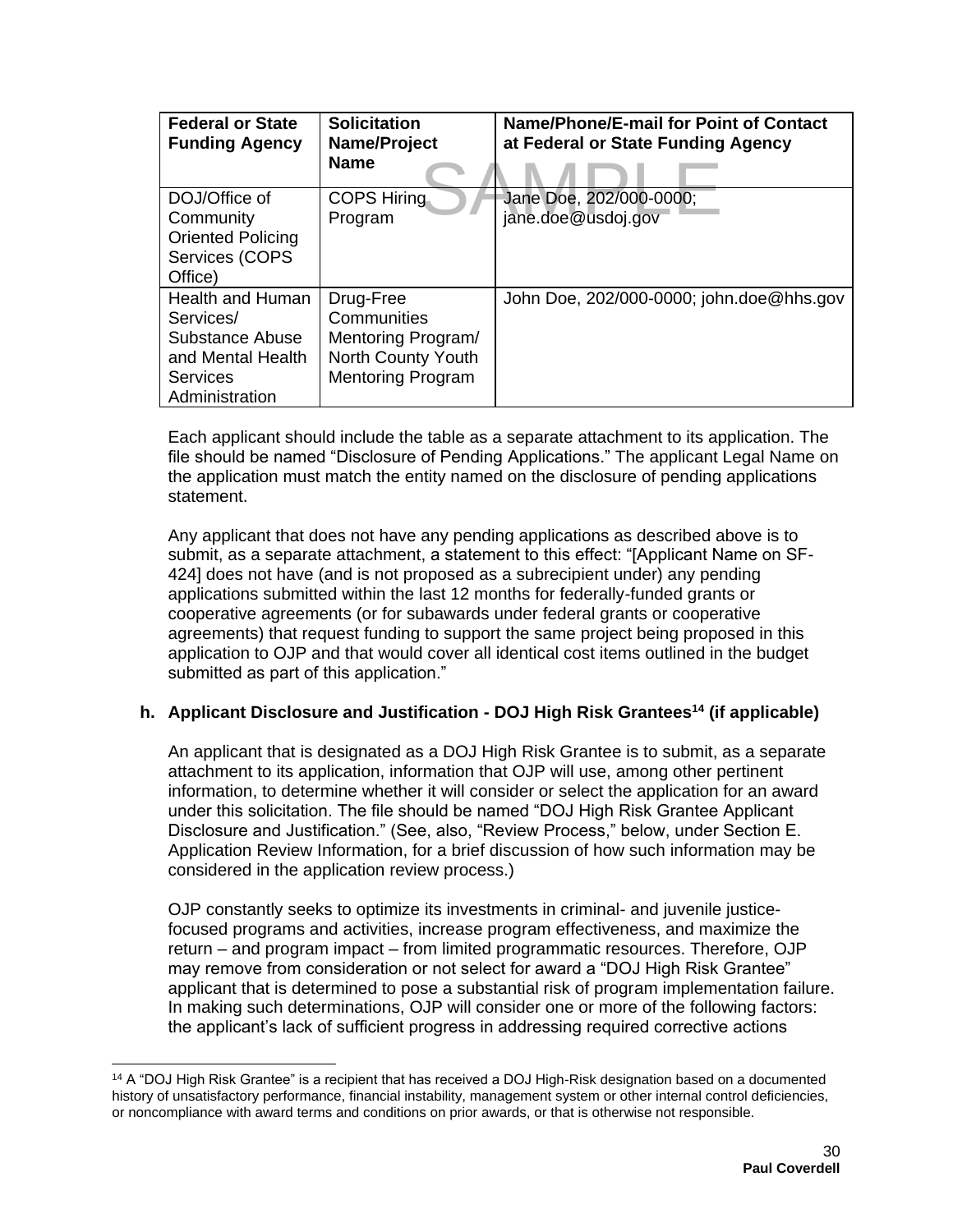necessary for removal of the DOJ High Risk Grantee designation; the nature and severity of the issues leading to or accompanying the applicant's DOJ High Risk Grantee designation; or the applicant's expected ability to manage grant funds and achieve grant goals and objectives.

In this attachment, the applicant is to provide any additional information or justification – especially with regard to corrective actions yet to be implemented (as of the application date) – that may help demonstrate how the applicant has addressed or otherwise mitigated such uncorrected matters, such that any negative impact on the proposed program and its implementation would be immaterial or would be significantly reduced or eliminated. (To the extent that the applicant believes that any of the information provided pursuant to this disclosure may be confidential in nature, the applicant should specifically identify it.)

# <span id="page-30-0"></span>**How to Apply**

An applicant must submit its application through the [Grants Management System \(GMS\),](https://grants.ojp.usdoj.gov/gmsexternal/) which provides support for the application, award, and management of awards at OJP. Each applicant entity **must register in GMS for each specific funding opportunity.** Although the registration and submission deadlines are the same, OJP urges each applicant entity to **register promptly**, especially if this is the first time the applicant is using the system. Find complete instructions on how to register and submit an application in GMS at [www.ojp.gov/gmscbt/.](https://ojp.gov/gmscbt) An applicant that experiences technical difficulties during this process should email [GMS.HelpDesk@usdoj.gov](mailto:GMS.HelpDesk@usdoj.gov) or call 888-549-9901 (option 3), available 24 hours a day, 7 days a week, including during federal holidays. OJP recommends that each applicant **register promptly** to prevent delays in submitting an application package by the deadline.

**Note on File Types: GMS does not accept executable file types as application attachments**. These disallowed file types include, but are not limited to, the following extensions: ".com," ".bat," ".exe," ".vbs," ".cfg," ".dat," ".db," ".dbf," ".dll," ".ini," ".log," ".ora," ".sys," and ".zip." GMS may reject applications with files that use these extensions. It is important to allow time to change the type of file(s) if the application is rejected.

**Unique Entity Identifier (DUNS Number) and System for Award Management (SAM)**

Every applicant entity must comply with all applicable SAM and unique entity identifier (currently, a DUNS number) requirements. SAM is the repository for certain standard information about federal financial assistance applicants, recipients, and subrecipients. A DUNS number is a unique nine-digit identification number provided by the commercial company Dun and Bradstreet. More detailed information about SAM and the DUNS number is in the numbered sections below.

If an applicant entity has not fully complied with the applicable SAM and unique identifier requirements by the time OJP makes award decisions, OJP may determine that the applicant is not qualified to receive an award and may use that determination as a basis for making the award to a different applicant.

If the applicant entity already has an Employer Identification Number (EIN), the SAM registration will take **up to two weeks to process**. If the entity does not have an EIN, then **the applicant should allow two to five weeks for obtaining the information from IRS when requesting the EIN via phone, fax, mail or Internet**. For more information about EIN, visit [https://www.irs.gov/individuals/international-taxpayers/taxpayer-identification-numbers-tin.](https://www.irs.gov/individuals/international-taxpayers/taxpayer-identification-numbers-tin)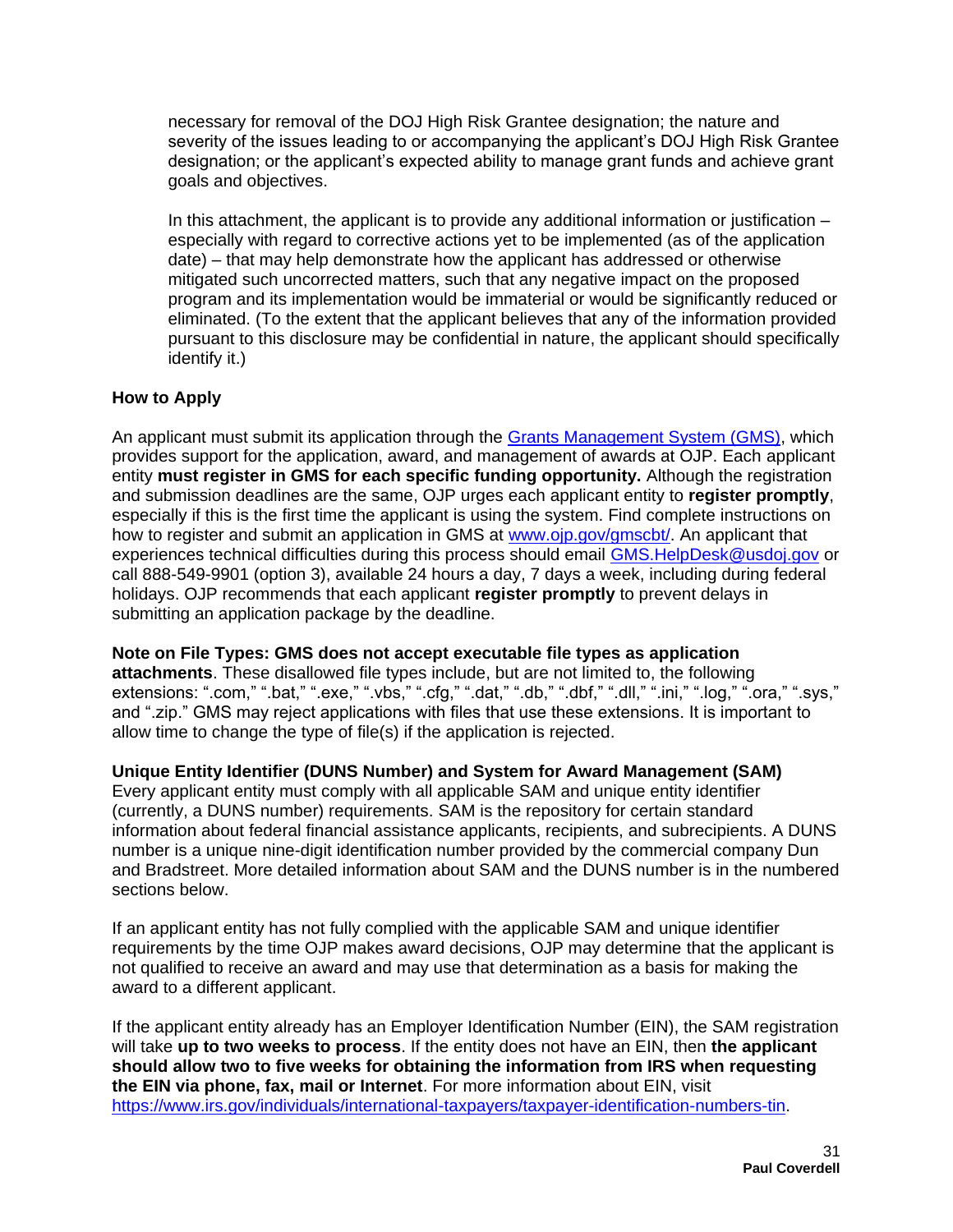## **Registration and Submission Steps**

All applicants should complete the following steps:

**1. Acquire a unique entity identifier (currently, a DUNS number).** The Office of Management and Budget requires every applicant for a federal award (other than an individual) to include a "unique entity identifier" in each application, including an application for a supplemental award. Currently, a DUNS number is the required unique entity identifier.

This unique entity identifier is used for tracking purposes, and to validate address and point of contact information for applicants, recipients, and subrecipients. It will be used throughout the life cycle of an OJP award. Obtaining a DUNS number is a free, one-time activity. Call Dun and Bradstreet at 866–705–5711 to obtain a DUNS number or apply online at [www.dnb.com/.](https://www.dnb.com/) A DUNS number is usually received within 2 business days.

- **2. Acquire or maintain registration with SAM.** Any applicant for an OJP award creating a new entity registration (or updating or renewing a registration) in SAM.gov must submit an original, signed notarized letter appointing the authorized Entity Administrator within thirty (30) days of the registration activation. **Notarized letters must be submitted via U.S. Postal Service Mail.** Read the Alert at [sam.gov/SAM/](https://sam.gov/SAM/) to learn more about what is required in the notarized letter, and read the Frequently Asked Questions (FAQs) at [www.gsa.gov/samupdate](https://www.gsa.gov/samupdate) to learn more about this process change. All applicants for OJP awards (other than individuals) must maintain current registrations in the SAM database. Applicants will need the authorizing official of the organization and an Employer Identification Number (EIN). Information about SAM registration procedures can be accessed at [sam.gov/SAM/.](https://sam.gov/SAM/)
- **3. Acquire a GMS username and password**. New users must create a GMS profile by selecting the "First Time User" link under the sign-in box of the [GMS](https://grants.ojp.usdoj.gov/gmsexternal/login.do) home page. For more information on how to register in GMS, go to [www.ojp.gov/gmscbt.](https://ojp.gov/gmscbt) Previously registered applicants should ensure, prior to applying, that the user profile information is up-to-date in GMS (including, but not limited to, address, legal name of agency and authorized representative) as this information is populated in any new application.
- **4. Verify the SAM (formerly CCR) registration in GMS.** OJP requires each applicant to verify its SAM registration in GMS. Once logged into GMS, click the "CCR Claim" link on the left side of the default screen. Click the submit button to verify the SAM (formerly CCR) registration.
- **5. Search for the funding opportunity on GMS.** After logging into GMS or completing the GMS profile for username and password, go to the "Funding Opportunities" link on the left side of the page. Select NIJ and the Paul Coverdell Forensic Science Improvement Grants Program – Formula.
- **6. Register by selecting the "Apply Online" button associated with the funding opportunity title.** The search results from step 5 will display the "funding opportunity" (solicitation) title along with the registration and application deadlines for this solicitation. Select the "Apply Online" button in the "Action" column to register for this solicitation and create an application in the system.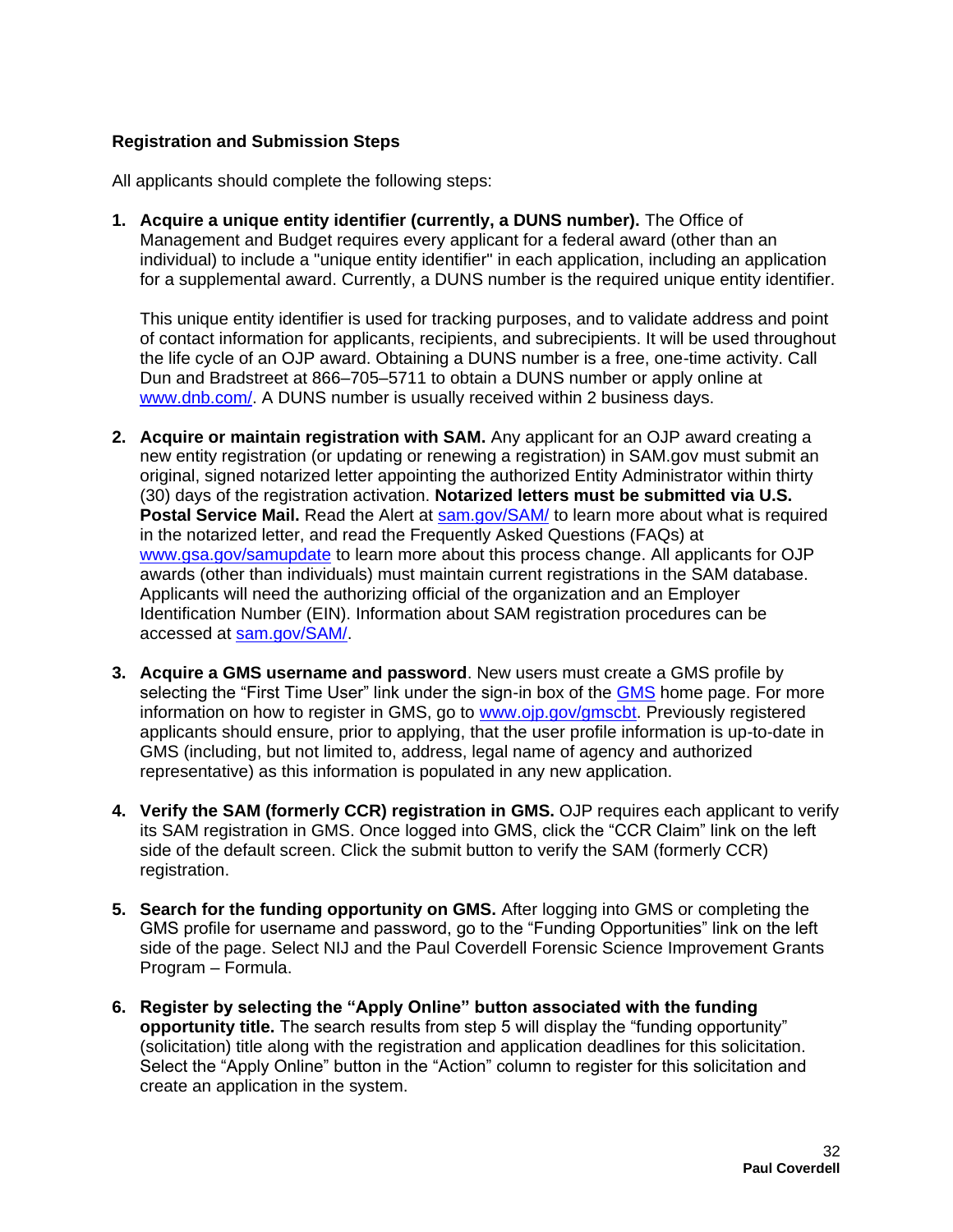**7. Follow the directions in GMS to submit an application consistent with this** 

**solicitation.** Once the application is submitted, GMS will display a confirmation screen stating the submission was successful. **Important:** In some instances, an applicant must wait for GMS approval before submitting an application. OJP urges each applicant to submit its application **at least 72 hours prior** to the application due date.

#### **Note: Application Versions**

If an applicant submits multiple versions of the same application, OJP will review only the most recent system-validated version submitted.

#### **Experiencing Unforeseen GMS Technical Issues**

An applicant that experiences unforeseen GMS technical issues beyond its control that prevent it from submitting its application by the deadline must contact the [GMS Help Desk](mailto:GMS.HelpDesk@usdoj.gov) or the SAM Help Desk (Federal Service Desk) at<https://www.fsd.gov/fsd-gov/home.do> to report the technical issue and receive a tracking number. The applicant must email the NIJ contact identified in the Contact Information section on the title page **within 24 hours after the application deadline** to request approval to submit its application after the deadline. The applicant's email must describe the technical difficulties, and must include a timeline of the applicant's submission efforts, the complete grant application, the applicant's DUNS number, and any GMS Help Desk or SAM tracking number(s).

**Note: OJP does not automatically approve requests to submit a late application***.* After OJP reviews the applicant's request, and contacts the GMS Help Desk to verify the reported technical issues, OJP will inform the applicant whether the request to submit a late application has been approved or denied. If OJP determines that the untimely application submission was due to the applicant's failure to follow all required procedures, OJP will deny the applicant's request to submit its application.

The following conditions generally are insufficient to justify late submissions:

- Failure to register in SAM or GMS in sufficient time (SAM registration and renewal can take as long as 10 business days to complete).
- Failure to follow GMS instructions on how to register and apply as posted on the GMS website.
- Failure to follow each instruction in the OJP solicitation.
- Technical issues with the applicant's computer or information technology environment, such as issues with firewalls.

#### <span id="page-32-0"></span>**E. Application Review Information**

#### **Formula funds and minimum awards**

Subject to the availability of appropriated funds, States that satisfy the specific requirements (including eligibility requirements) outlined in this solicitation, the general requirements for NIJ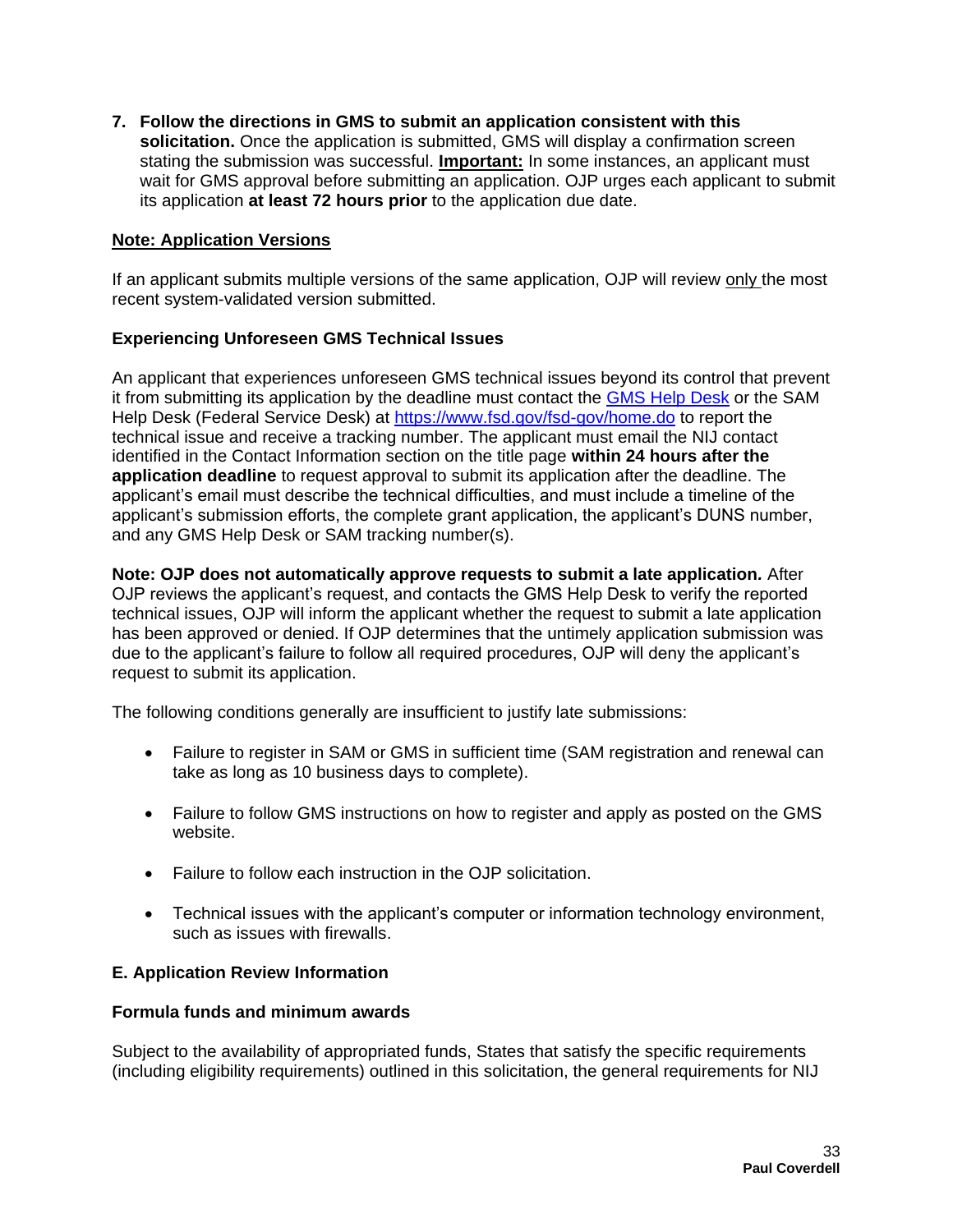and OJP grants, and all other applicable legal requirements, may expect to be awarded formula funds or minimum awards determined in accordance with the Coverdell law.

#### <span id="page-33-0"></span>**Review Process**

OJP is committed to ensuring a fair and open process for making awards. NIJ reviews the application to make sure that the information presented is reasonable, understandable, measurable, and achievable, as well as consistent with the solicitation. NIJ will also review applications to ensure that the statutory requirements have been met.

Pursuant to the Part 200 Uniform Requirements, before award decisions are made, OJP also reviews information related to the degree of risk posed by applicants. Among other things, to help assess whether an applicant that has one or more prior federal awards has a satisfactory record with respect to performance, integrity, and business ethics, OJP checks whether the applicant is listed in SAM as excluded from receiving a federal award.

In addition, if OJP anticipates that an award will exceed \$250,000 in federal funds, OJP also must review and consider any information about the applicant that appears in the non-public segment of the integrity and performance system accessible through SAM (currently, the Federal Awardee Performance and Integrity Information System; "FAPIIS").

**Important note on FAPIIS:** An applicant, at its option, may review and comment on any information about itself that currently appears in FAPIIS and was entered by a federal awarding agency. OJP will consider any such comments by the applicant, in addition to the other information in FAPIIS, in its assessment of the risk posed by the applicant. The evaluation of risks goes beyond information in SAM, however. OJP itself has in place a framework for evaluating risks posed by applicants. OJP takes into account information pertinent to matters such as —

- 1. Applicant financial stability and fiscal integrity.
- 2. Quality of the applicant's management systems, and the applicant's ability to meet prescribed management standards, including those outlined in the DOJ Grants Financial Guide.
- 3. Applicant's history of performance under OJP and other DOJ awards (including compliance with reporting requirements and award conditions), as well as awards from other federal agencies.
- 4. Reports and findings from audits of the applicant, including audits under the Part 200 Uniform Requirements.
- 5. Applicant's ability to comply with statutory and regulatory requirements, and to effectively implement other award requirements.

**Note on applicants with a "high risk" designation**: Risks associated with DOJ High Risk Grantees, or applicants designated as "high risk" by a federal grant-making agency outside of DOJ, are taken into account during the review process, and each applicant with such "high risk" designations will be considered for funding on a case-by-case basis, depending on the nature and severity of the issues that led to the DOJ High Risk Grantee (or non-DOJ high risk) designation, status of progress in addressing corrective actions, and expected ability to manage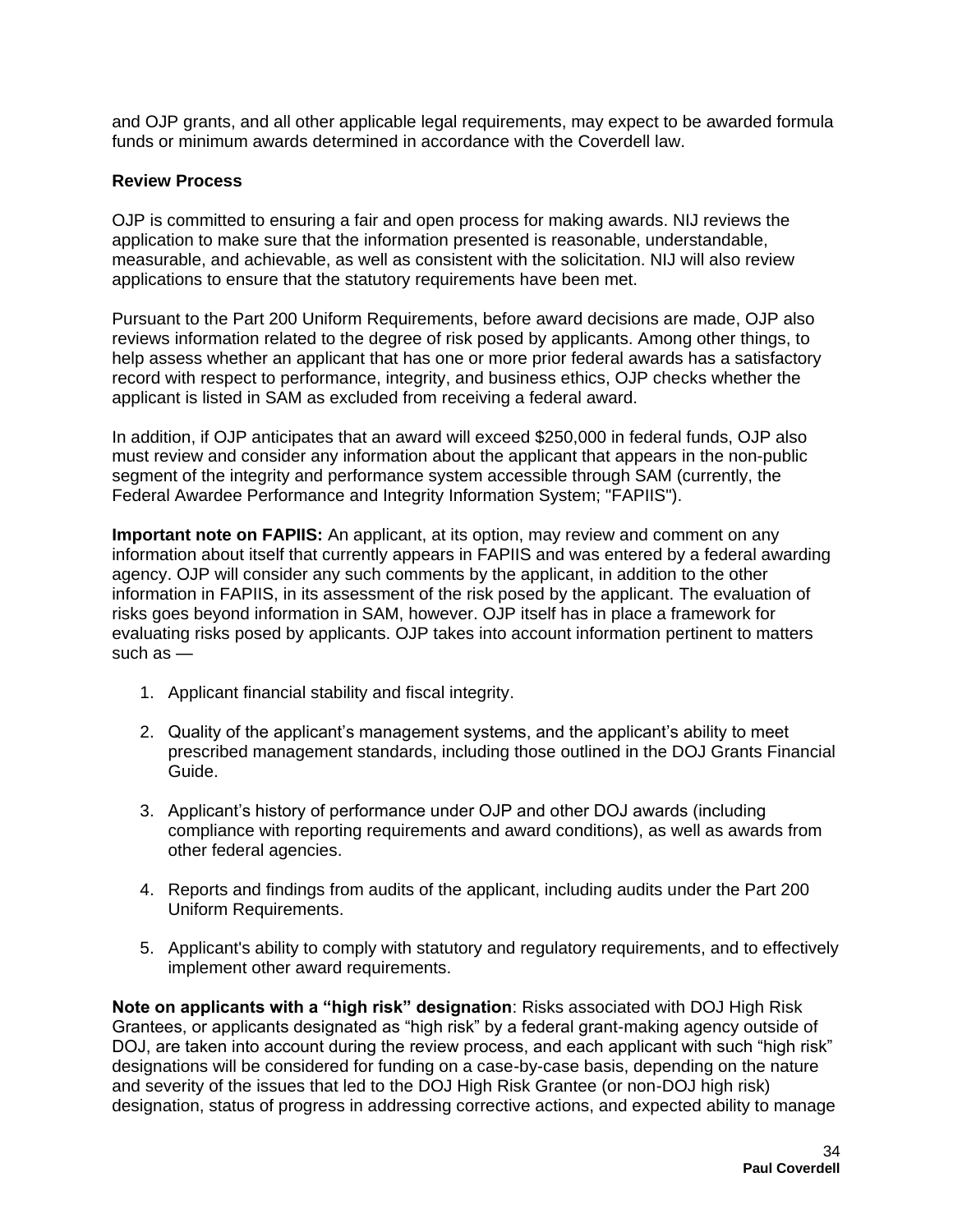grant funds and achieve grant goals and objectives. A "high risk" designated applicant is to submit disclosure and justification documentation consistent with the requirements specified, above, under "What an Application Should Include" in Section D. Application and Submission Information.

Absent explicit statutory authorization or written delegation of authority to the contrary, the Assistant Attorney General will make all final award decisions.

## <span id="page-34-0"></span>**F. Federal Award Administration Information**

## <span id="page-34-1"></span>**Federal Award Notices**

Award notifications will be made by September 30, 2019. OJP sends award notification by email through GMS to the individuals listed in the application as the point of contact and the authorizing official. The email notification includes detailed instructions on how to access and view the award documents, and steps to take in GMS to start the award acceptance process. GMS automatically issues the notifications at 9:00 p.m. eastern time on the award date.

For each successful applicant, an individual with the necessary authority to bind the applicant will be required to log in; execute a set of legal certifications and a set of legal assurances; designate a financial point of contact; thoroughly review the award, including all award conditions; and sign and accept the award. The award acceptance process requires a physical signature on the award document by the authorized representative. The fully-executed award document must then be scanned and submitted to OJP.

## <span id="page-34-2"></span>**Administrative, National Policy, and Other Legal Requirements**

If selected for funding, in addition to implementing the funded project consistent with the OJPapproved application, the recipient must comply with award conditions, as well as all applicable requirements of federal statutes and regulations (including applicable requirements referred to in the assurances and certifications executed at the time of award acceptance). OJP strongly encourages prospective applicants to review information on post-award legal requirements and common OJP award conditions **prior** to submitting an application.

Applicants should consult the ["Overview of Legal Requirements Generally Applicable to OJP](https://ojp.gov/funding/Explore/LegalOverview/index.htm)  [Grants and Cooperative Agreements – FY 2018 Awards,](https://ojp.gov/funding/Explore/LegalOverview/index.htm)"available in the OJP Funding Resource Center at [https://ojp.gov/funding/index.htm.](https://ojp.gov/funding/index.htm) In addition, applicants should examine the following two legal documents, as each successful applicant must execute both documents before it may receive any award funds. (An applicant is not required to submit these documents as part of an application.)

- [Certifications Regarding Lobbying; Debarment, Suspension and Other Responsibility](https://ojp.gov/funding/Apply/Resources/Certifications.pdf)  [Matters; and Drug-Free Workplace Requirements.](https://ojp.gov/funding/Apply/Resources/Certifications.pdf)
- [Certified Standard Assurances.](https://ojp.gov/funding/Apply/Resources/StandardAssurances.pdf)

The web pages accessible through the ["Overview of Legal Requirements Generally Applicable](https://ojp.gov/funding/Explore/LegalOverview/index.htm)  [to OJP Grants and Cooperative Agreements – FY 2018 Awards"](https://ojp.gov/funding/Explore/LegalOverview/index.htm) are intended to give applicants for OJP awards a general overview of important statutes, regulations, and award conditions that apply to many (or in some cases, all) OJP grants and cooperative agreements awarded in FY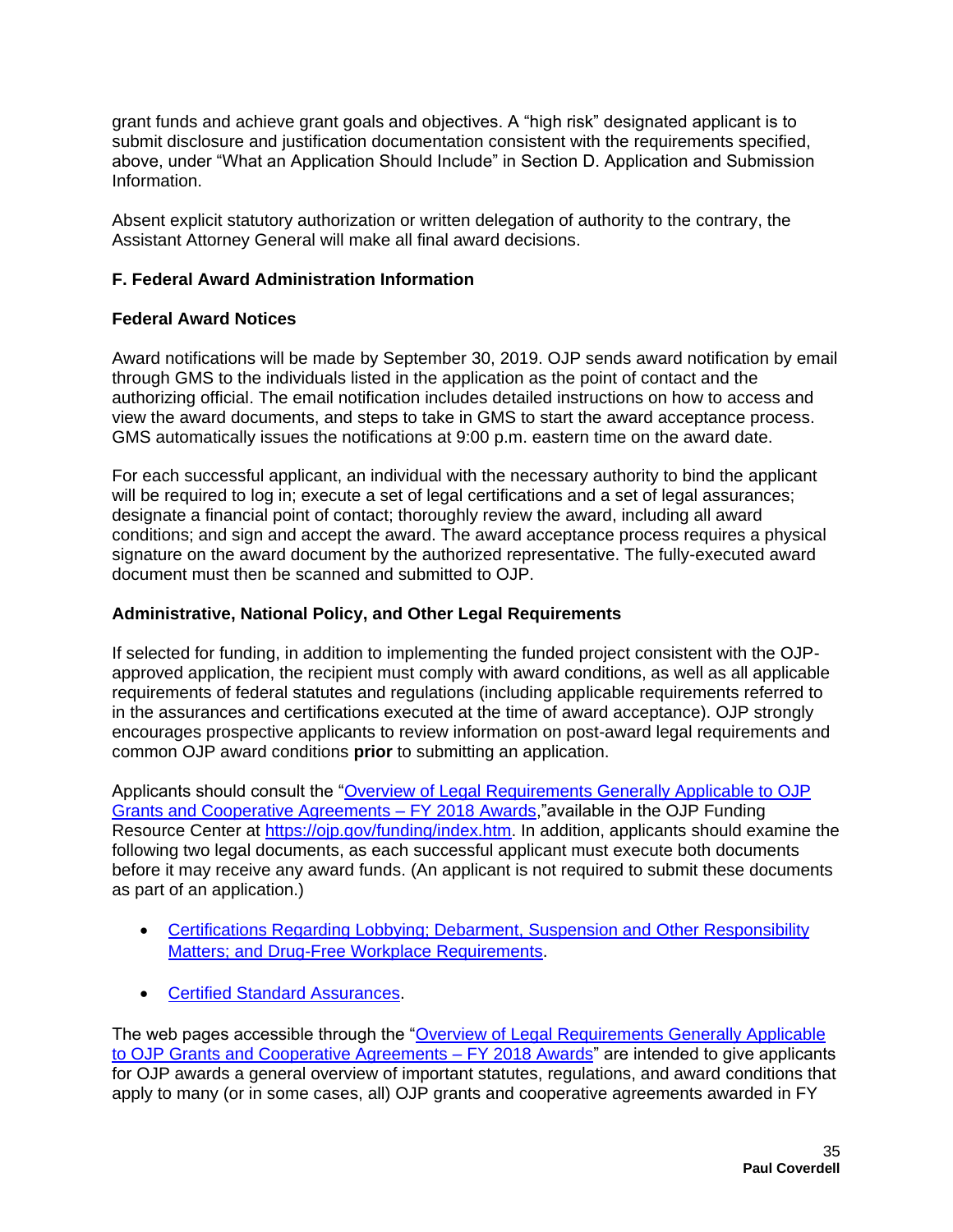2019. Individual OJP awards typically also will include additional award conditions. Those additional conditions may relate to the particular statute, program, or solicitation under which the award is made; to the substance of the funded application; to the recipient's performance under other federal awards; to the recipient's legal status (e.g., as a for-profit entity); or to other pertinent considerations.

Awards under this solicitation will include a condition (the specific terms of which will govern the award) related to verification of employment eligibility. The condition will, generally speaking, require the recipient (and any subrecipient) that accepts the award to verify the employment eligibility of any individual hired under the award, consonant with 8 U.S.C. § 1324a(a)(1).

Awards under this solicitation will include a condition (the specific terms of which will govern the award) related to competition requirements set forth at 2 C.F.R. § 200.319. The condition will, generally speaking, prohibit recipients (and any subrecipients) from procuring goods and services with award funds by means of any competition that disadvantages or excludes vendors on the basis of their having (or their having had) a prior or existing contractual relationship with the federal government.

OJP will include as appropriate an award condition (the specific terms of which will govern the award) requiring recipients of OJP grant funding that will support projects that involve or serve minors under the age of 18 to develop and implement written screening procedures (consistent with pertinent federal, state, and local law) for individuals who will interact in a staff or volunteer capacity with minors involved in the grant-funded programs.

# <span id="page-35-0"></span>**General Information about Post-Federal Award Reporting Requirements**

In addition to the deliverables described in **Section A. Program Description**, any recipient of an award under this solicitation will be required to submit the following reports and data.

Required reports. Recipients typically must submit quarterly financial reports, semi-annual progress reports, final financial and progress reports, and, if applicable, an annual audit report in accordance with the Part 200 Uniform Requirements or specific award conditions. Future awards and fund drawdowns may be withheld if reports are delinquent. (In appropriate cases, OJP may require additional reports.)

In addition, Coverdell grantees are required to submit a final report that must, among other things: (1) include a summary and assessment of the program carried out with FY 2019 grant funds, (2) identify the number and type of cases accepted during the FY 2019 award period by the forensic laboratory or laboratories that received FY 2019 grant funds, (3) cite the specific improvements in forensic science and medical examiner/coroner services (including any reduction in forensic analysis backlog) that occurred as a direct result of the FY 2019 grant award, and (4) detail the progress of any unaccredited forensic science service provider that received FY 2019 grant funds toward obtaining accreditation.

Further, as noted earlier under "Eligibility," for each fiscal year of an award, recipients will be required to report to NIJ on an annual basis—

1) The number and nature of any allegations of serious negligence or misconduct substantially affecting the integrity of forensic results;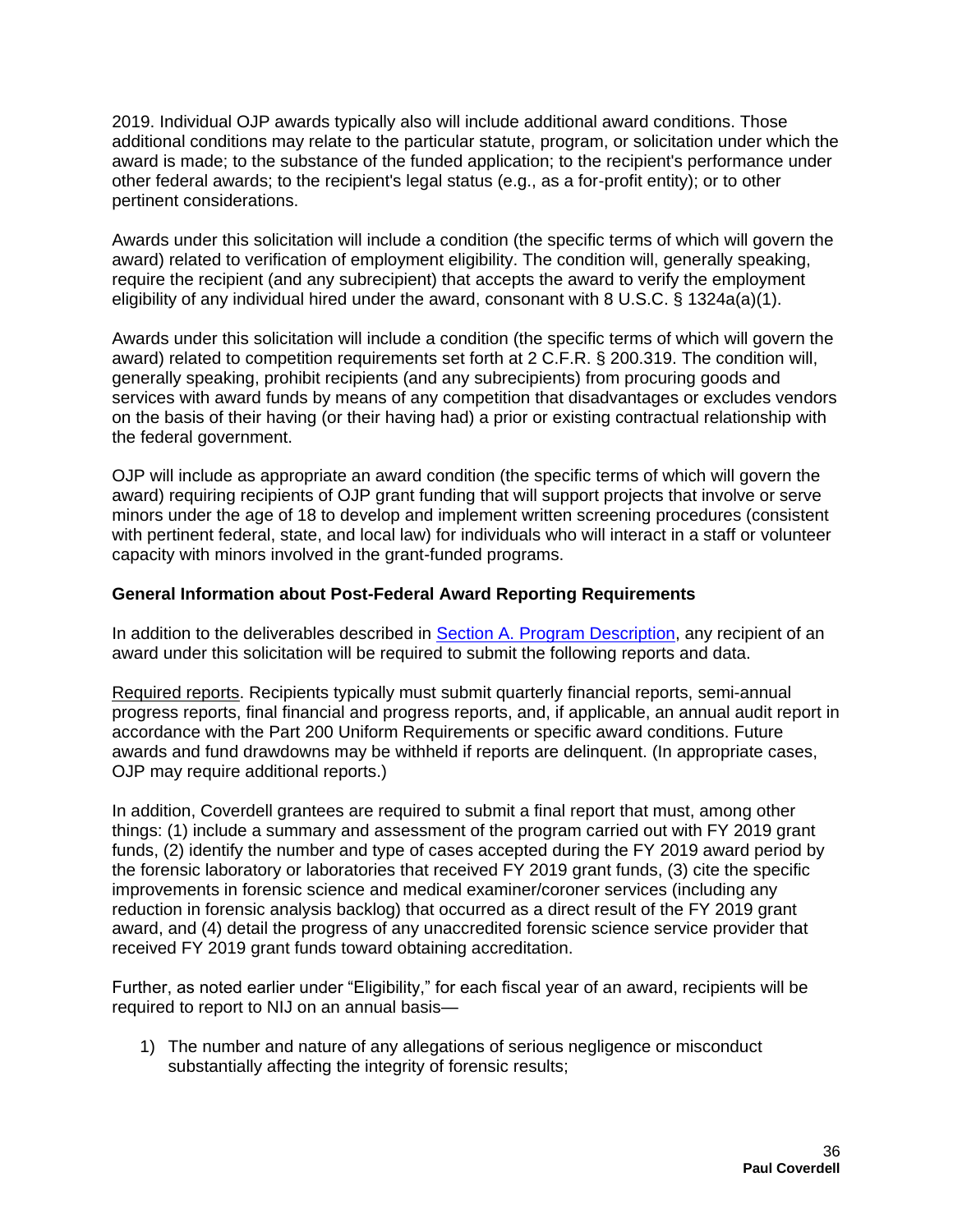- 2) Information on the referrals of such allegations (e.g., the government entity or entities to which referred, the date of referral);
- 3) The outcome of such referrals (if known as of the date of the report); and
- 4) If any such allegations were not referred, the reason(s) for the non-referral.

Awards that exceed \$500,000 will include an additional condition that, under specific circumstances, will require the recipient to report (to FAPIIS) information on civil, criminal, and administrative proceedings connected with (or connected to the performance of) either the OJP award or any other grant, cooperative agreement, or procurement contract from the federal government. Additional information on this reporting requirement appears in the text of the award condition posted on the OJP web site at [https://ojp.gov/funding/FAPIIS.htm.](https://ojp.gov/funding/FAPIIS.htm)

Data on performance measures. In addition to required reports, each award recipient also must provide data that measure the results of the work done under the award. To demonstrate program progress and success, as well as to assist DOJ with fulfilling its responsibilities under the Government Performance and Results Act of 1993 (GPRA), Public Law 103-62, and the GPRA Modernization Act of 2010, Public Law 111–352, OJP will require any award recipient, post award, to provide performance data as part of regular progress reporting. Successful applicants will be required to access OJP's performance measurement page at [www.ojp.gov/performance](https://www.ojp.gov/performance) for an overview of performance measurement activities at OJP.

Performance measures are also listed as [Appendix 6.](#page-51-1)

# <span id="page-36-0"></span>**G. Federal Awarding Agency Contact(s)**

For OJP Contact(s), see the title page.

For contact information for GMS, see the title page.

# <span id="page-36-1"></span>**H. Other Information**

# <span id="page-36-2"></span>**Freedom of Information Act and Privacy Act (5 U.S.C. 552 and 5 U.S.C. 552a)**

All applications submitted to OJP (including all attachments to applications) are subject to the federal Freedom of Information Act (FOIA) and to the Privacy Act. By law, DOJ may withhold information that is responsive to a request pursuant to FOIA if DOJ determines that the responsive information either is protected under the Privacy Act or falls within the scope of one of nine statutory exemptions under FOIA. DOJ cannot agree in advance of a request pursuant to FOIA not to release some or all portions of an application.

In its review of records that are responsive to a FOIA request, OJP will withhold information in those records that plainly falls within the scope of the Privacy Act or one of the statutory exemptions under FOIA. (Some examples include certain types of information in budgets, and names and contact information for project staff other than certain key personnel.) In appropriate circumstances, OJP will request the views of the applicant/recipient that submitted a responsive document.

For example, if OJP receives a request pursuant to FOIA for an application submitted by a nonprofit or for-profit organization or an institution of higher education, or for an application that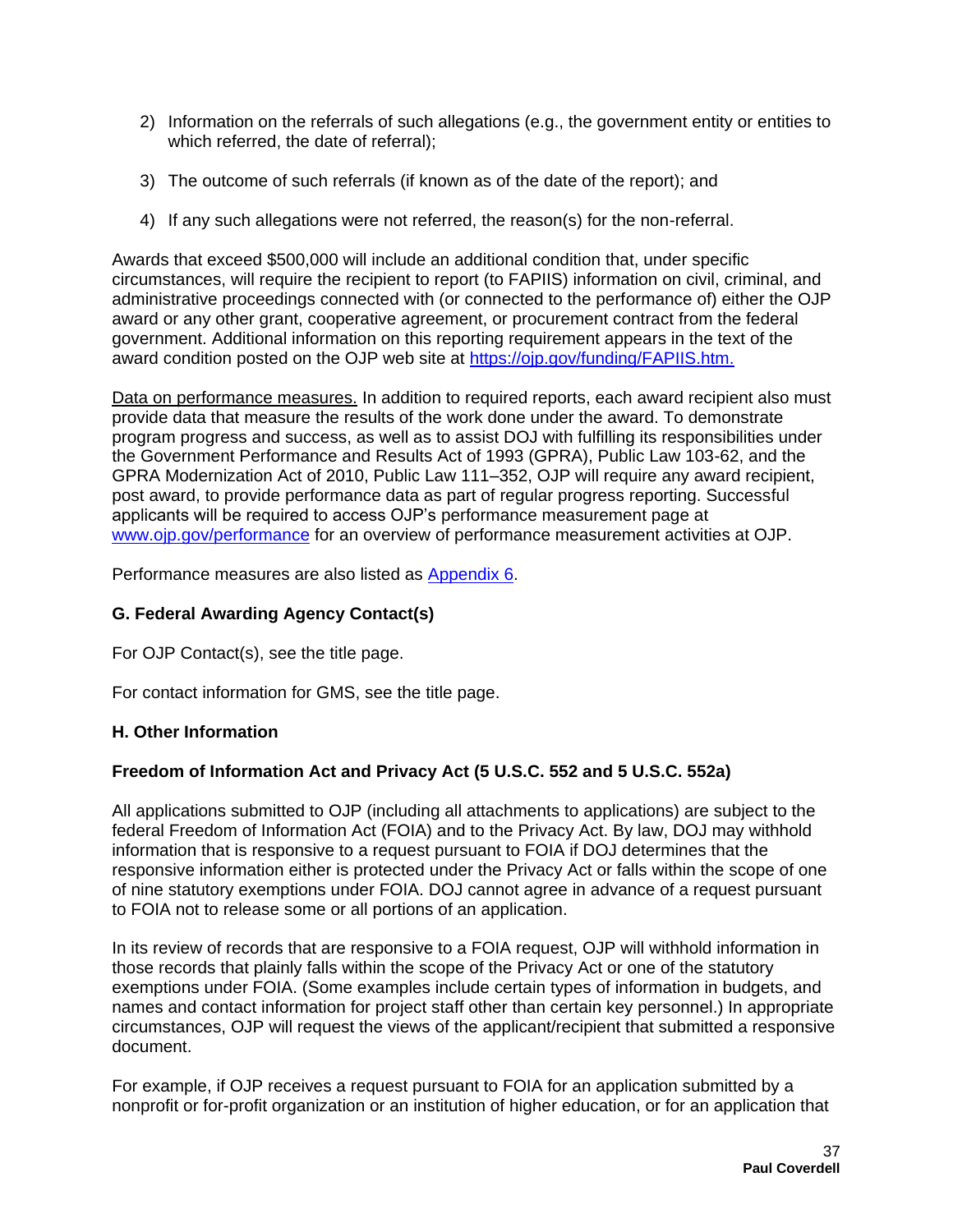involves research, OJP typically will contact the applicant/recipient that submitted the application and ask it to identify -- quite precisely -- any particular information in the application that the applicant/recipient believes falls under a FOIA exemption, the specific exemption it believes applies, and why. After considering the submission by the applicant/recipient, OJP makes an independent assessment regarding withholding information. OJP generally follows a similar process for requests pursuant to FOIA for applications that may contain law-enforcement sensitive information.

# <span id="page-37-0"></span>**Provide Feedback to OJP**

To assist OJP in improving its application and award processes, OJP encourages applicants to provide feedback on this solicitation, the application submission process, and/or the application review process. Provide feedback to [OJPSolicitationFeedback@usdoj.gov.](mailto:OJPSolicitationFeedback@usdoj.gov)

**IMPORTANT:** This email is for feedback and suggestions only. OJP does **not** reply to messages it receives in this mailbox. A prospective applicant that has specific questions on any program or technical aspect of the solicitation **must** use the appropriate telephone number or email listed on the front of this solicitation document to obtain information. These contacts are provided to help ensure that prospective applicants can directly reach an individual who can address specific questions in a timely manner.

<span id="page-37-1"></span>If you are interested in being a reviewer for other OJP grant applications, please email your résumé to *ojpprsupport@usdoj.gov.* (Do not send your résumé to the OJP Solicitation Feedback email account.) **Note:** Neither you nor anyone else from your organization or entity can be a peer reviewer in a competition in which you or your organization/entity has submitted an application.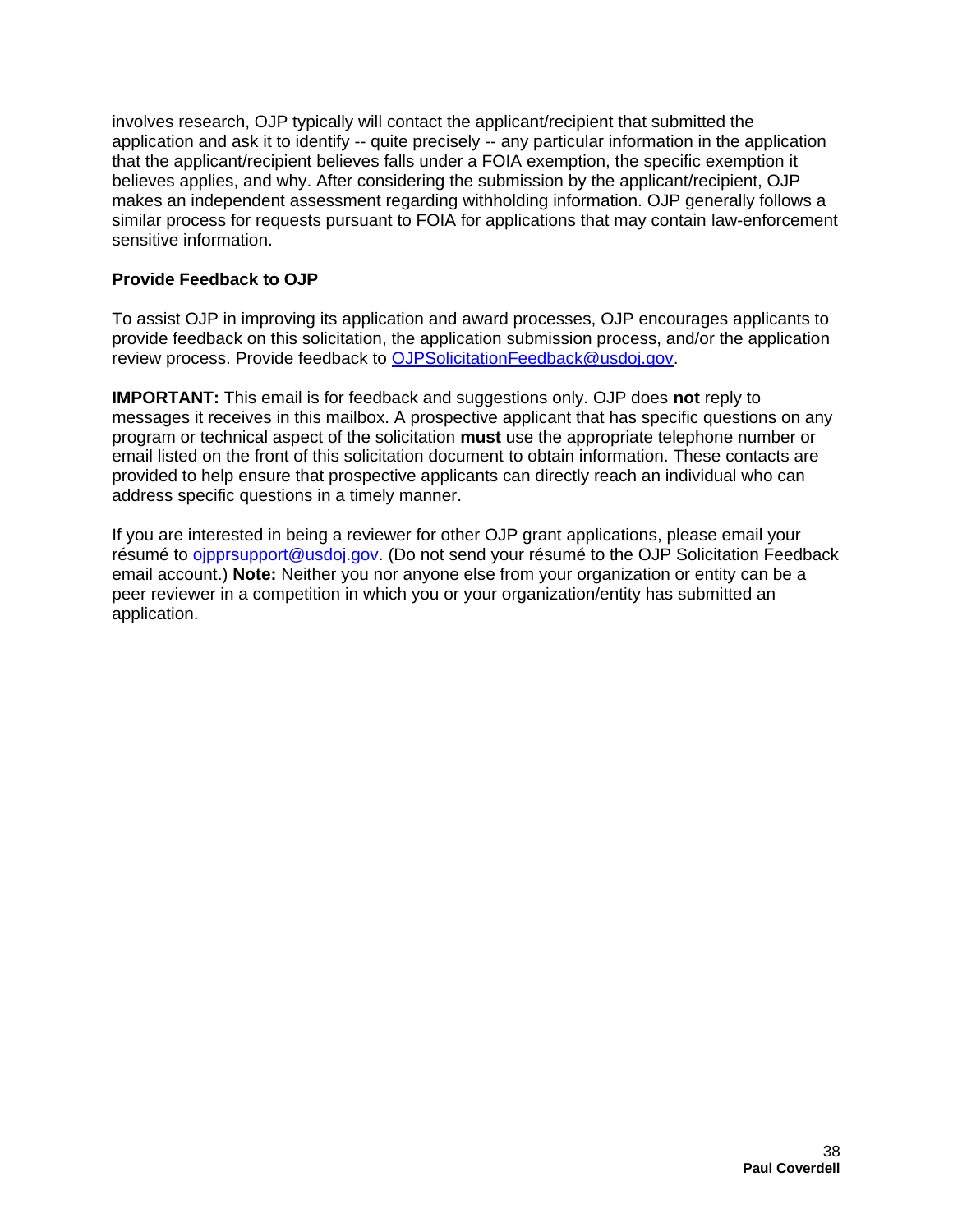# **Appendix 1. Estimated Amount of FY 2019 Formula Funds, by State.**<sup>15</sup>

<span id="page-38-0"></span>**\*Note: If the amount a State would otherwise receive as its total Coverdell grant award, including both formula funds and any competitive funds, is less than the minimum grant amount set by the Coverdell law, the total Coverdell grant award will be increased to the minimum grant amount, which is estimated to be not less than \$267,500. See "Available Funding" under "Program-Specific Information" for additional details.** 

|                                    | Opioid<br>related | Non-opioid<br>funding | <b>Total estimated</b><br>award amount |
|------------------------------------|-------------------|-----------------------|----------------------------------------|
| Alabama                            | \$190,657         | \$145,797             | \$336,454                              |
| Alaska*                            | \$28,934          | \$22,126              | \$51,060                               |
| American Samoa/N. Mariana Islands* | \$4,058           | \$3,104               | \$7,162                                |
| Arizona                            | \$214,396         | \$163,950             | \$378,346                              |
| Arkansas*                          | \$117,501         | \$89,854              | \$207,355                              |
| California                         | \$1,208,121       | \$923,857             | \$2,131,978                            |
| Colorado                           | \$171,338         | \$131,023             | \$302,361                              |
| Connecticut*                       | \$140,338         | \$107,317             | \$247,656                              |
| $DC^*$                             | \$37,623          | \$28,770              | \$66,393                               |
| Delaware*                          | \$27,142          | \$20,756              | \$47,898                               |
| Florida                            | \$641,220         | \$490,345             | \$1,131,564                            |
| Georgia                            | \$318,690         | \$243,704             | \$562,395                              |
| Guam*                              | \$6,546           | \$5,005               | \$11,551                               |
| Hawaii*                            | \$55,833          | \$42,696              | \$98,528                               |
| Idaho*                             | \$67,152          | \$51,351              | \$118,503                              |
| <b>Illinois</b>                    | \$391,191         | \$299,146             | \$690,337                              |
| Indiana                            | \$203,718         | \$155,784             | \$359,502                              |
| lowa*                              | \$123,032         | \$94,084              | \$217,116                              |
| Kansas*                            | \$113,936         | \$87,127              | \$201,063                              |
| Kentucky                           | \$174,209         | \$133,218             | \$307,427                              |
| Louisiana                          | \$183,210         | \$140,102             | \$323,311                              |
| Maine*                             | \$52,249          | \$39,955              | \$92,204                               |
| Maryland                           | \$184,936         | \$141,422             | \$326,358                              |
| Massachusetts                      | \$209,615         | \$160,294             | \$369,909                              |
| Michigan                           | \$304,418         | \$232,790             | \$537,208                              |
| Minnesota                          | \$170,404         | \$130,309             | \$300,713                              |
| Mississippi*                       | \$116,712         | \$89,250              | \$205,962                              |
| Missouri                           | \$186,811         | \$142,856             | \$329,667                              |
| Montana*                           | \$41,086          | \$31,419              | \$72,505                               |

<sup>&</sup>lt;sup>15</sup> Under the provisions of the Coverdell law, several factors (including the number of eligible State applicants) affect formula amounts. **All awards are subject to the availability of appropriated funds**.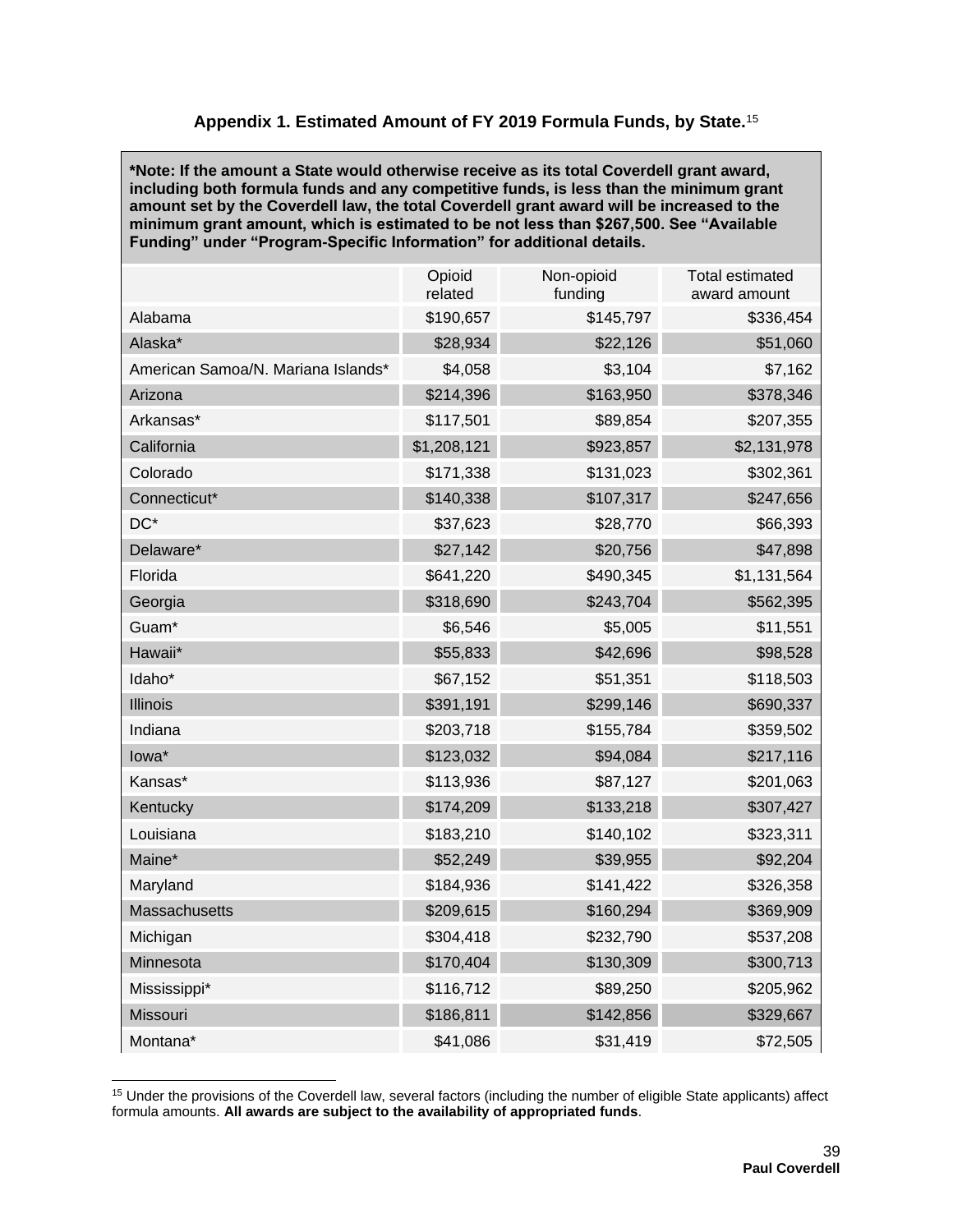<span id="page-39-0"></span>

| Nebraska*        | \$75,096  | \$57,427  | \$132,523   |
|------------------|-----------|-----------|-------------|
| Nevada*          | \$117,257 | \$89,667  | \$206,924   |
| New Hampshire*   | \$52,518  | \$40,161  | \$92,679    |
| New Jersey       | \$275,185 | \$210,436 | \$485,621   |
| New Mexico*      | \$81,667  | \$62,451  | \$144,118   |
| New York         | \$606,538 | \$463,823 | \$1,070,361 |
| North Carolina   | \$313,925 | \$240,060 | \$553,985   |
| North Dakota*    | \$29,544  | \$22,593  | \$52,137    |
| Ohio             | \$356,252 | \$272,428 | \$628,680   |
| Oklahoma         | \$153,741 | \$117,566 | \$271,307   |
| Oregon           | \$162,029 | \$123,904 | \$285,933   |
| Pennsylvania     | \$391,299 | \$299,228 | \$690,527   |
| Puerto Rico*     | \$130,521 | \$99,810  | \$230,331   |
| Rhode Island*    | \$41,444  | \$31,692  | \$73,136    |
| South Carolina   | \$153,530 | \$117,405 | \$270,934   |
| South Dakota*    | \$34,014  | \$26,010  | \$60,024    |
| <b>Tennessee</b> | \$205,220 | \$156,933 | \$362,153   |
| <b>Texas</b>     | \$864,903 | \$661,396 | \$1,526,299 |
| Utah*            | \$121,316 | \$92,771  | \$214,088   |
| Vermont*         | \$24,392  | \$18,653  | \$43,045    |
| Virgin Islands*  | \$4,195   | \$3,208   | \$7,404     |
| Virginia         | \$258,818 | \$197,920 | \$456,738   |
| Washington       | \$226,297 | \$173,051 | \$399,348   |
| West Virginia*   | \$71,020  | \$54,310  | \$125,330   |
| Wisconsin        | \$177,092 | \$135,424 | \$312,516   |
| Wyoming*         | \$22,658  | \$17,326  | \$39,984    |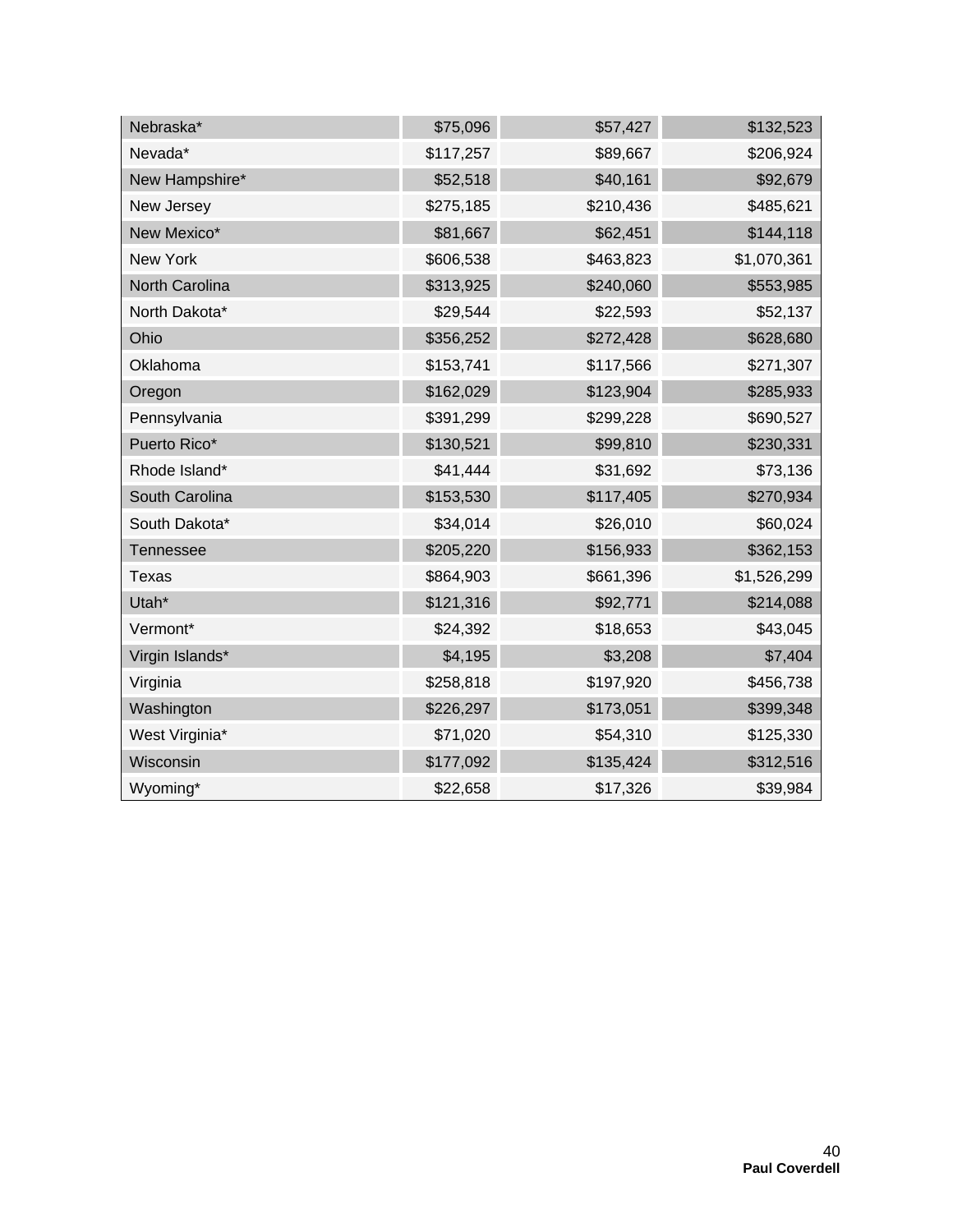# **Appendix 2. Templates for Coverdell Statutory Certifications**

(**Instructions:** Scan signed certifications and submit image files electronically through GMS.)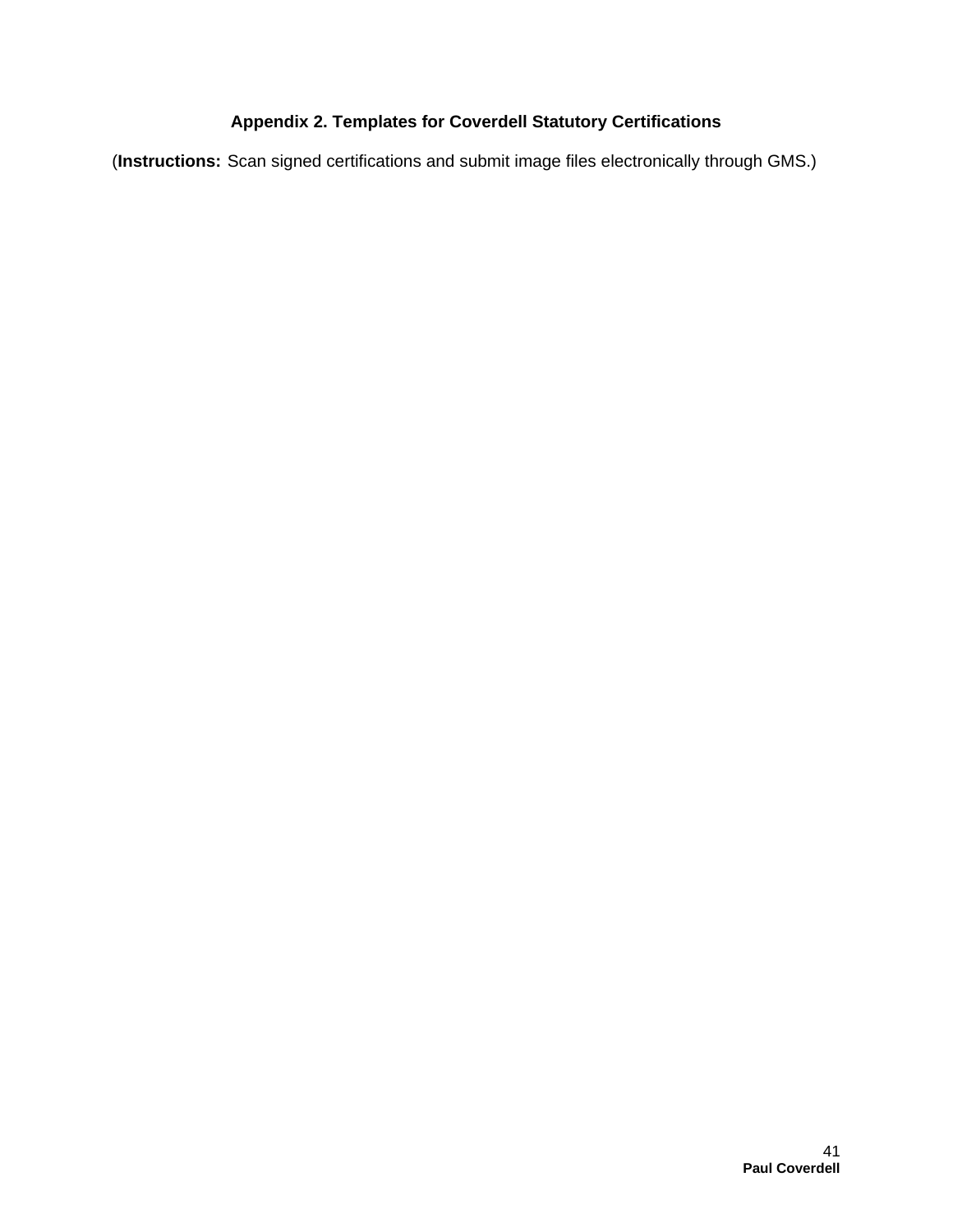## **FY 2019 Coverdell Forensic Science Improvement Grants Program**

Certification as to Plan for Forensic Science Laboratories— Application from a **State** 

On behalf of the applicant agency named below, I certify the following to the National Institute of Justice, Office of Justice Programs, U.S. Department of Justice:

The State has developed a plan for forensic science laboratories under a program intended to improve the quality and timeliness of forensic science or medical examiner services in the State, including such services provided by the laboratories operated by the State and those operated by units of local government within the State.

I acknowledge that a false statement in this certification or in the grant application that it supports may be the subject of criminal prosecution, including under 18 U.S.C. § 1001 and 34 U.S.C. § 10272. I also acknowledge that Office of Justice Programs grants, including certifications provided in connection with such grants, are subject to review by the Office of Justice Programs and/or by the Department of Justice's Office of the Inspector General.

I have authority to make this certification on behalf of the applicant agency (that is, the agency applying directly to the National Institute of Justice).

\_\_\_\_\_\_\_\_\_\_\_\_\_\_\_\_\_\_\_\_\_\_\_\_\_\_\_\_\_\_\_\_\_\_\_\_\_\_\_\_\_\_\_ Signature of Certifying Official

\_\_\_\_\_\_\_\_\_\_\_\_\_\_\_\_\_\_\_\_\_\_\_\_\_\_\_\_\_\_\_\_\_\_\_\_\_\_\_\_\_\_\_ Printed Name of Certifying Official

\_\_\_\_\_\_\_\_\_\_\_\_\_\_\_\_\_\_\_\_\_\_\_\_\_\_\_\_\_\_\_\_\_\_\_\_\_\_\_\_\_\_\_ Title of Certifying Official

\_\_\_\_\_\_\_\_\_\_\_\_\_\_\_\_\_\_\_\_

\_\_\_\_\_\_\_\_\_\_\_\_\_\_\_\_\_\_\_\_\_\_\_\_\_\_\_\_\_\_\_\_\_\_\_\_\_\_\_\_\_\_\_ Name of Applicant Agency (Including Name of State)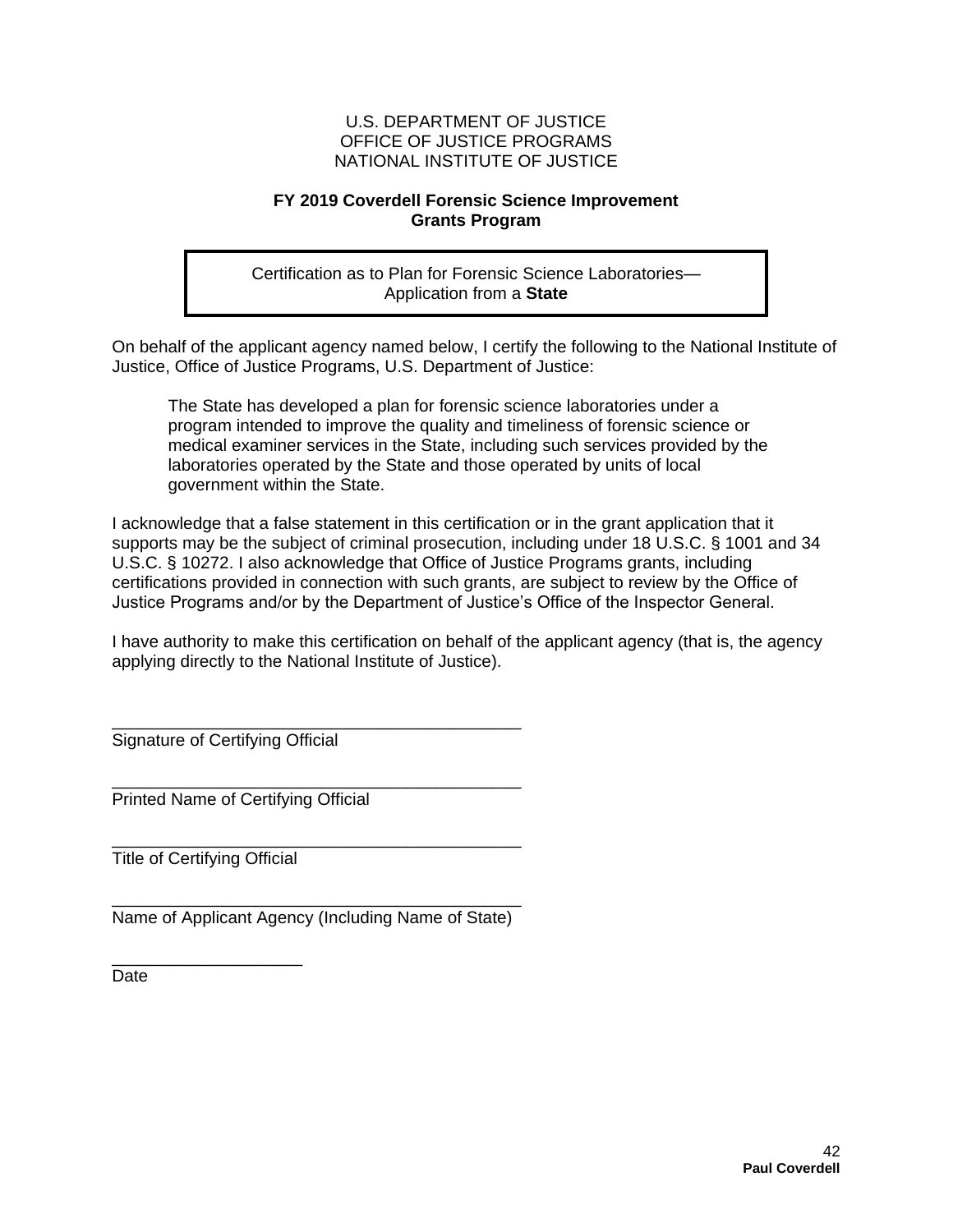## **FY 2019 Coverdell Forensic Science Improvement Grants Program**

Certification as to Generally Accepted Laboratory Practices and Procedures

On behalf of the applicant agency named below, I certify the following to the National Institute of Justice, Office of Justice Programs, U.S. Department of Justice:

Any forensic science laboratory system, medical examiner's office, or coroner's office in the State, including any laboratory operated by a unit of local government within the State, that will receive any portion of the grant amount uses generally accepted laboratory practices and procedures, established by accrediting organizations or appropriate certifying bodies.

I acknowledge that a false statement in this certification or in the grant application that it supports may be the subject of criminal prosecution, including under 18 U.S.C. § 1001 and 34 U.S.C. § 10272. I also acknowledge that Office of Justice Programs grants, including certifications provided in connection with such grants, are subject to review by the Office of Justice Programs and/or by the Department of Justice's Office of the Inspector General.

I have authority to make this certification on behalf of the applicant agency (that is, the agency applying directly to the National Institute of Justice).

\_\_\_\_\_\_\_\_\_\_\_\_\_\_\_\_\_\_\_\_\_\_\_\_\_\_\_\_\_\_\_\_\_\_\_\_\_\_\_\_\_\_\_ Signature of Certifying Official

\_\_\_\_\_\_\_\_\_\_\_\_\_\_\_\_\_\_\_\_\_\_\_\_\_\_\_\_\_\_\_\_\_\_\_\_\_\_\_\_\_\_\_ Printed Name of Certifying Official

\_\_\_\_\_\_\_\_\_\_\_\_\_\_\_\_\_\_\_\_\_\_\_\_\_\_\_\_\_\_\_\_\_\_\_\_\_\_\_\_\_\_\_

Title of Certifying Official

\_\_\_\_\_\_\_\_\_\_\_\_\_\_\_\_\_\_\_\_\_\_\_\_\_\_\_\_\_\_\_\_\_\_\_\_\_\_\_\_\_\_\_ Name of Applicant Agency (Including Name of State)

\_\_\_\_\_\_\_\_\_\_\_\_\_\_\_\_\_\_\_\_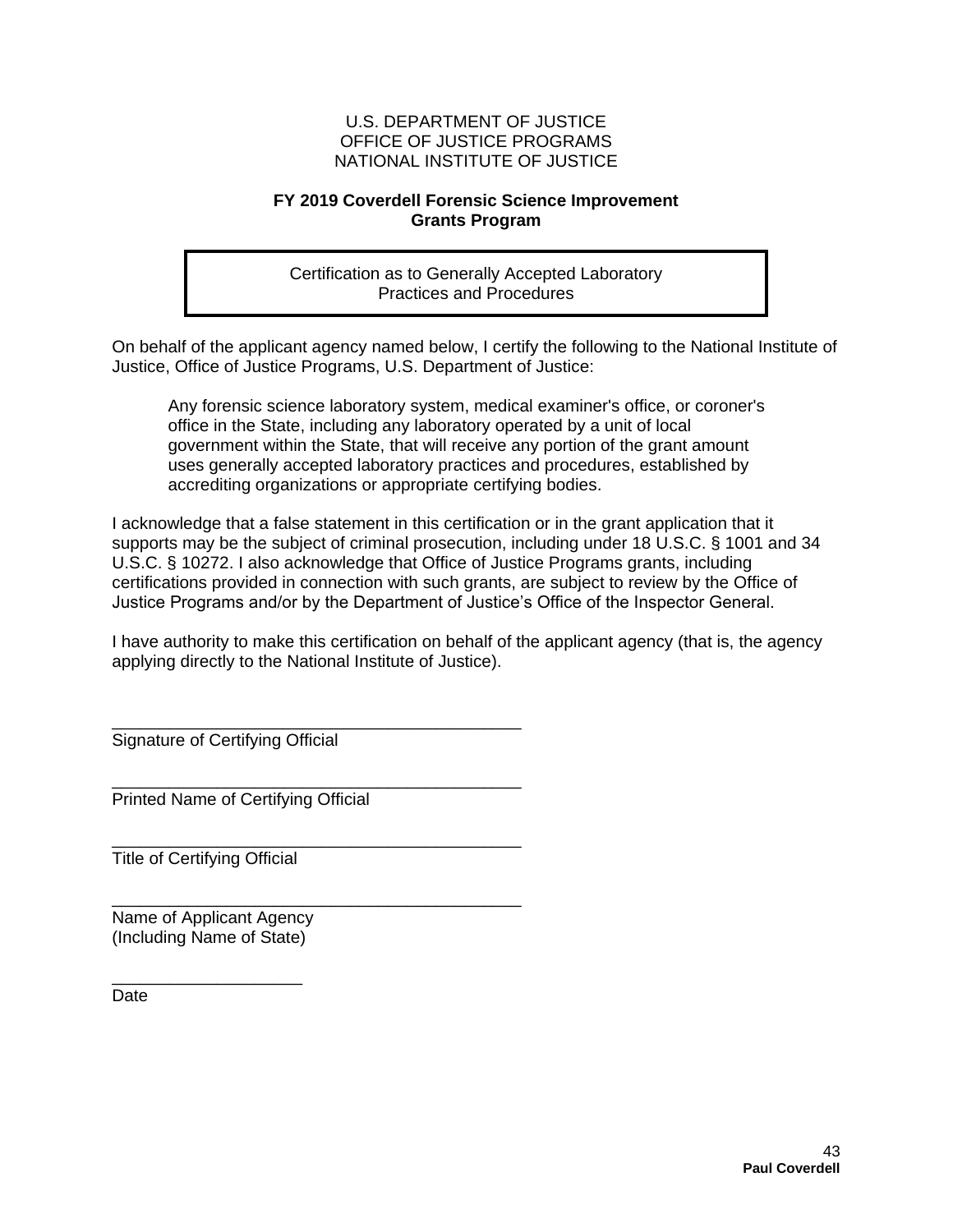#### **FY 2019 Coverdell Forensic Science Improvement Grants Program**

Certification as to Forensic Science Laboratory System Accreditation

On behalf of the applicant agency named below, I certify the following to the National Institute of Justice, Office of Justice Programs, U.S. Department of Justice:

Before receiving any funds under this grant, any forensic science laboratory system in the State, including any laboratory operated by a unit of local government within the State, that will receive any portion of the grant amount either—

a) is accredited by an accrediting body that is a signatory to an internationally recognized arrangement and that offers accreditation to forensic science conformity assessment bodies using an accreditation standard that is recognized by that internationally recognized arrangement, **or**,

b) is not so accredited, but will (or will be required in a legally binding and enforceable writing to) use a portion of the grant amount to prepare and apply for such accreditation not more than 2 years after the date on which a grant is awarded under the FY 2019 Paul Coverdell Forensic Science Improvement Grants Program.

I acknowledge that a false statement in this certification or in the grant application that it supports may be the subject of criminal prosecution, including under 18 U.S.C. § 1001 and 34 U.S.C. § 10272. I also acknowledge that Office of Justice Programs grants, including certifications provided in connection with such grants, are subject to review by the Office of Justice Programs and/or by the Department of Justice's Office of the Inspector General.

I have authority to make this certification on behalf of the applicant agency (that is, the agency applying directly to the National Institute of Justice).

Signature of Certifying Official

\_\_\_\_\_\_\_\_\_\_\_\_\_\_\_\_\_\_\_\_\_\_\_\_\_\_\_\_\_\_\_\_\_\_\_\_\_\_\_\_\_\_\_ Printed Name of Certifying Official

\_\_\_\_\_\_\_\_\_\_\_\_\_\_\_\_\_\_\_\_\_\_\_\_\_\_\_\_\_\_\_\_\_\_\_\_\_\_\_\_\_\_\_

\_\_\_\_\_\_\_\_\_\_\_\_\_\_\_\_\_\_\_\_\_\_\_\_\_\_\_\_\_\_\_\_\_\_\_\_\_\_\_\_\_\_\_

\_\_\_\_\_\_\_\_\_\_\_\_\_\_\_\_\_\_\_\_\_\_\_\_\_\_\_\_\_\_\_\_\_\_\_\_\_\_\_\_\_\_\_

Title of Certifying Official

Name of Applicant Agency (Including Name of State)

\_\_\_\_\_\_\_\_\_\_\_\_\_\_\_\_\_\_\_\_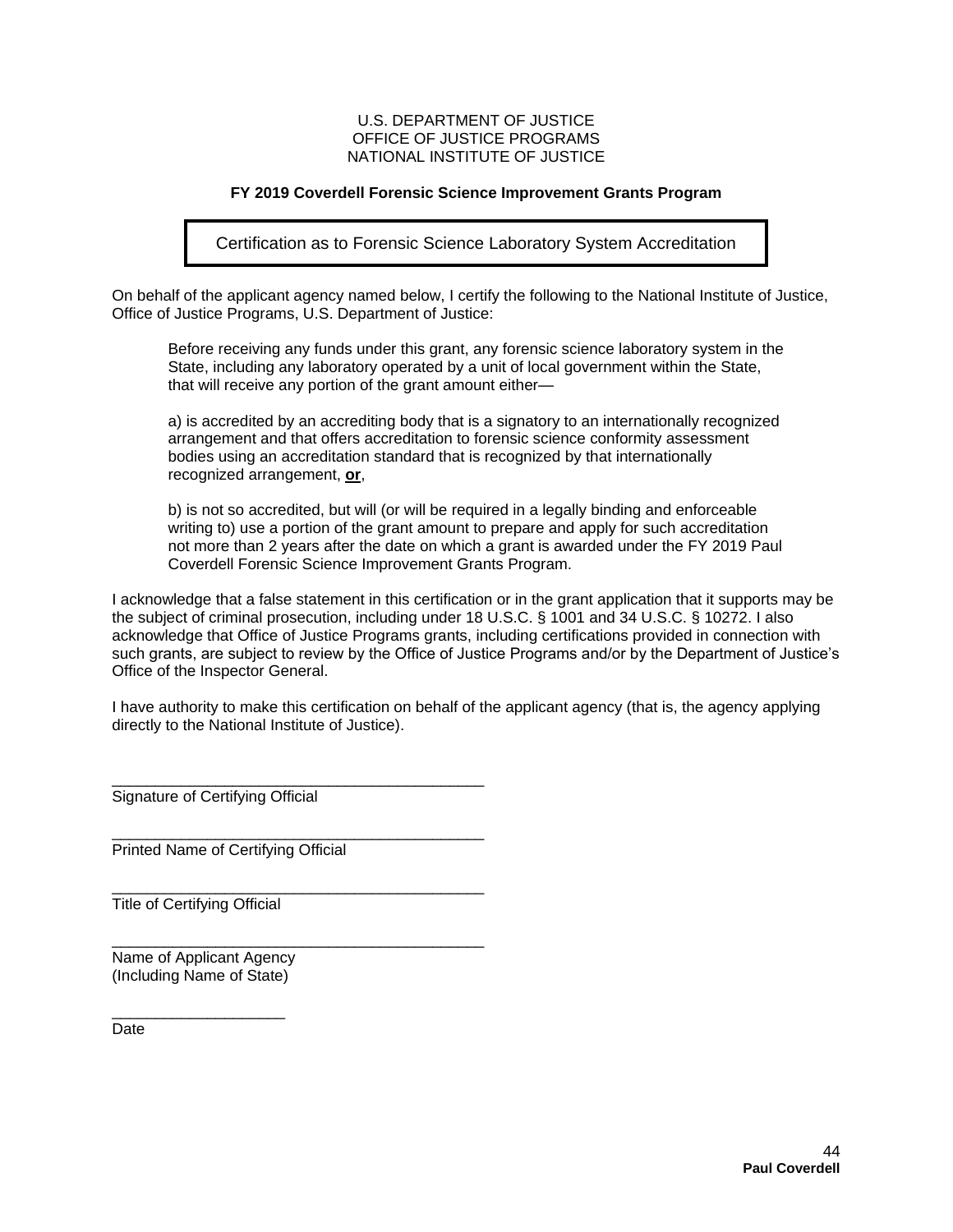# **FY 2019 Coverdell Forensic Science Improvement Grants Program**

Certification as to Use of Funds for New Facilities

On behalf of the applicant agency named below, I certify the following to the National Institute of Justice, Office of Justice Programs, U.S. Department of Justice:

The amount of the grant (if any) used for the costs of any new facility or facilities to be constructed as part of a program to improve the quality and timeliness of forensic science and medical examiner services will not exceed the limitations set forth at 34 U.S.C. § 10564(c) and summarized in the FY 2019 Coverdell Forensic Science Improvement Grants Program solicitation.

I acknowledge that a false statement in this certification or in the grant application that it supports may be the subject of criminal prosecution, including under 18 U.S.C. § 1001 and 34 U.S.C. § 10272. I also acknowledge that Office of Justice Programs grants, including certifications provided in connection with such grants, are subject to review by the Office of Justice Programs and/or by the Department of Justice's Office of the Inspector General.

I have authority to make this certification on behalf of the applicant agency (that is, the agency applying directly to the National Institute of Justice).

Signature of Certifying Official

\_\_\_\_\_\_\_\_\_\_\_\_\_\_\_\_\_\_\_\_\_\_\_\_\_\_\_\_\_\_\_\_\_\_\_\_\_\_\_\_\_\_\_ Printed Name of Certifying Official

\_\_\_\_\_\_\_\_\_\_\_\_\_\_\_\_\_\_\_\_\_\_\_\_\_\_\_\_\_\_\_\_\_\_\_\_\_\_\_\_\_\_\_

\_\_\_\_\_\_\_\_\_\_\_\_\_\_\_\_\_\_\_\_\_\_\_\_\_\_\_\_\_\_\_\_\_\_\_\_\_\_\_\_\_\_\_

\_\_\_\_\_\_\_\_\_\_\_\_\_\_\_\_\_\_\_\_\_\_\_\_\_\_\_\_\_\_\_\_\_\_\_\_\_\_\_\_\_\_\_

Title of Certifying Official

Name of Applicant Agency (Including Name of State)

\_\_\_\_\_\_\_\_\_\_\_\_\_\_\_\_\_\_\_\_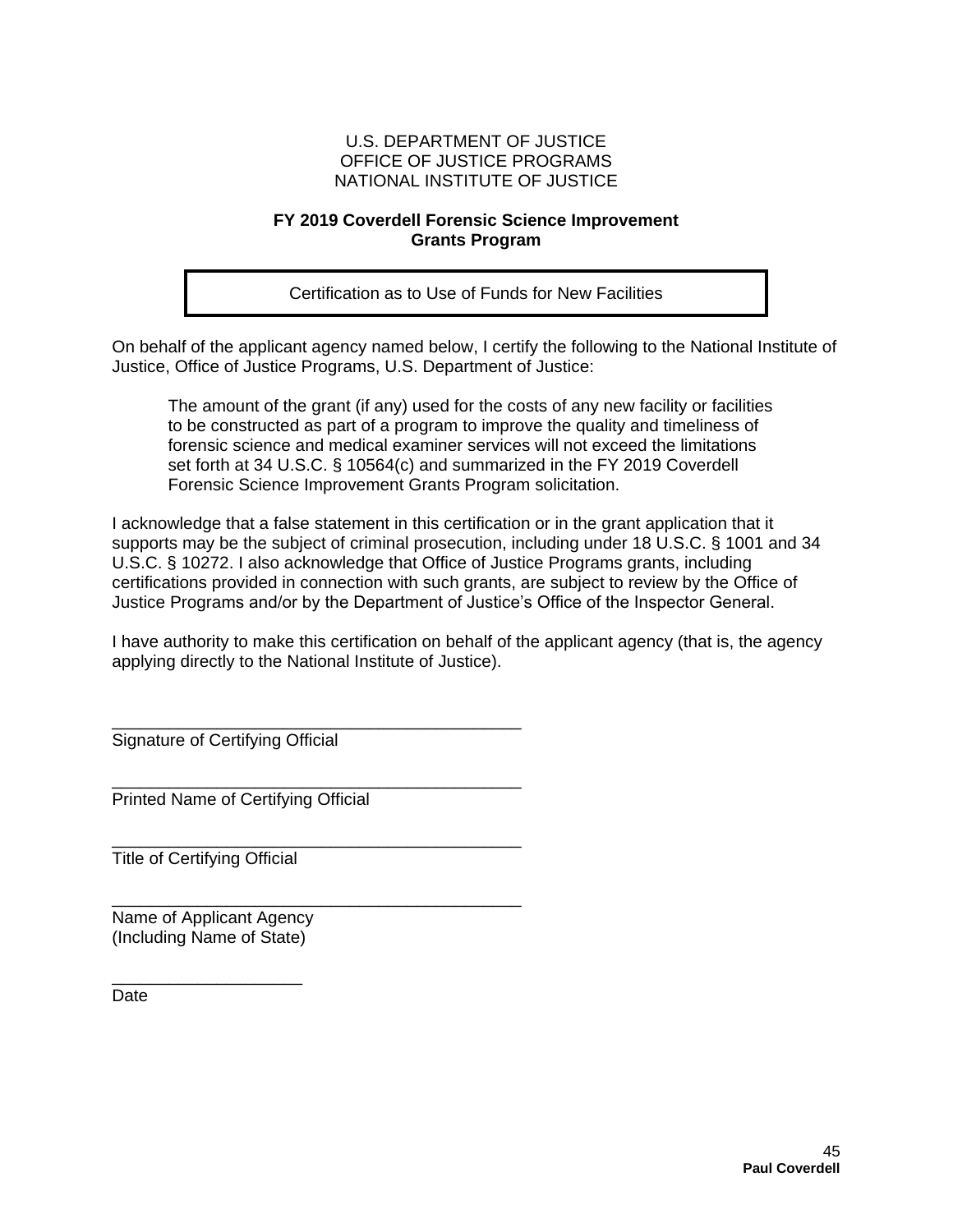#### **FY 2019 Coverdell Forensic Science Improvement Grants Program**

Certification as to External Investigations

On behalf of the applicant agency named below, I certify the following to the National Institute of Justice, Office of Justice Programs, U.S. Department of Justice:

A government entity exists and an appropriate process is in place to conduct independent external investigations into allegations of serious negligence or misconduct substantially affecting the integrity of the forensic results committed by employees or contractors of any forensic laboratory system, medical examiner's office, coroner's office, law enforcement storage facility, or medical facility in the State that will receive a portion of the grant amount.

I personally read and reviewed the section entitled "Eligibility" in the Fiscal Year 2019 program solicitation for the Coverdell Forensic Science Improvement Grants Program. I acknowledge that a false statement in this certification or in the grant application that it supports may be the subject of criminal prosecution, including under 18 U.S.C. § 1001 and 34 U.S.C. § 10272. I also acknowledge that Office of Justice Programs grants, including certifications provided in connection with such grants, are subject to review by the Office of Justice Programs and/or by the Department of Justice's Office of the Inspector General.

I have authority to make this certification on behalf of the applicant agency (that is, the agency applying directly to the National Institute of Justice).

\_\_\_\_\_\_\_\_\_\_\_\_\_\_\_\_\_\_\_\_\_\_\_\_\_\_\_\_\_\_\_\_\_\_\_\_\_\_\_\_\_\_ Signature of Certifying Official

Printed Name of Certifying Official

\_\_\_\_\_\_\_\_\_\_\_\_\_\_\_\_\_\_\_\_\_\_\_\_\_\_\_\_\_\_\_\_\_\_\_\_\_\_\_\_\_\_

\_\_\_\_\_\_\_\_\_\_\_\_\_\_\_\_\_\_\_\_\_\_\_\_\_\_\_\_\_\_\_\_\_\_\_\_\_\_\_\_\_\_

\_\_\_\_\_\_\_\_\_\_\_\_\_\_\_\_\_\_\_\_\_\_\_\_\_\_\_\_\_\_\_\_\_\_\_\_\_\_\_\_\_\_

Title of Certifying Official

Name of Applicant Agency (Including Name of State)

\_\_\_\_\_\_\_\_\_\_\_\_\_\_\_\_\_\_\_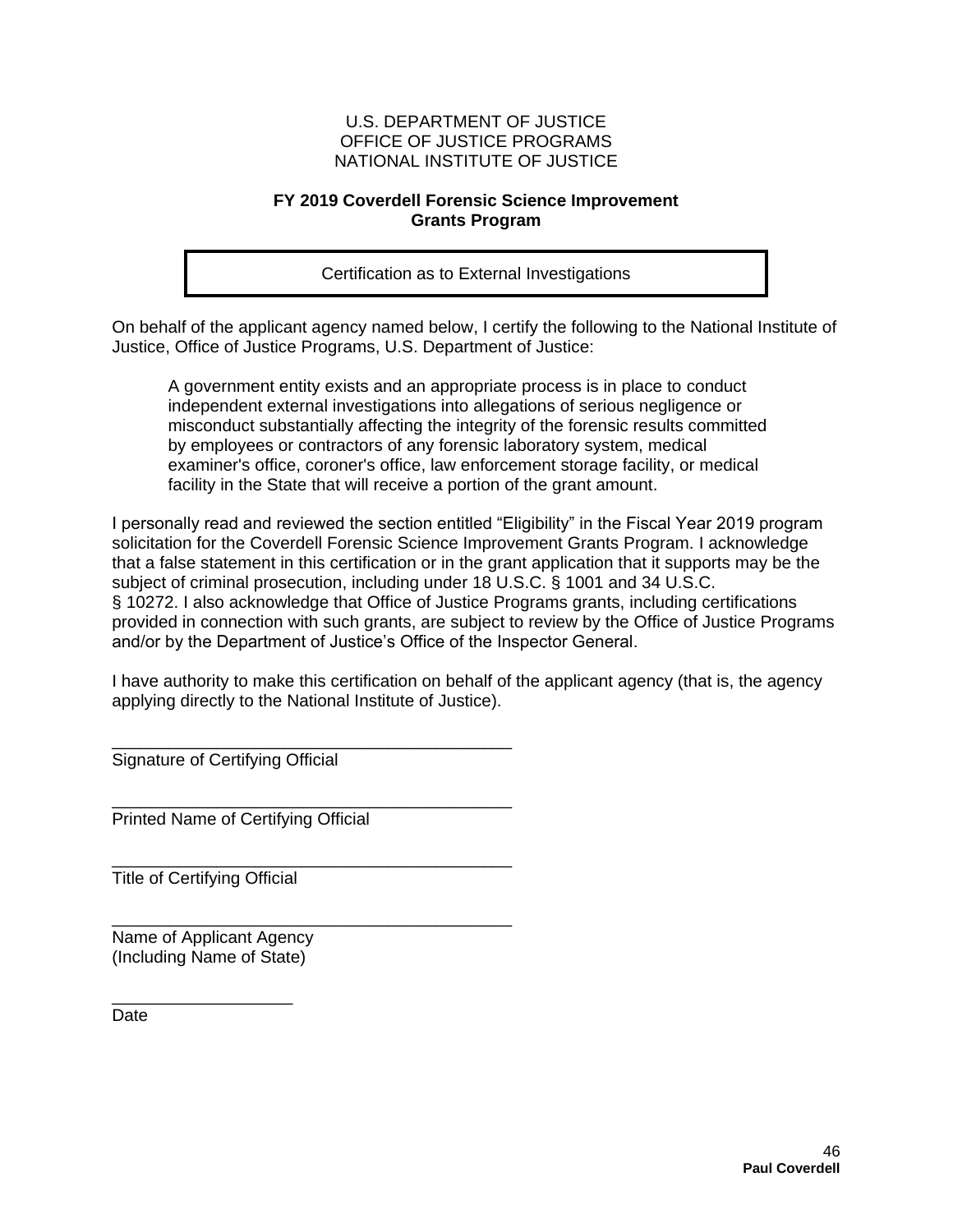# **Appendix 3. Template for "External Investigations" Attachment**

<span id="page-46-0"></span>(**Instructions:** Scan the completed document and submit image file electronically through GMS.)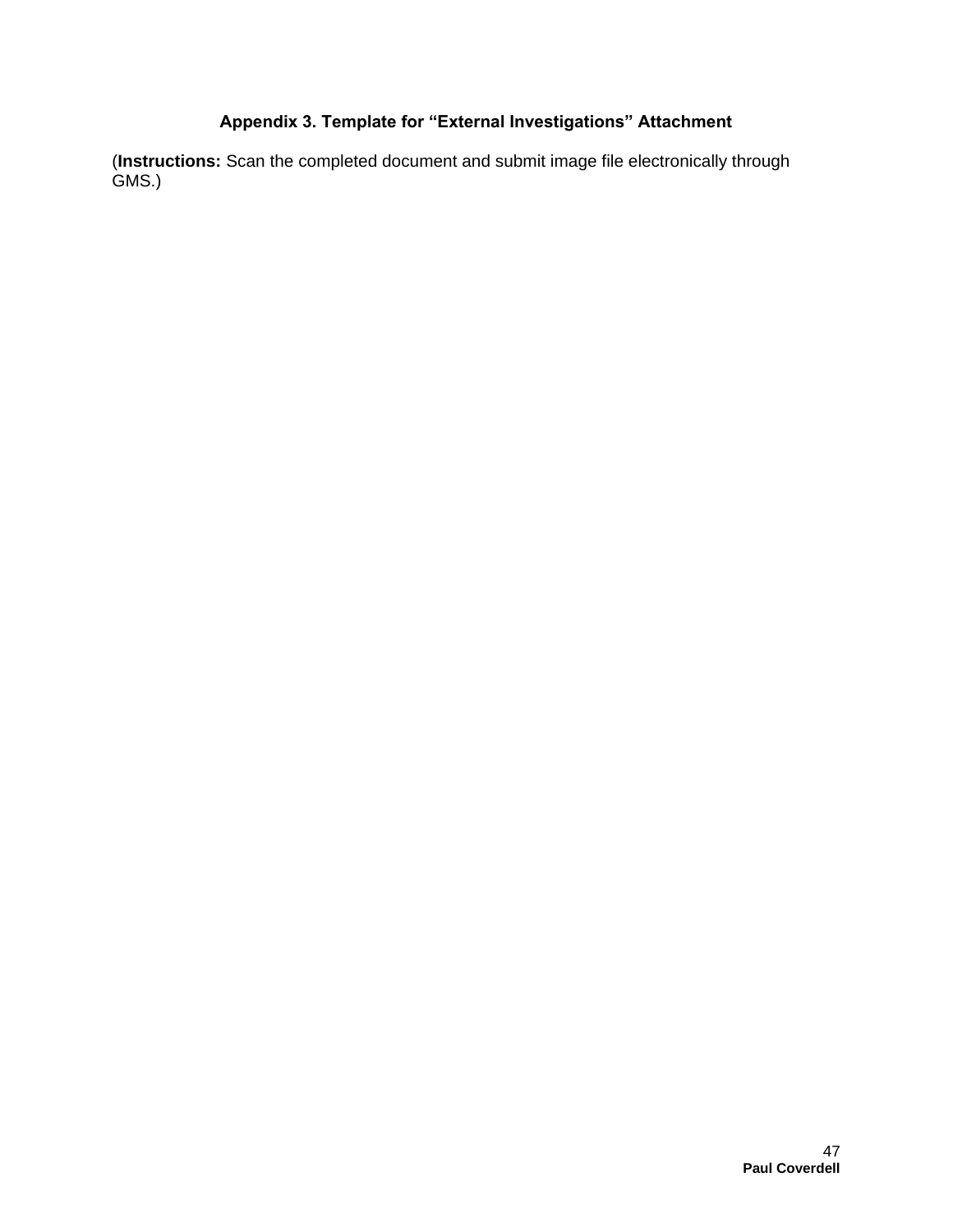#### **FY 2019 Coverdell Forensic Science Improvement Grants Program**

#### **Attachment: External Investigations**

The "Certification as to External Investigations" that is submitted on behalf of the applicant agency as part of this application certifies that—

A government entity exists and an appropriate process is in place to conduct independent external investigations into allegations of serious negligence or misconduct substantially affecting the integrity of the forensic results committed by employees or contractors of any forensic laboratory system, medical examiner's office, coroner's office, law enforcement storage facility, or medical facility in the State that will receive a portion of the grant amount.

Prior to receiving funds, the applicant agency (that is, the agency applying directing to the National Institute of Justice) must provide—for each forensic laboratory system, medical examiner's office, coroner's office, law enforcement storage facility, or medical facility that will receive a portion of the grant amount—the name of the "government entity" (or entities) that forms the basis for the certification. Please use the template below to provide this information. (Applicants may adapt this template if necessary, but should ensure that the adapted document provides all required information.)

**IMPORTANT NOTE**: If necessary for accuracy, list more than one entity with respect to each intended recipient of a portion of the grant amount. For example, if no single entity has an appropriate process in place with respect to allegations of serious negligence as well as serious misconduct, it will be necessary to list more than one entity. Similarly, if no single entity has an appropriate process in place with respect to allegations concerning contractors as well as employees, it will be necessary to list more than one entity.

Additional guidance regarding the "Certification as to External Investigations" appears in the ["Eligibility"](#page-11-0) section of the program solicitation for the FY 2019 Coverdell program.

-----------------------------------------------------------------------------------------------------------------------------------------

**Name of Applicant Agency (including Name of State):** 

**Date:** \_\_\_\_\_\_\_\_\_\_\_\_\_\_\_\_\_\_\_\_\_\_\_\_\_\_\_\_\_\_\_\_\_

**Name of any forensic laboratory system, medical examiner's office, coroner's office, law enforcement storage facility, or medical facility that will receive a portion of the grant amount** 

**\_\_\_\_\_\_\_\_\_\_\_\_\_\_\_\_\_\_\_\_\_\_\_\_\_\_\_\_\_\_\_\_\_\_\_\_\_\_**

1. \_\_\_\_\_\_\_\_\_\_\_\_\_\_\_\_\_\_\_\_\_\_\_\_\_\_\_

**Existing government entity (entities) with an appropriate process in place to conduct independent external investigations** 

\_\_\_\_\_\_\_\_\_\_\_\_\_\_\_\_\_\_\_\_\_\_\_\_\_\_\_\_\_

\_\_\_\_\_\_\_\_\_\_\_\_\_\_\_\_\_\_\_\_\_\_\_\_\_\_\_\_\_

2.  $\frac{1}{2}$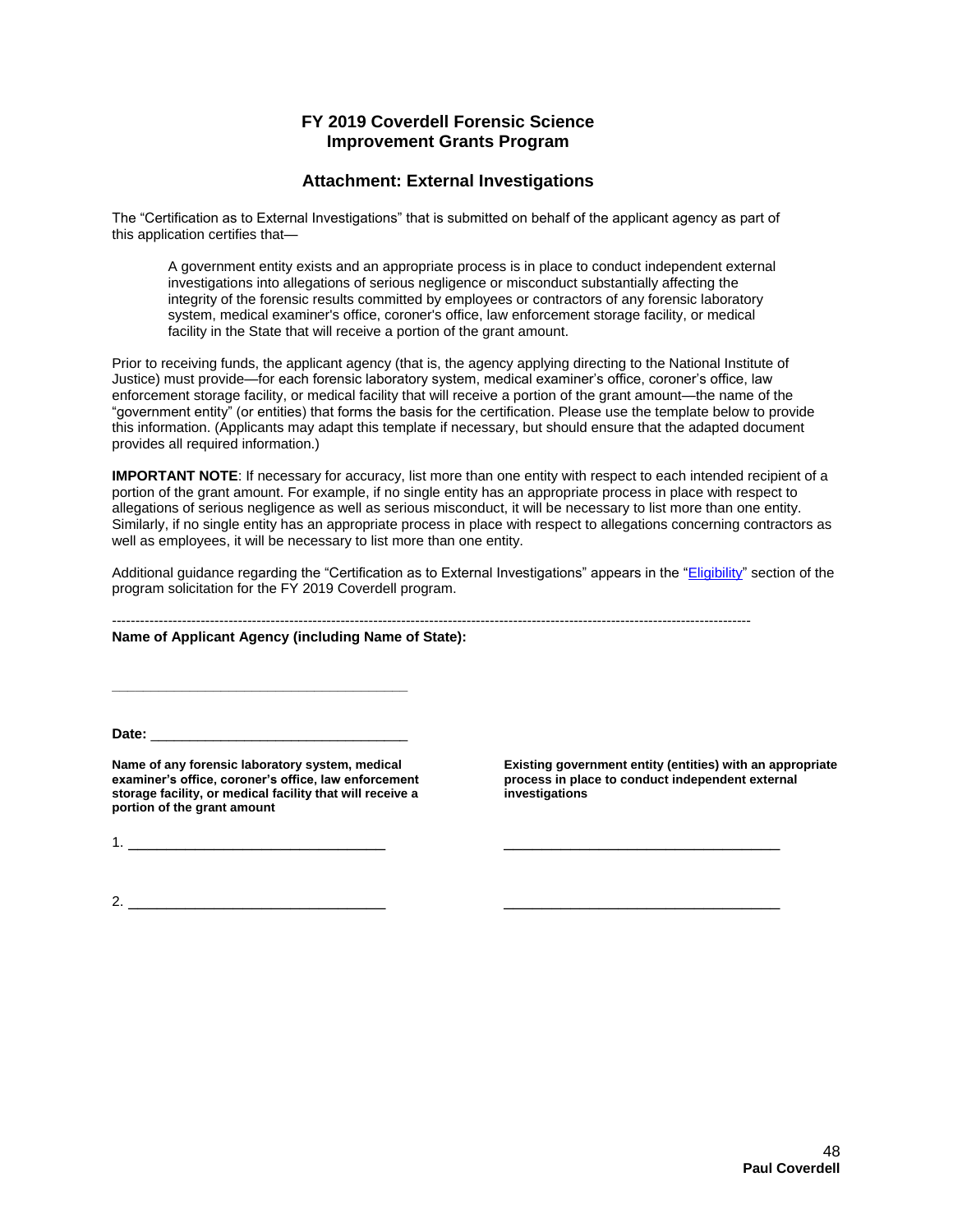# FY 2019 External Investigations Attachment (continued)

<span id="page-48-0"></span>

|                                                                                                                                                                                                                                                                                                                                                            | <u> 1980 - Jan James James Jan James James James James James James James James James James James James James Jam</u> |
|------------------------------------------------------------------------------------------------------------------------------------------------------------------------------------------------------------------------------------------------------------------------------------------------------------------------------------------------------------|----------------------------------------------------------------------------------------------------------------------|
| $6. \begin{tabular}{ c c c c } \hline \rule{0.2cm}{.01cm} \rule{0.2cm}{.01cm} \rule{0.2cm}{.01cm} \rule{0.2cm}{.01cm} \rule{0.2cm}{.01cm} \rule{0.2cm}{.01cm} \rule{0.2cm}{.01cm} \rule{0.2cm}{.01cm} \rule{0.2cm}{.01cm} \rule{0.2cm}{.01cm} \rule{0.2cm}{.01cm} \rule{0.2cm}{.01cm} \rule{0.2cm}{.01cm} \rule{0.2cm}{.01cm} \rule{0.2cm}{.01cm} \rule{0$ |                                                                                                                      |
|                                                                                                                                                                                                                                                                                                                                                            |                                                                                                                      |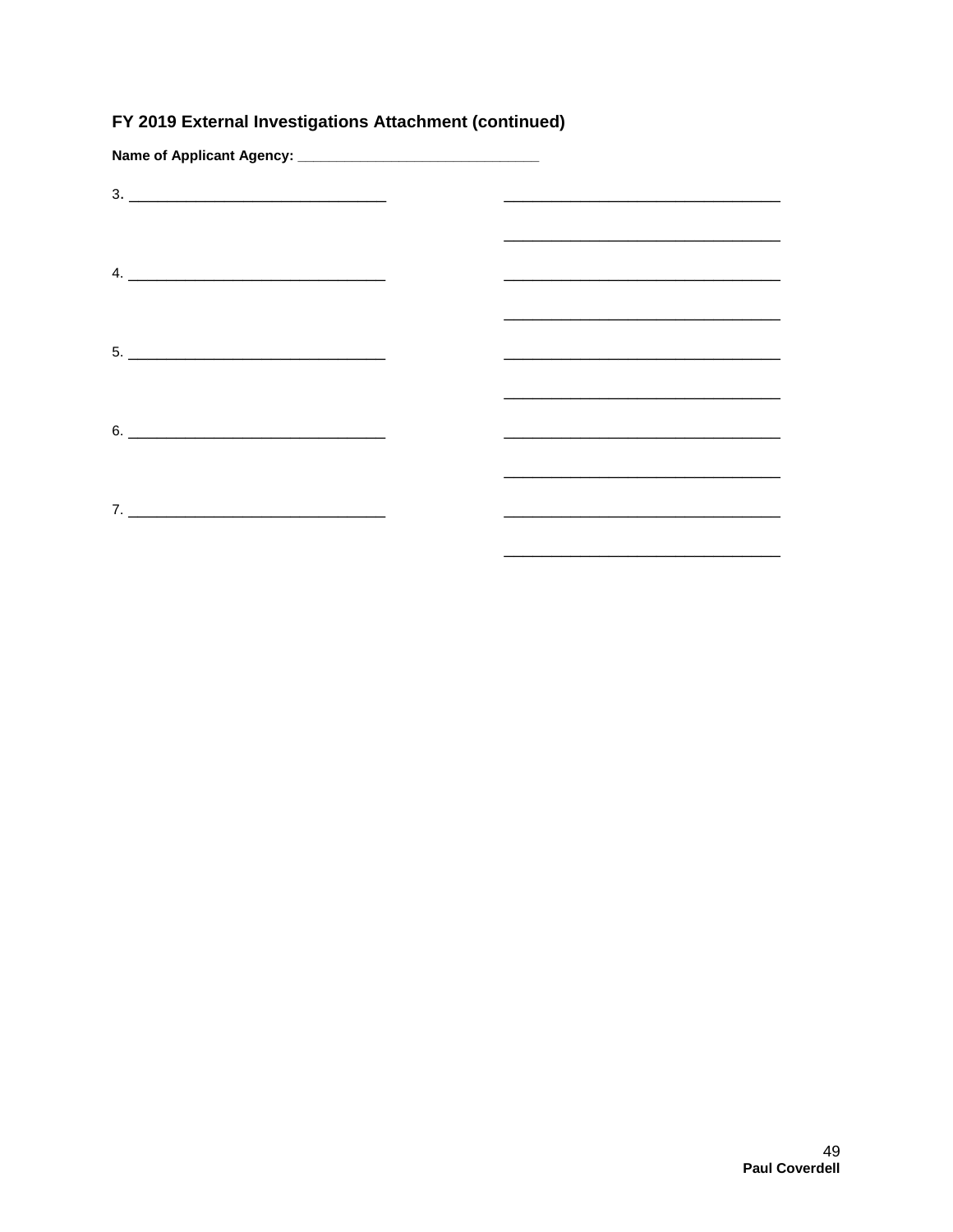# **Appendix 4. Accreditation Status Certification**

<span id="page-49-0"></span>(**Instructions:** The applicant is to execute the accreditation status certification document by having the certifying official initial **only one** of the two options ([1] or [2]) and sign where provided. Scan the completed certification and submit image file electronically through GMS.)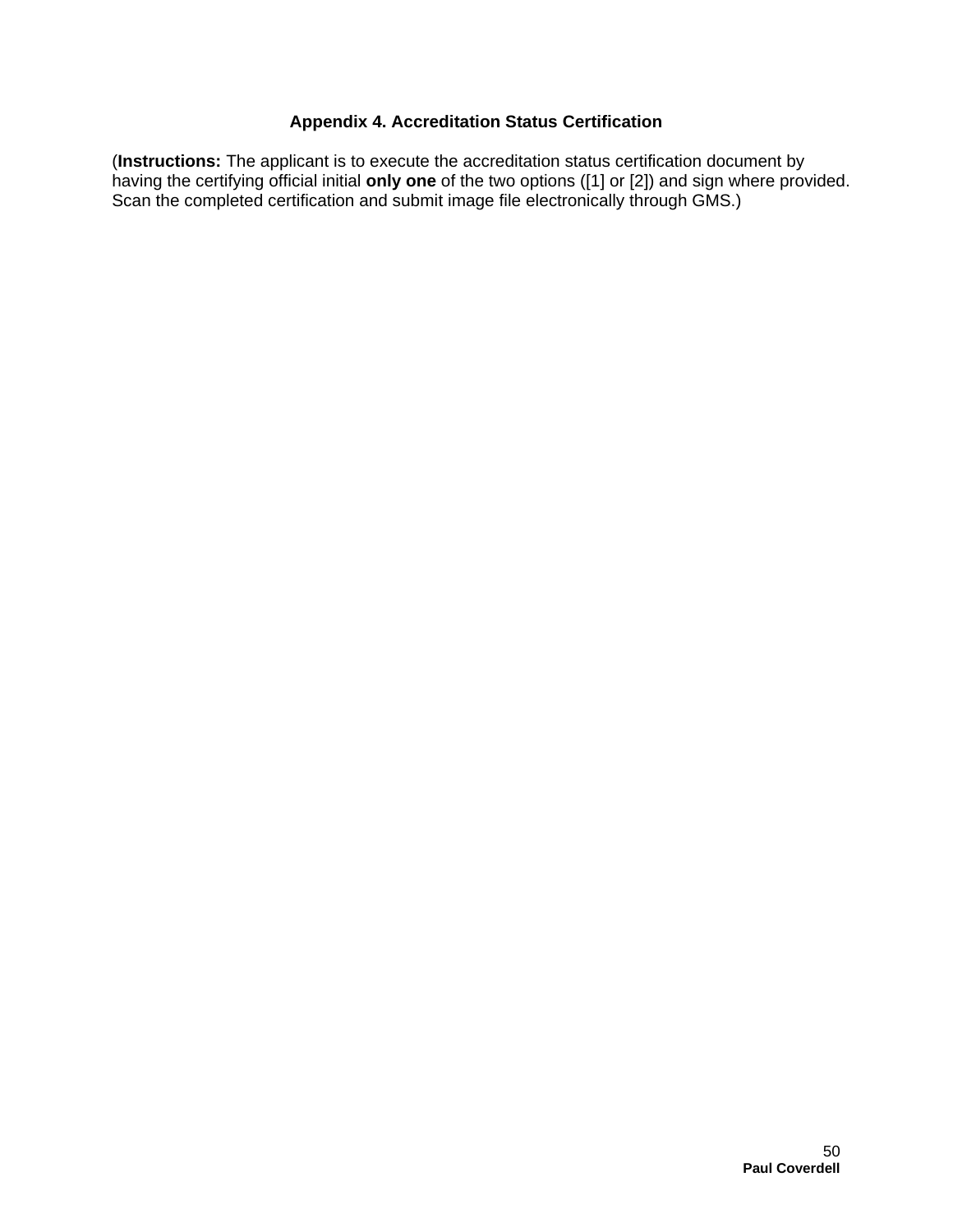#### **FY 2019 Coverdell Forensic Science Improvement Grants Program**

Accreditation Status Certification

On behalf of the applicant agency named below, I certify the following to the National Institute of Justice, Office of Justice Programs, U.S. Department of Justice:

(1) \_\_\_\_\_\_\_\_\_\_The application requests funds for all forensic science laboratories in the State that lack accreditation, in order that any such laboratory may prepare and apply for accreditation, as described in the solicitation.

(2) \_\_\_\_\_\_\_\_\_\_ The application **does not** request funds for all forensic science laboratories in the State that lack accreditation, in order that any such laboratory may prepare and apply for accreditation, as described in the solicitation. Further, with respect to any such laboratory lacking accreditation and for which funds are not requested in the application, the applicant has obtained written documentation, executed by an official with authority to act on behalf of the laboratory, stating that the laboratory expressly declines all funds it would be eligible to receive from an award under this solicitation. Such written documentation is immediately available for examination or inspection upon request of the Federal awarding agency (or other authorized federal government officials or representatives) consistent with applicable law.

I acknowledge that a false statement in this certification or in the grant application that it supports may be the subject of criminal prosecution, including under 18 U.S.C. § 1001 and 34 U.S.C. § 10272. I also acknowledge that Office of Justice Programs grants, including certifications provided in connection with such grants, are subject to review by the Office of Justice Programs and/or by the Department of Justice's Office of the Inspector General.

I have authority to make this certification on behalf of the applicant agency (that is, the agency applying directly to the National Institute of Justice).

\_\_\_\_\_\_\_\_\_\_\_\_\_\_\_\_\_\_\_\_\_\_\_\_\_\_\_\_\_\_\_\_\_\_\_\_\_\_\_\_\_\_\_ Signature of Certifying Official

\_\_\_\_\_\_\_\_\_\_\_\_\_\_\_\_\_\_\_\_\_\_\_\_\_\_\_\_\_\_\_\_\_\_\_\_\_\_\_\_\_\_\_ Printed Name of Certifying Official

\_\_\_\_\_\_\_\_\_\_\_\_\_\_\_\_\_\_\_\_\_\_\_\_\_\_\_\_\_\_\_\_\_\_\_\_\_\_\_\_\_\_\_ Title of Certifying Official

\_\_\_\_\_\_\_\_\_\_\_\_\_\_\_\_\_\_\_\_\_\_\_\_\_\_\_\_\_\_\_\_\_\_\_\_\_\_\_\_\_\_\_ Name of Applicant Agency (Including Name of State)

\_\_\_\_\_\_\_\_\_\_\_\_\_\_\_\_\_\_\_\_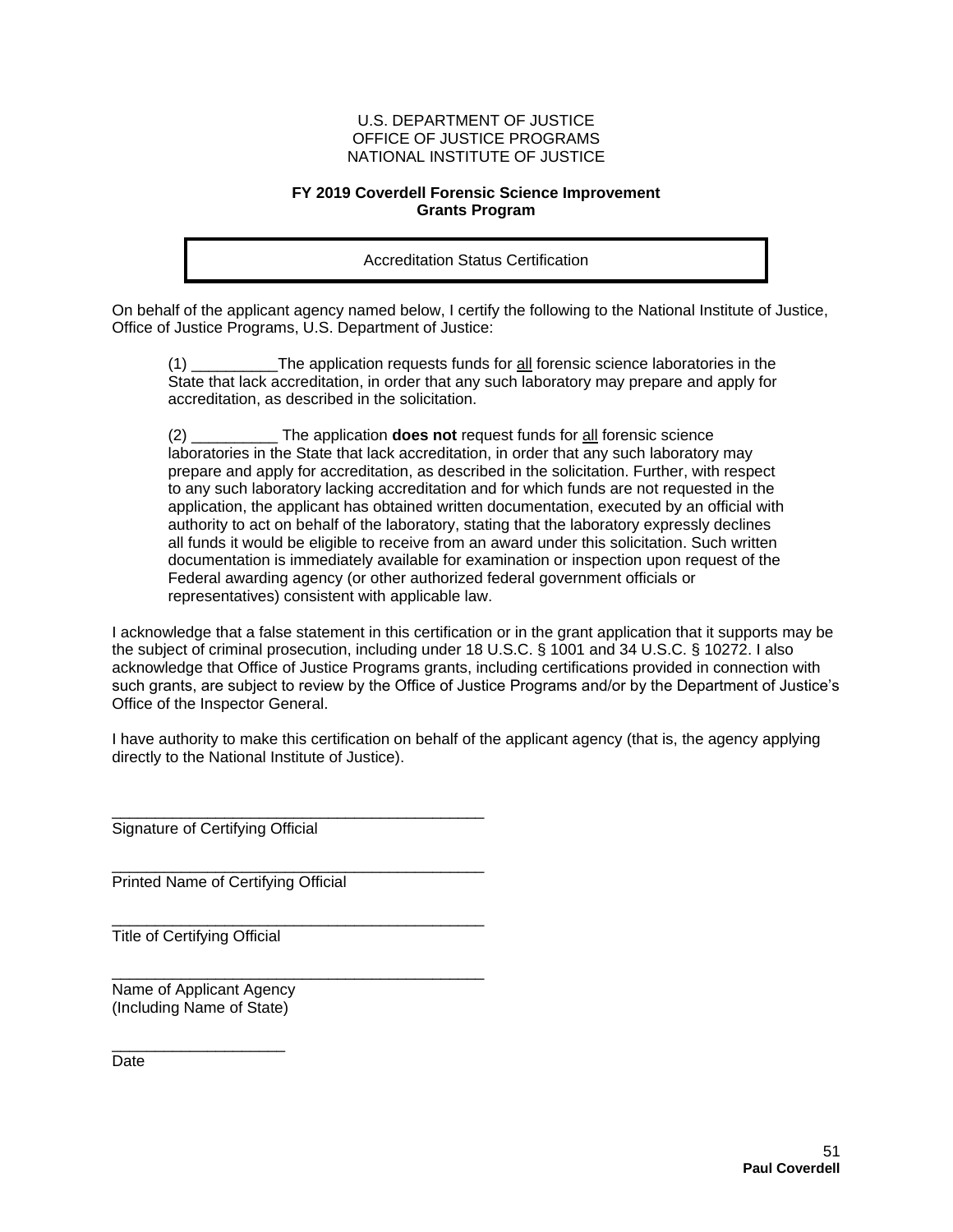## <span id="page-51-0"></span>**Appendix 5: Frequently Asked Questions**

## **Suggested Frequently Asked Questions for the FY 19 Paul Coverdell Formula Solicitation**

- **1. Q: If an applicant unit of local government gets a Coverdell Competitive Award, does that affect the maximum amount the state can apply for under the formula grant?** 
	- **A:** No. If an applicant unit of local government is the entity that receives a competitive award that does not impact the maximum amount the state can apply for under this funding opportunity.

#### **2. Q: If a State for which the population allocation would fall below the Coverdell statutory minimum is applying for only the Coverdell formula funds, does it still have to apply for the formula funding amount based on population (see 34 USC 10563(a)(1) and solicitation page 6), or can it apply for the Coverdell statutory minimum amount (see 34 USC 10563(a)(3) and solicitation page 7)?**

- **A:** A State for which the population allocation would fall below the Coverdell statutory minimum can apply for the Coverdell statutory minimum amount if it does not intend also to submit an application for Coverdell competitive funding.
- **3. Q: I am a state agency. Do I have to apply through the SAA in order to be considered eligible?**

**A:** Yes, all state agencies must apply through the SAA.

- **4. Q: Can money be used for training if that training spans two years e.g., October to March?** 
	- **A:** No. Coverdell Awards, as directed in the solicitation, are to begin on January 1. The period of performance under Coverdell awards is for one year from January 1 to December 31.

#### **5. Q: Do I have to be accredited in order to apply?**

<span id="page-51-1"></span>**A:** Applicants do not have to be currently accredited to apply; however, Coverdell awardees must use grant funds to prepare and apply for accreditation of any FY 2019 Coverdell grant-funded unaccredited forensic laboratory system, including any laboratory operated by a unit of local government within the State, not more than two (2) years after the FY 2019 Coverdell award date. Medical examiner's and coroner's offices are exempt from this accreditation requirement. The accrediting body must be "a signatory to an internationally recognized arrangement" and one that "offers accreditation to forensic science conformity assessment bodies using an accreditation standard that is recognized by that internationally recognized arrangement[.]"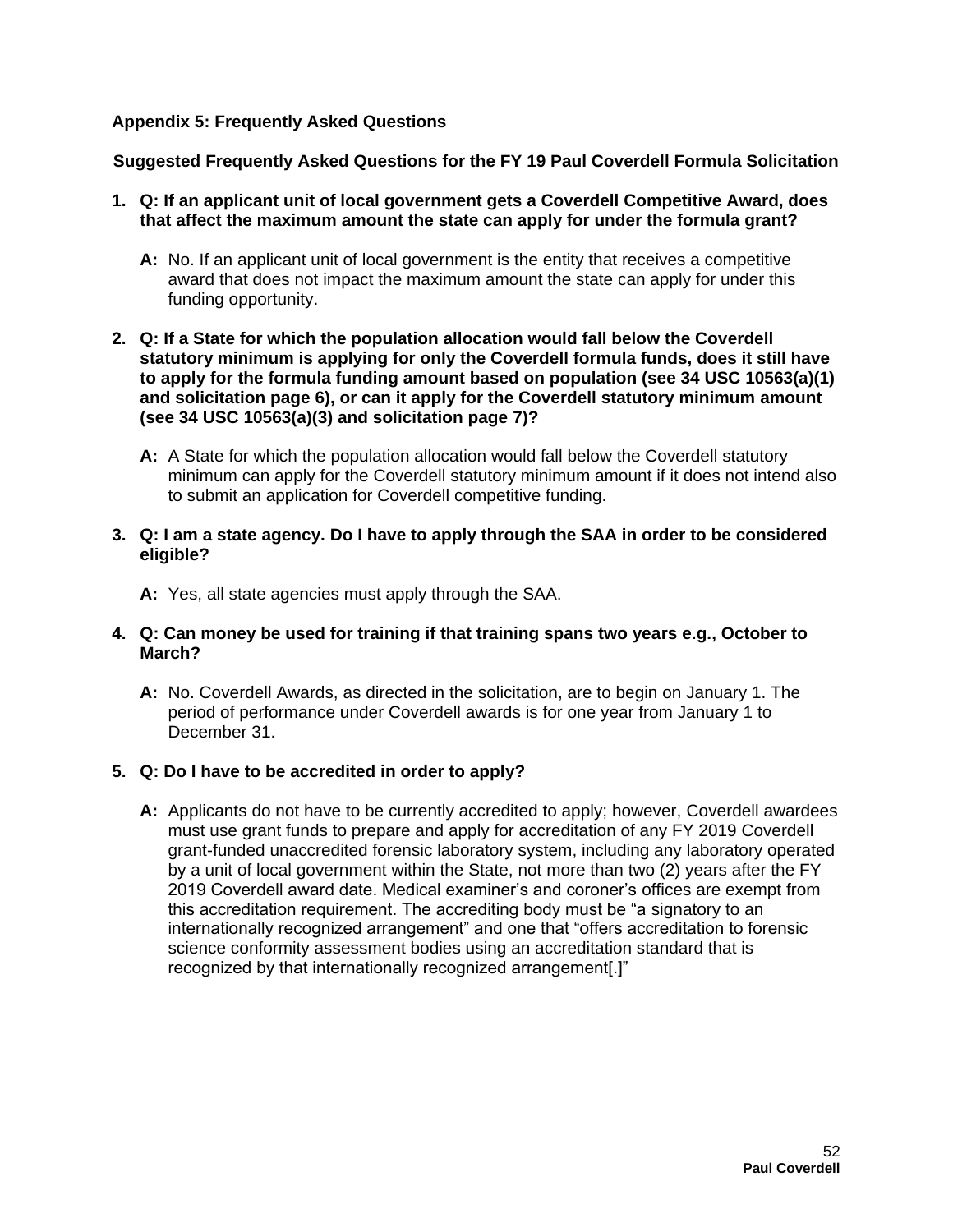# <span id="page-52-0"></span>**Appendix 6: Performance Measures Table**

| Objective                                                                                                                                        | <b>Performance Measure(s)</b>                                                                                                                                                                                                                                                                                                                                                                                                                                                                                                 | <b>Data Recipient Provides</b>                                                                                                                                                                                                                                                                                                                                                                                                                                                       |
|--------------------------------------------------------------------------------------------------------------------------------------------------|-------------------------------------------------------------------------------------------------------------------------------------------------------------------------------------------------------------------------------------------------------------------------------------------------------------------------------------------------------------------------------------------------------------------------------------------------------------------------------------------------------------------------------|--------------------------------------------------------------------------------------------------------------------------------------------------------------------------------------------------------------------------------------------------------------------------------------------------------------------------------------------------------------------------------------------------------------------------------------------------------------------------------------|
| To improve the quality<br>and timeliness of<br>forensic services and<br>to reduce the number<br>of backlogged cases in<br>forensic laboratories. | <b>Outcome Measure</b><br>1. Reduction in the average number of<br>days from the submission of a sample<br>to a forensic science laboratory to the<br>delivery of test results to a requesting<br>office or agency.<br>2. Percent reduction in the number of<br>backlogged forensic cases.<br><b>Output Measure</b><br>1. The number of appropriate training or<br>educational opportunities provided<br>with FY 2019 Coverdell funds for<br>forensic science or medical<br>examiner/coroner (if applicable to the<br>grant). | 1. Average number of days to process a<br>sample at the beginning of the grant period.<br>2. Average number of days to process a<br>sample at the end of the grant period.<br>3. Number of backlogged cases at the<br>beginning of the grant period.<br>4. Number of backlogged cases at the end of<br>the grant period.<br>5. Number of training opportunities for<br>forensic science personnel.<br>6. Number of training opportunities for<br>medical examiner/coroner personnel. |
| To increase the<br>number of<br>agencies/organizations<br>that are accredited<br>with Coverdell funding.                                         | <b>Percent of agencies/organizations</b><br>that are accredited per FY 2019<br>Coverdell funding.                                                                                                                                                                                                                                                                                                                                                                                                                             | Number of agencies/organizations receiving<br>funding.<br>Number of agencies/organizations currently<br>accredited.<br>Number of agencies/organizations seeking<br>initial accreditation with FY 2019 Coverdell<br>funding.<br>Number of agencies/organizations obtaining<br>initial accreditation with FY 2019 Coverdell<br>funding.<br>Number of agencies/organizations using FY<br>2019 Coverdell funding to maintain<br>accreditation.                                           |
| To increase the<br>number of individuals<br>certified with Coverdell<br>funding.                                                                 | Percent of certified individuals.                                                                                                                                                                                                                                                                                                                                                                                                                                                                                             | Number of analysts.<br>Number of analysts currently certified.<br>Number of analysts seeking certification with<br>FY 2019 Coverdell funding.                                                                                                                                                                                                                                                                                                                                        |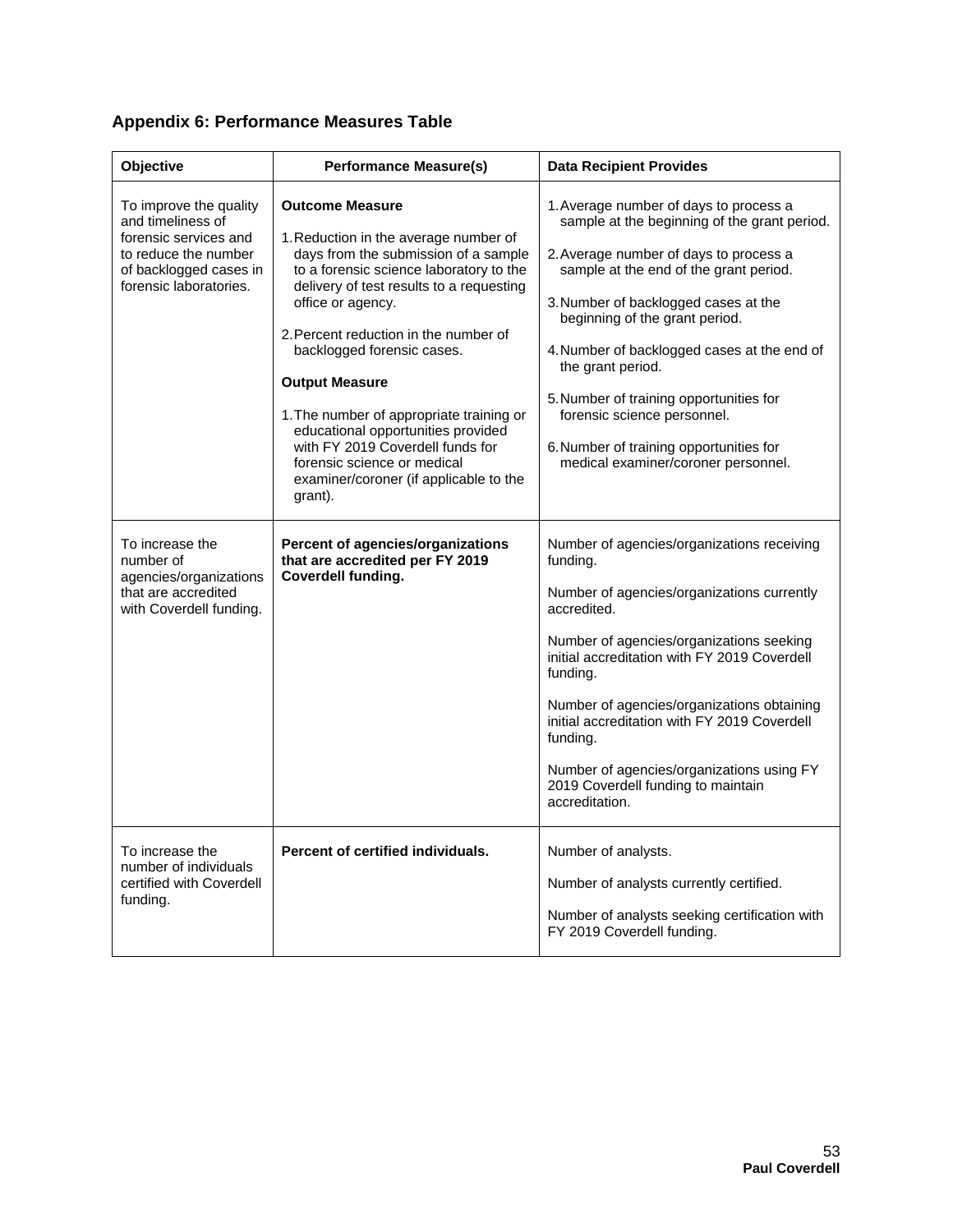# **Appendix 7: Application Checklist**

# <span id="page-53-0"></span>**Paul Coverdell Forensic Science Improvement Grants Program – Formula**

This application checklist has been created as an aid in developing an application.

#### **What an Applicant Should Do:**

*Prior to Registering in GMS:* Acquire a DUNS Number (see page 32) Acquire or renew registration with SAM (see page 32) *To Register with GMS*: \_\_\_\_\_ For new users, acquire a GMS username and password\* (see page 32) For existing users, check GMS username and password\* to ensure account access (see page 32) \_\_\_\_\_ Verify SAM registration in GMS (see page 32) \_\_\_\_\_ Search for and select correct funding opportunity in GMS (see page 32) Register by selecting the "Apply Online" button associated with the funding opportunity title (see page 32) *\_\_\_\_\_* Read OJP policy and guidance on conference approval, planning, and reporting available at [ojp.gov/financialguide/DOJ/PostawardRequirements/chapter3.10a.htm](https://ojp.gov/financialguide/DOJ/PostawardRequirements/chapter3.10a.htm) (see page 12) If experiencing technical difficulties in GMS, contact NIJ (see page 33)

\*Password Reset Notice – GMS users are reminded that while password reset capabilities exist, this function is only associated with points of contact designated within GMS at the time the account was established. Neither OJP nor the GMS Help Desk will initiate a password reset unless requested by the authorized official or a designated point of contact associated with an award or application.

#### **Overview of Post-Award Legal Requirements:**

Review the " Overview of Legal Requirements Generally Applicable to OJP Grants and Cooperative Agreements – FY 2018 Awards" in the OJP Funding Resource Center at [https://ojp.gov/funding/index.htm.](https://ojp.gov/funding/index.htm)

**Eligibility Requirement:** See the title page and **Section C. Eligibility Information**.

#### **What an Application Should Include:**

| Application for Federal Assistance (SF-424)                                   | (see page 18) |
|-------------------------------------------------------------------------------|---------------|
| Intergovernmental Review                                                      | (see page 19) |
| <b>Project Abstract</b>                                                       | (see page 19) |
| <b>Program Narrative</b>                                                      | (see page 20) |
| <b>Budget Detail Worksheet</b>                                                | (see page 21) |
| <b>Budget Narrative</b>                                                       | (see page 22) |
| (Budget should be annotated to delineate opioid-related and non-opioid items) |               |
| Indirect Cost Rate Agreement (if applicable)                                  | (see page 25) |
| Financial Management and System of Internal Controls Questionnaire            |               |
| (see page 25)                                                                 |               |
| Disclosure of Lobbying Activities (SF-LLL) (if applicable) (see page 26)      |               |